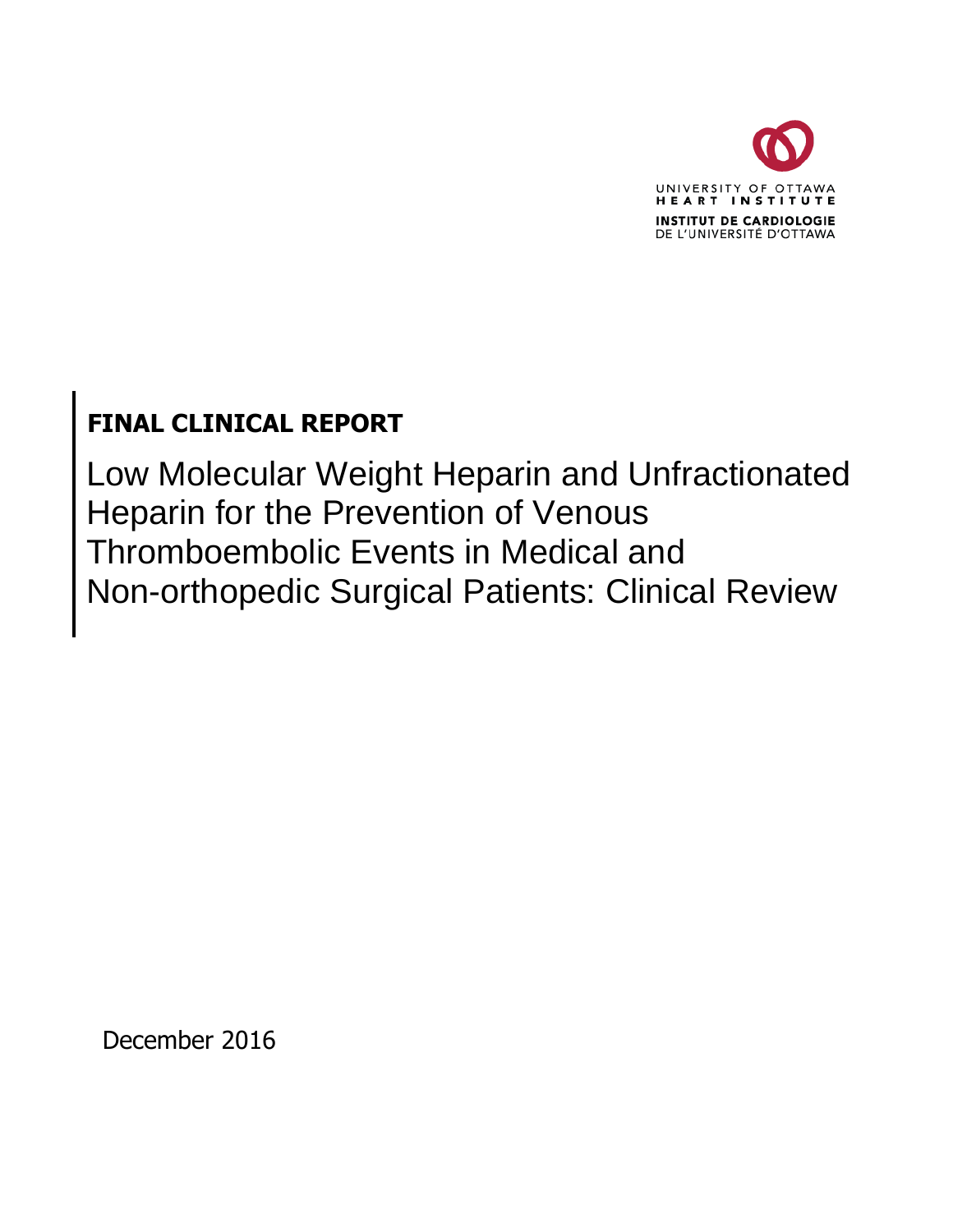

## **Authorship**

George A. Wells, PhD<sup>1,2</sup> Shannon Kelly, MSc<sup>1</sup> Jesse Elliott, MSc<sup>1</sup> Marc Carrier, MD, MSc, FRCPC<sup>2,3</sup> William Geerts. MD, FRCPC<sup>4</sup> Agnes Y. Y. Lee, MD, FRCPC<sup>5</sup> Amy Johnston,  $MSc<sup>1</sup>$ Zemin Bai, MD, MSc<sup>1</sup> Becky Skidmore, MLS<sup>6</sup>

### **Conflicts of Interest**

Dr. Marc Carrier received honorariums for speaking engagements from Sanofi-Aventis, Pfizer, Boehringer Ingelheim, LEO Pharma, and Bayer. He received research funding from LEO Pharma and Bristol-Myers Squibb and was a consultant for Scientific Advisory Board meetings for Sanofi-Aventis and LEO Pharma.

No other conflicts of interest were declared.

## **Funding**

This research is funded by grants from the Canadian Institutes of Health Research, Drug Safety and Effectiveness Network.

## **Copyright**

2016 © Cardiovascular Research Methods Centre at the University of Ottawa Heart Institute (CRMC-UOHI). Study authors permit copying of this document for non-commercial purposes provided it is not modified when reproduced and appropriate credit is given to CRMC-UOHI.

## **Acknowledgements**

We would like to acknowledge the contribution of Mr. Michel Boucher (Canadian Agency for Drugs and Technologies in Health, Ottawa, ON) to the clinical review.

### **Prospero registration**

No. CRD4201026946

<sup>1</sup> Cardiovascular Research Methods Centre, University of Ottawa Heart Institute, Ottawa, Ontario

<sup>&</sup>lt;sup>2</sup> Faculty of Medicine, University of Ottawa, Ottawa, Ontario

<sup>&</sup>lt;sup>3</sup> Ottawa Hospital Research Institute Ottawa, Ontario

<sup>4</sup> University of Toronto/Sunnybrook Health Sciences Centre, Toronto, Ontario

<sup>5</sup> University of British Columbia and Vancouver Coastal Health, Vancouver, British Columbia

<sup>6</sup> Independent Medical information Scientist, Ottawa, Ontario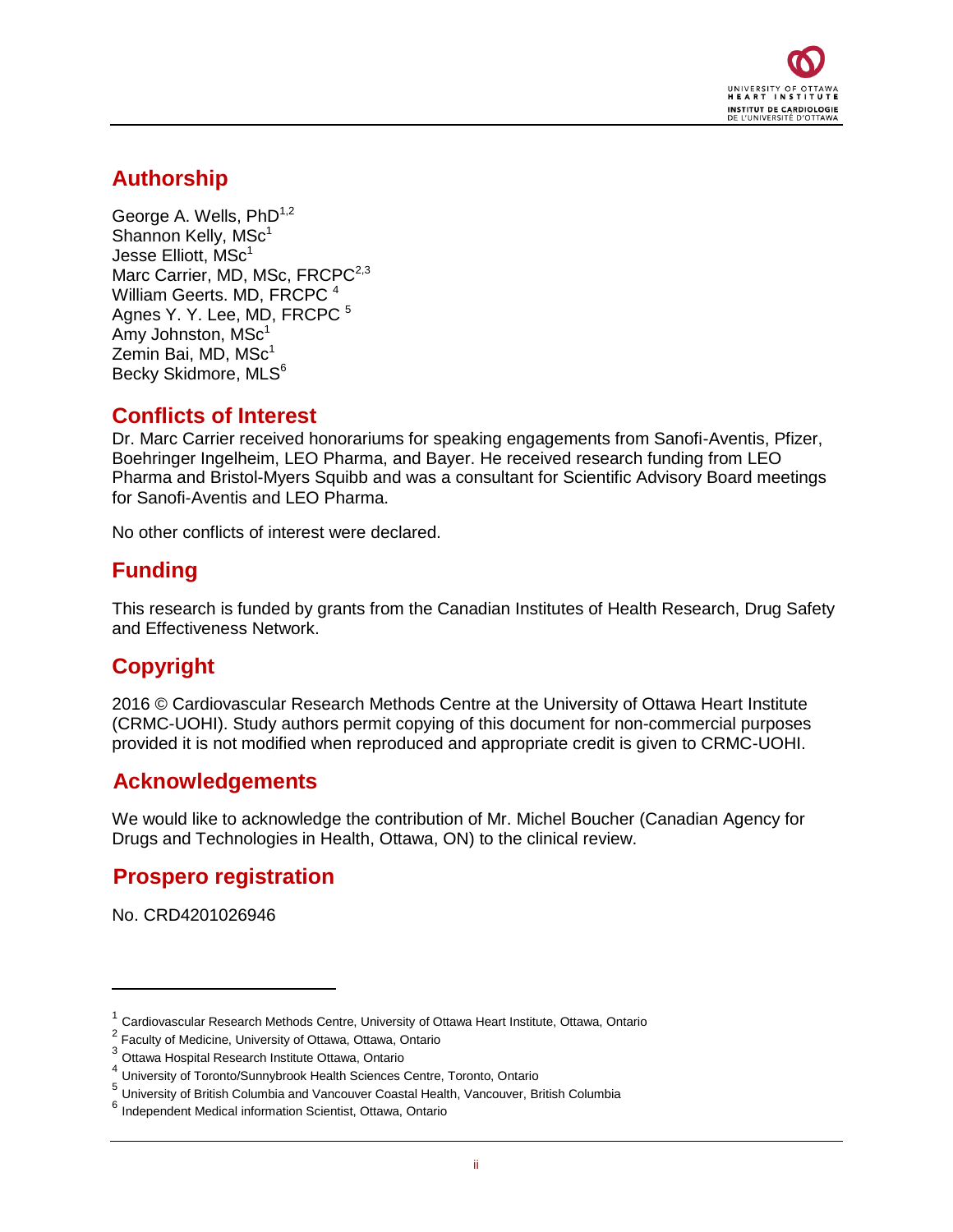

## **EXECUTIVE SUMMARY**

### <span id="page-2-0"></span>**Objectives**

The objective of this review is to assess the comparative efficacy and safety of low molecular weight heparin (LMWH) compared to unfractionated heparin (UFH) in medical and non-orthopedic surgical patients.

### <span id="page-2-1"></span>**Methods**

A protocol was developed with input from clinical experts and the research team. The protocol was registered prior to search initiation and literature screening (PROSPERO CRD4201026946).

The strategy for building and analyzing the evidence base for the prevention of VTEs in medical and non-orthopedic surgical patients consisted of two fundamental steps:

1. Three existing systematic reviews were selected to provide the evidence base for this review following a review of the literature and consultation with clinical experts. We screened all randomized controlled trials (RCTs) included by the existing systematic reviews and individual RCTs of interest were included in this review. Studies were eligible for inclusion in the review if they satisfied the population, intervention, comparator, and study design criteria (Table A). Studies were not excluded based on the absence of outcomes of interest.

2. A pair-wise meta-analysis of randomized evidence conducted relating LMWHs to UFH or direct oral anticoagulants (for surgical patients only) for each efficacy and safety outcome specified in the protocol.

| <b>Population</b>         | Adult surgical and non-orthopedic medical patients                                                                                                                                                                                                      |  |  |  |  |  |
|---------------------------|---------------------------------------------------------------------------------------------------------------------------------------------------------------------------------------------------------------------------------------------------------|--|--|--|--|--|
| <b>Interventions</b>      | Low molecular weight heparins                                                                                                                                                                                                                           |  |  |  |  |  |
| <b>Comparators</b>        | Unfractionated heparin, vitamin K antagonists<br>Direct oral anticoagulants were included as a<br>comparator for surgical patients only                                                                                                                 |  |  |  |  |  |
| <b>Outcomes: Efficacy</b> | VTE (including DVT or PE)<br>Symptomatic and objectively confirmed VTE                                                                                                                                                                                  |  |  |  |  |  |
| <b>Outcomes: Safety</b>   | All-cause death<br>Bleeding (major, minor, intracranial, all)<br>Heparin-induced thrombocytopenia<br>Length of stay in hospital                                                                                                                         |  |  |  |  |  |
| <b>Study Types</b>        | Randomized controlled trials, published in or after 1995                                                                                                                                                                                                |  |  |  |  |  |
| <b>Exclusions</b>         | Phase I or II clinical trials<br>Patients admitted to the intensive care unit<br>Patients undergoing surgery for cancer<br>Patients laparoscopic surgery (day surgery)<br>Patients undergoing cardiac surgery<br>Patients undergoing orthopedic surgery |  |  |  |  |  |

#### **Table A: Summary of Eligibility Criteria**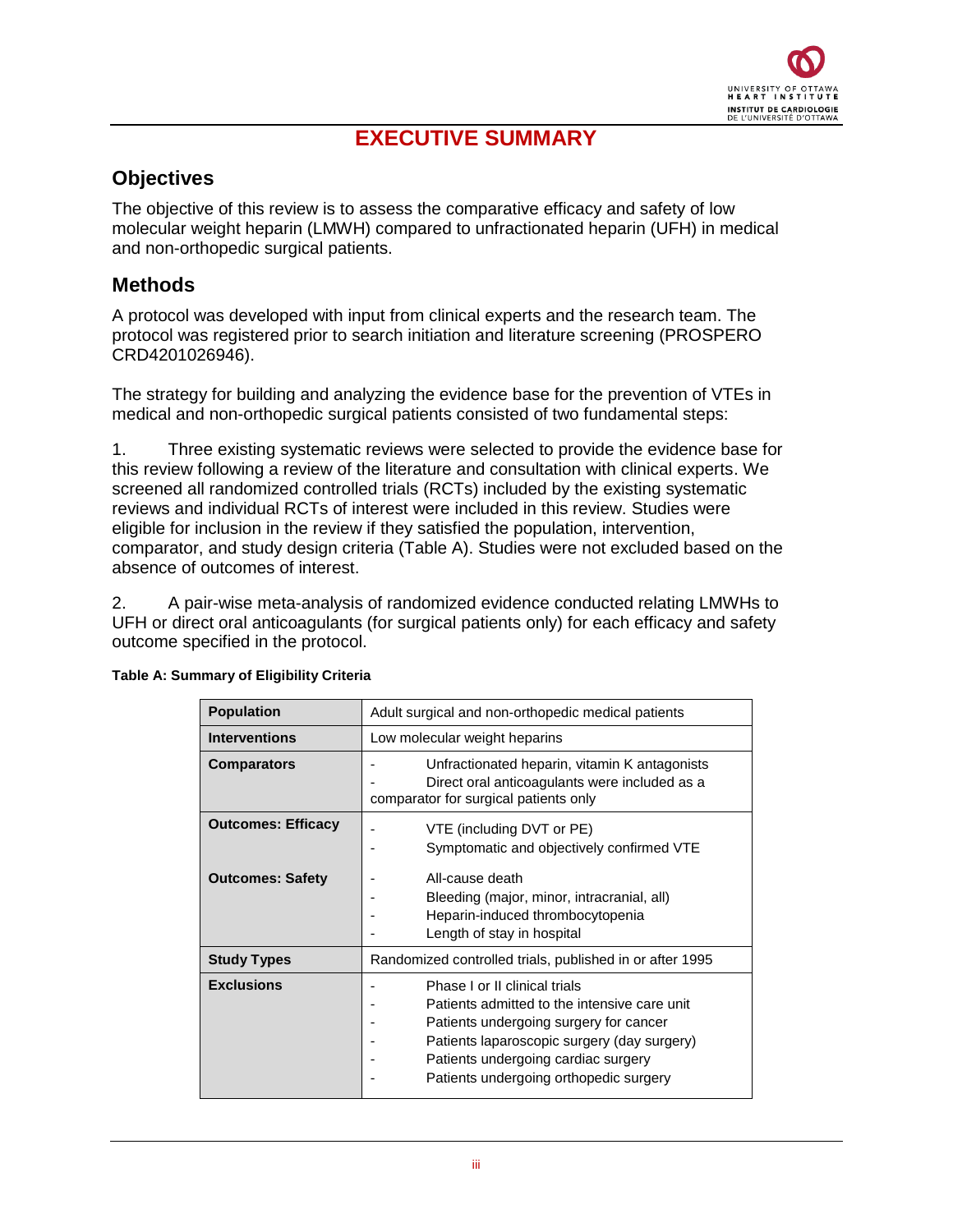### <span id="page-3-0"></span>**Key Findings**

#### **Medical patients:**

Prophylaxis with LMWH resulted in significantly fewer VTE, DVT, and PE events. There were no differences in the risk of bleeding or all-cause death between groups (Table B).

The odds of VTE and DVT were significantly lower among stroke patients who received LMWH but not among patients with no stroke. There were no differences in the odds of a bleed or all-cause death between patients with stroke or no stroke.

|                           | <b>Efficacy</b>      |                                      |                            | <b>Safety</b>        |                                   |
|---------------------------|----------------------|--------------------------------------|----------------------------|----------------------|-----------------------------------|
| <b>Outcome</b>            | <b>RCTs</b><br>(no.) | OR.<br>(95% CI)                      | <b>Outcome</b>             | <b>RCTs</b><br>(no.) | <b>OR</b><br>(95% CI)             |
| <b>VTE</b>                | 3                    | $0.51*$<br>$(0.38 \text{ to } 0.68)$ | Any bleed                  | $\overline{2}$       | 0.98<br>$(0.71$ to 1.34)          |
| Symptomatic<br><b>VTE</b> | $\overline{2}$       | 0.36<br>$(0.11 \text{ to } 1.16)$    | Major bleed                | $\overline{2}$       | 1.92<br>$(0.74 \text{ to } 4.98)$ |
| <b>DVT</b>                | 3                    | $0.52*$<br>$(0.39 \text{ to } 0.69)$ | Minor bleed                | 1                    | 0.86<br>$(0.56 \text{ to } 1.32)$ |
| <b>PE</b>                 | 3                    | $0.19*$<br>$(0.05 \text{ to } 0.76)$ | Intracranial<br>hemorrhage | $\overline{2}$       | 0.81<br>$(0.25 \text{ to } 2.64)$ |
| <b>Fatal PE</b>           | $\overline{2}$       | 0.67<br>$(0.11$ to 4.12)             | All-cause<br>death         | 3                    | 1.00<br>$(0.70 \text{ to } 1.43)$ |

#### **Table B: Evidence Summary for Medical Patients**

 $Cl =$  confidence interval, DVT = deep vein thrombosis,  $OR =$  odds ratio,  $PE =$  pulmonary embolism, VTE = venous thromboembolism.

#### **Surgical patients:**

There were no differences in the odds of VTE, DVT, or PE between patients who received LMWH or UFH. The odds of any bleeding event or a minor bleed were increased among patients who received LMWH. There were no differences in major bleeding or all-cause death between groups. Caution should be taken in interpreting these findings because only one study was included for this analysis (Table C).

When one study involving patients with cancer was included in the data analysis, there was no longer a significantly increased odds of increased bleeding. There were no changes to the odds of VTE, PE or DVT.

|  |  | Table C. Evidence Summary for Surgical Patients |  |  |
|--|--|-------------------------------------------------|--|--|
|--|--|-------------------------------------------------|--|--|

| <b>Efficacy</b> |                                                  |  | <b>Safety</b> |                      |                          |  |
|-----------------|--------------------------------------------------|--|---------------|----------------------|--------------------------|--|
| Outcome         | <b>RCTs</b><br>OR<br>$(95% \text{ Cl})$<br>(no.) |  | Outcome       | <b>RCTs</b><br>(no.) | OR<br>$(95% \text{ Cl})$ |  |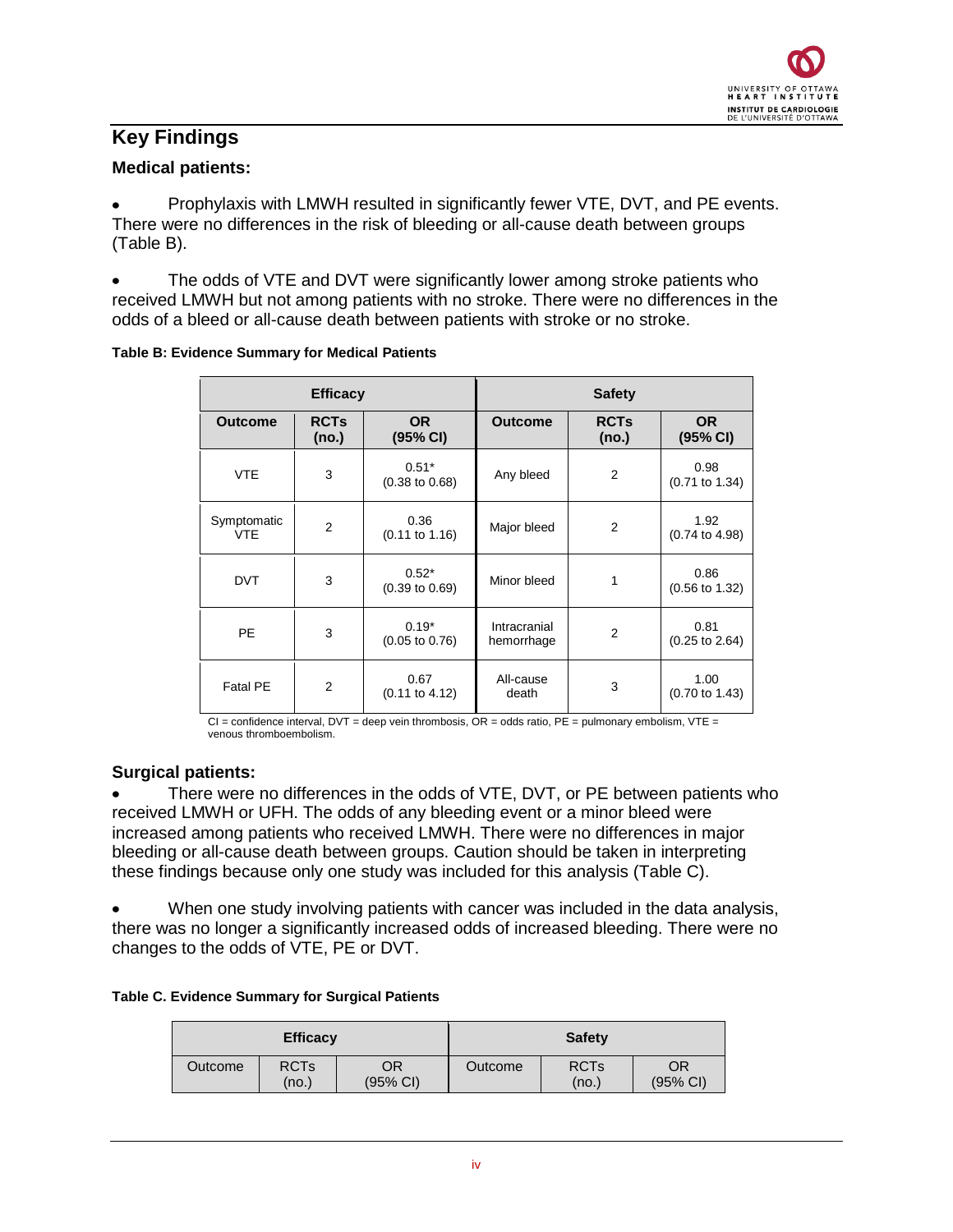

| <b>Efficacy</b>           |                      |                                    |                            | <b>Safety</b>        |                                   |
|---------------------------|----------------------|------------------------------------|----------------------------|----------------------|-----------------------------------|
| Outcome                   | <b>RCTs</b><br>(no.) | OR.<br>(95% CI)                    | Outcome                    | <b>RCTs</b><br>(no.) | OR.<br>(95% CI)                   |
| <b>VTE</b>                | 1                    | 1.00<br>$(0.65 \text{ to } 1.54)$  | Any bleed                  | 1                    | 1.72<br>$(1.15 \text{ to } 2.56)$ |
| Symptomatic<br><b>VTE</b> | 1                    | 0.67<br>$(0.11$ to $4.00)$         | Major bleed                | 1                    | 1.79<br>$(0.82 \text{ to } 3.92)$ |
| <b>DVT</b>                | 1                    | 1.09<br>$(0.49 \text{ to } 2.40)$  | Minor bleed                | 1                    | 1.65<br>$(1.05 \text{ to } 2.60)$ |
| <b>PE</b>                 | 1                    | 3.01<br>$(0.12 \text{ to } 73.99)$ | Intracranial<br>hemorrhage | $\mathbf 0$          | <b>NA</b>                         |
| Fatal PE                  | $\mathbf 0$          | <b>NA</b>                          | All-cause<br>death         | 1                    | 2.96<br>$(0.31$ to $28.56)$       |

 $Cl =$  confidence interval, DVT = deep vein thrombosis, OR = odds ratio, PE = pulmonary embolism, VTE = venous thromboembolism.

HIT was not reported in any of the included trials

### <span id="page-4-0"></span>**Limitations**

The results of these analyses should be interpreted with caution because of the limited number of included trials. These trials involved a small number of patients with narrow inclusion criteria, which may limit the generalizability of these findings.

In each of the included trials, outcome assessment was based on DVT, not PE. Because PE is a rare event, it is possible that these trials were underpowered or of insufficient duration to detect PE.

This analysis included trials published between 1995 and the search date of each systematic review used to identify the included trials (2008-2009); as such, any trials published outside of these bounds would not have been captured.

### <span id="page-4-1"></span>**Key messages**

Among medical patients, prophylaxis with LMWH reduces the risk of VTE and DVT with no increased risk of bleeding or death, compared with UFH. There may be differences in the risk of an event between stroke and no stroke populations.

Among non-orthopedic surgical patients, prophylaxis with LMWH may increase the risk of bleeding, but not major bleeding, compared with UFH. There are no differences in the odds of VTE, DVT, or PE. This finding was based on one trial and should be interpreted with caution.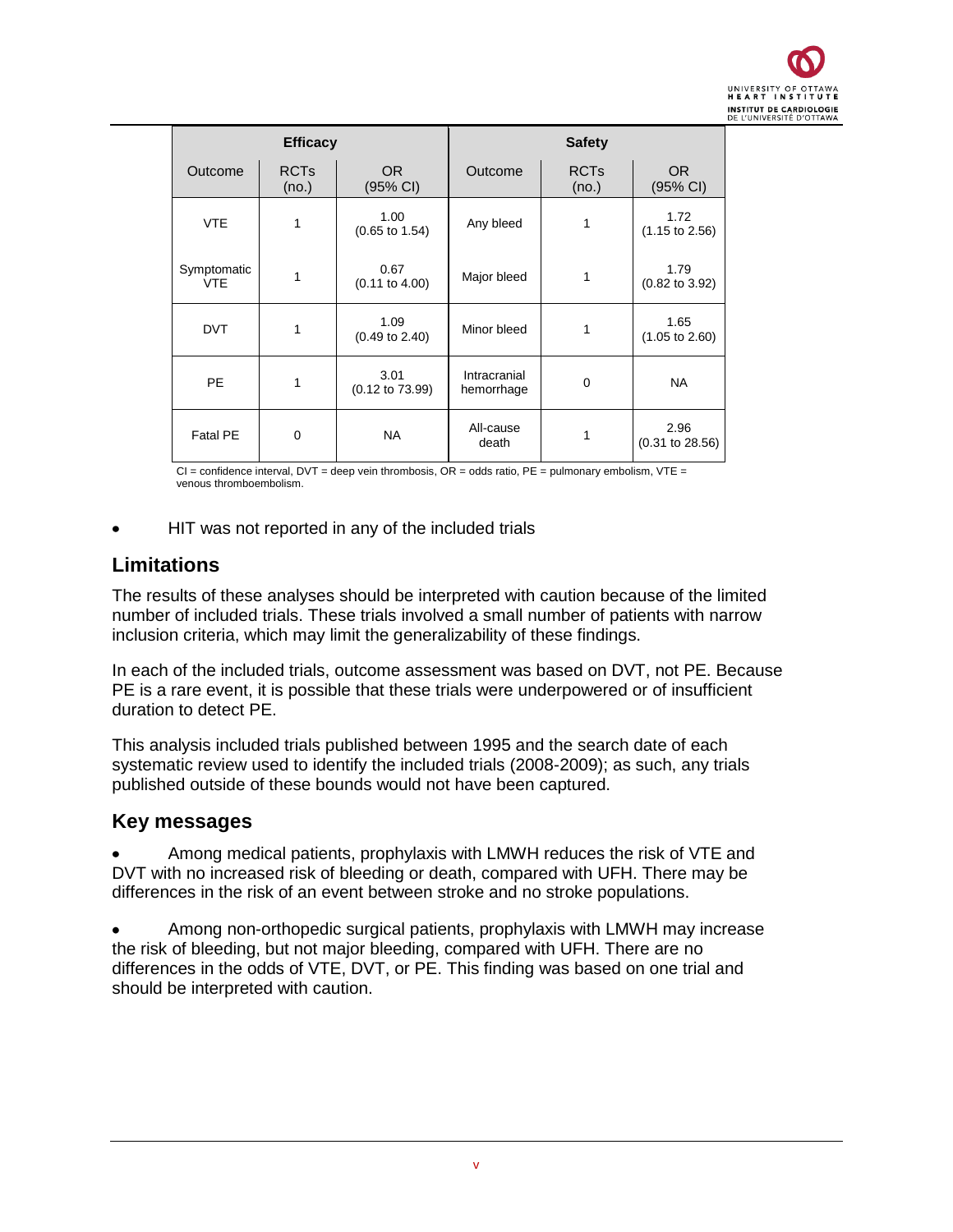

## **Table of Contents**

|    | <b>EXECUTIVE SUMMARY</b>                                               |  |
|----|------------------------------------------------------------------------|--|
| 1. |                                                                        |  |
|    | 1.1<br>1.2                                                             |  |
| 2. |                                                                        |  |
|    | 2.1<br>2.2<br>2.3<br>2.4<br>2.4.1<br>2.4.2<br>2.5<br>2.6<br>2.7<br>2.7 |  |
| 3. |                                                                        |  |
|    | 3.1<br>3.2<br>3.3<br>3.3.1<br>3.4<br>3.5                               |  |
| 4. |                                                                        |  |
|    | 4.1<br>4.2<br>4.3<br>4.3.1<br>4.4<br>4.5                               |  |
| 5. |                                                                        |  |
| 6. |                                                                        |  |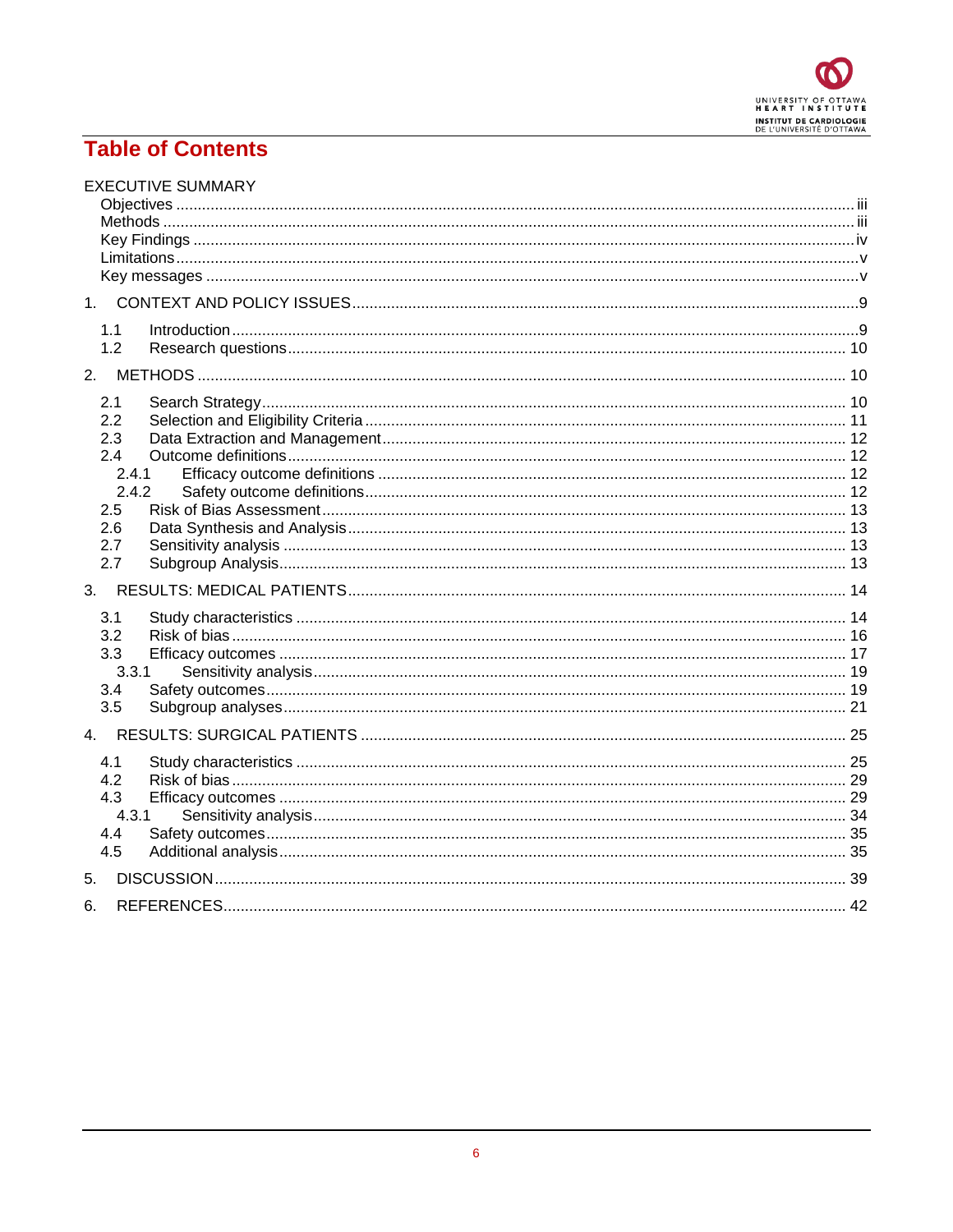

# **Tables**

|                                                                                                        | 11 |
|--------------------------------------------------------------------------------------------------------|----|
|                                                                                                        |    |
|                                                                                                        |    |
| Table 4: Summary of efficacy (A) and safety events (B) - RCTs of hospitalized medical patients  17     |    |
|                                                                                                        |    |
|                                                                                                        |    |
| Table 7: Results of subgroup analysis for medical patients: Stroke v. no stroke – Efficacy outcomes 23 |    |
| Table 8: Results of subgroup analysis for medical patients: Stroke v. no stroke - Safety outcomes  24  |    |
|                                                                                                        |    |
|                                                                                                        |    |
|                                                                                                        |    |
| Table 12: Summary of efficacy (A) and safety events (B) - RCTs of surgical patients 31                 |    |
|                                                                                                        |    |
|                                                                                                        |    |
| Table 15: Additional analyses including Bergqvist RCT (100% cancer patients) - Efficacy outcomes . 37  |    |
| Table 16: Additional analyses including Bergqvist RCT (100% cancer patients) - Safety outcomes 38      |    |

# **Figures**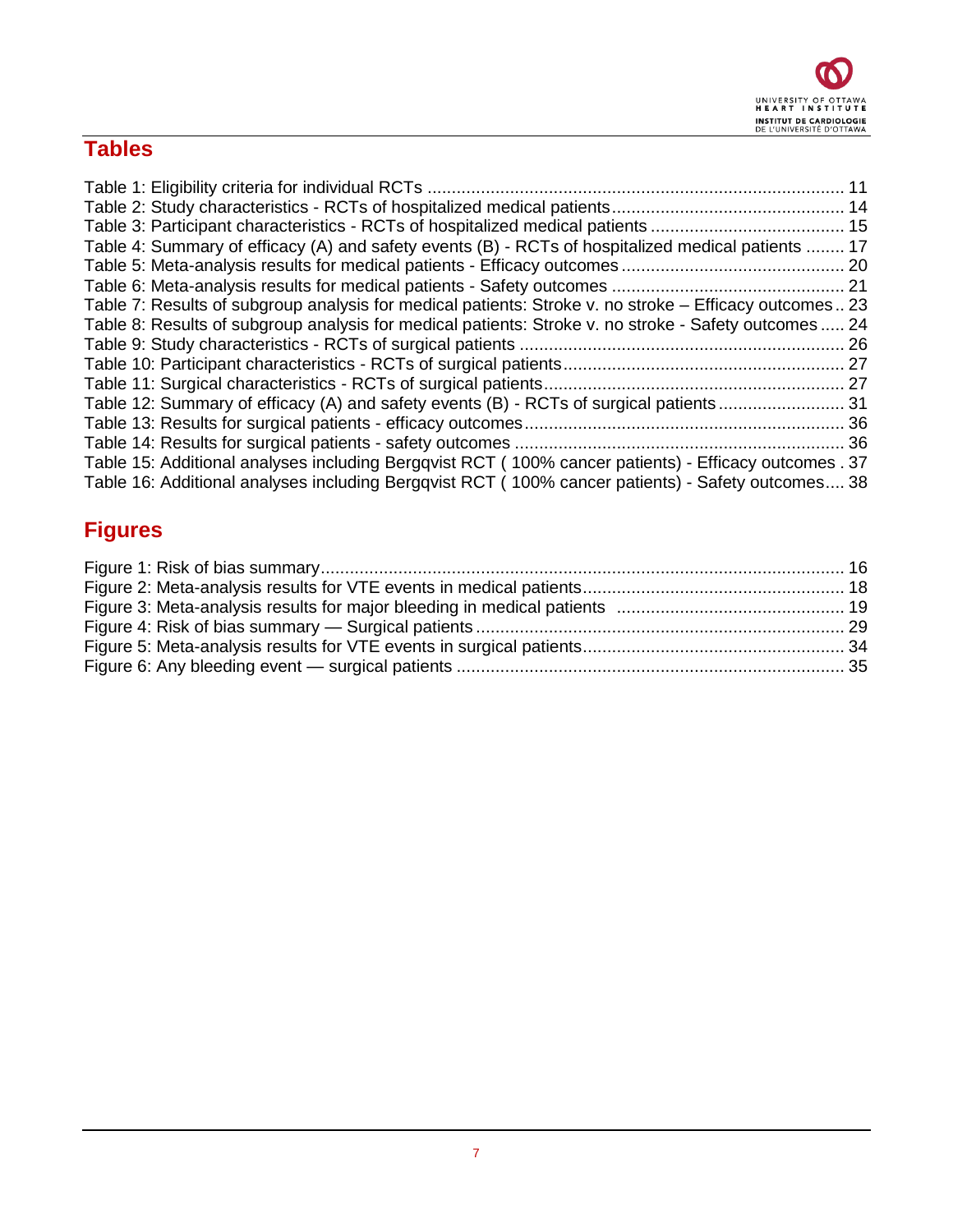

# **Abbreviations**

| <b>BID</b> | Twice per day                    |
|------------|----------------------------------|
| СI         | Confidence interval              |
| <b>DVT</b> | Deep vein thrombosis             |
| HIT        | Heparin-induced thrombocytopenia |
| <b>ICH</b> | Intracranial hemorrhage          |
| LMWH       | Low molecular weight heparin     |
| NА         | Not applicable                   |
| ΝR         | Not reported                     |
| ΟR         | Odds ratio                       |
| РE         | Pulmonary embolism               |
| QD         | Once per day                     |
| RCT        | Randomized controlled trial      |
| TID        | Three times per day              |
| UFH        | Unfractionated heparin           |
| VTE        | Venous thromboembolism           |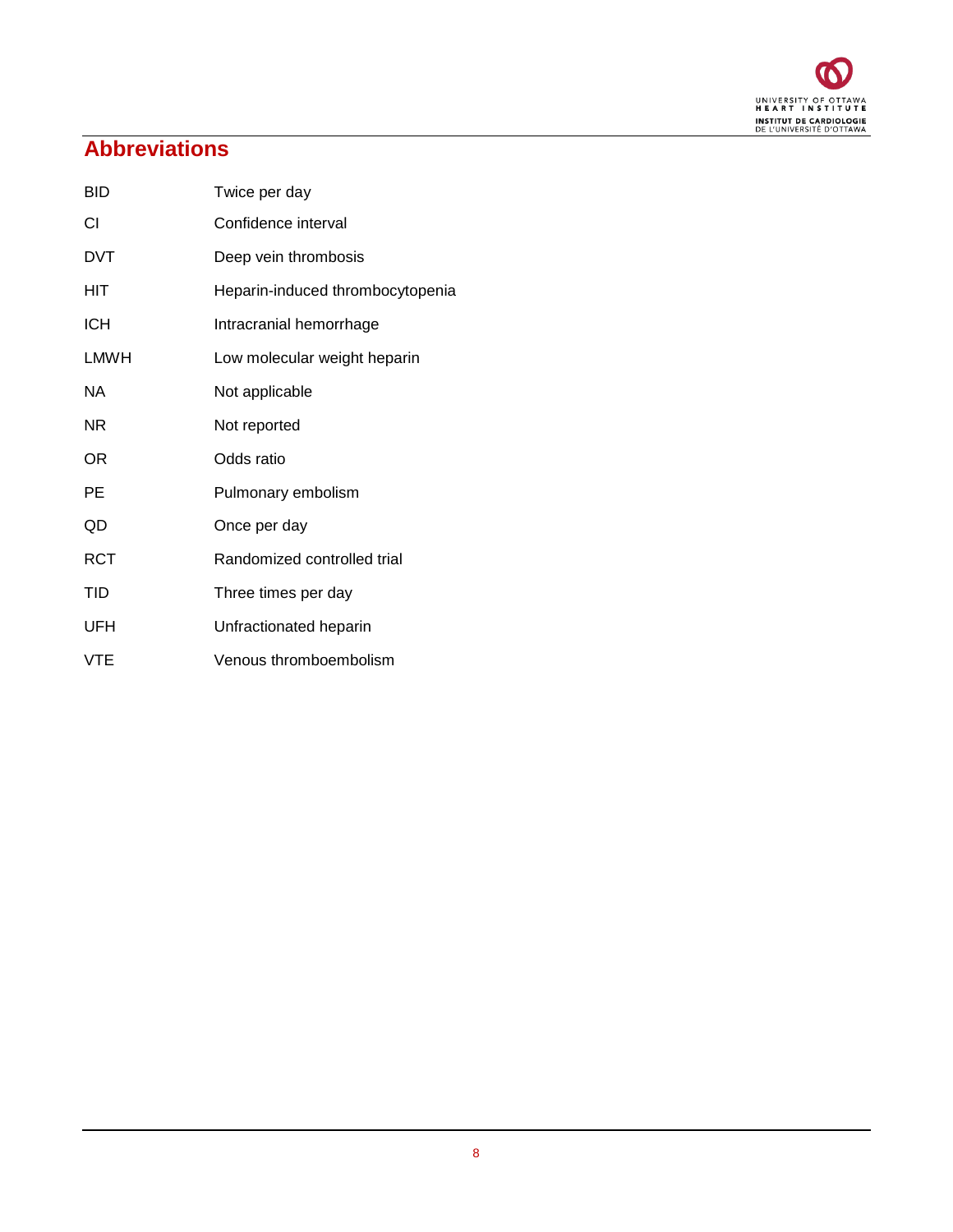

## <span id="page-8-0"></span>**1. CONTEXT AND POLICY ISSUES**

### <span id="page-8-1"></span>**1.1 Introduction**

Venous thromboembolism (VTE), comprised of deep vein thrombosis (DVT) and pulmonary embolism (PE), is a major preventable source of morbidity and mortality among hospitalized patients, with variable risk depending on underlying morbidity (1). The incidence of nosocomial VTE is estimated to be about 1% of admissions. VTE is also associated with increased length of stay among hospitalized patients (2). Risk factors for VTE in hospitalized medical patients include increasing age, previous VTE, thrombophilia, cancer, and immobilization (3). Among patients undergoing abdominal surgery, risk factors for VTE are similar, with higher risk among those undergoing surgery for cancer (4).

Guidelines for the management and prevention of VTE have recommended routine thromboprophylaxis as far back as 1986 (5). In 2016, Accreditation Canada implemented VTE prophylaxis as a required organizational practice for hospitals serving patients 18 and older

[\(https://accreditation.ca/sites/default/files/rop-handbook-2016-en.pdf\)](https://accreditation.ca/sites/default/files/rop-handbook-2016-en.pdf). Their set of standards stipulates that Canadian hospitals must identify medical and surgical patients who are at risk for VTE and requires that appropriate thromboprophylaxis must be provided. There continue to be knowledge gaps related to the optimal provision of thromboprophylaxis despite a large body of evidence that interventions can safely reduces thromboembolic complications associated with acute illness and surgery (5). While the risk of VTE is well-recognized in surgical patients, prophylaxis to mitigate VTE in medical patients may be underutilized (6).

Choice of thromboprophylaxis modality should be made after careful consideration of both the potential benefits and risks to the patient. Both mechanical (e.g., compression stockings) and pharmacologic (e.g., heparins) options are available. Pharmacologic interventions have been well-studied, and may be more efficacious than physical interventions in those who are not at a high risk for bleeding (5). In the last 35 years, standard pharmacologic thromboprophylaxis has been with unfractionated heparin (UFH), but increasingly, low molecular weight heparins (LMWH) are replacing UFH as there are noted clinical advantages with use. These include fewer daily injections, the ability to treat ambulatory, lowrisk patients, a decreased risk of heparin-induced thrombocytopenia, and better efficacy in high-risk patients(7).

Pharmacologic thromboprophylaxis is generally administered to patients in a diverse group of medical and surgical indications, including those with acute medical illness, patients undergoing general, gynecologic, bariatric or orthopedic surgery, and patients with major trauma or spinal cord injuries. The scope of this report was limited to patients undergoing non-orthopedic surgery or hospitalized medical patients.

The anticoagulant products and doses included in the scope of this review reflect the policy questions posed by jurisdictional clients from the Canadian Agency for Drugs and Technologies in Health (CADTH); input from clinical experts was also considered in order to ensure clinical relevance of the report in Canada.

In order to inform policy work within provincial and territorial regional health authorities and hospitals, as well as clinical decisions, a health technology assessment was undertaken. The review was funded by the Drug Safety and Effectiveness Network (DSEN) of the Canadian Institute of Health Research (CIHR) as a collaboration between the University of Ottawa Heart Institute, Cardiovascular Research Methods Centre (UOHI-CRMC) and CADTH. This health technology assessment includes both a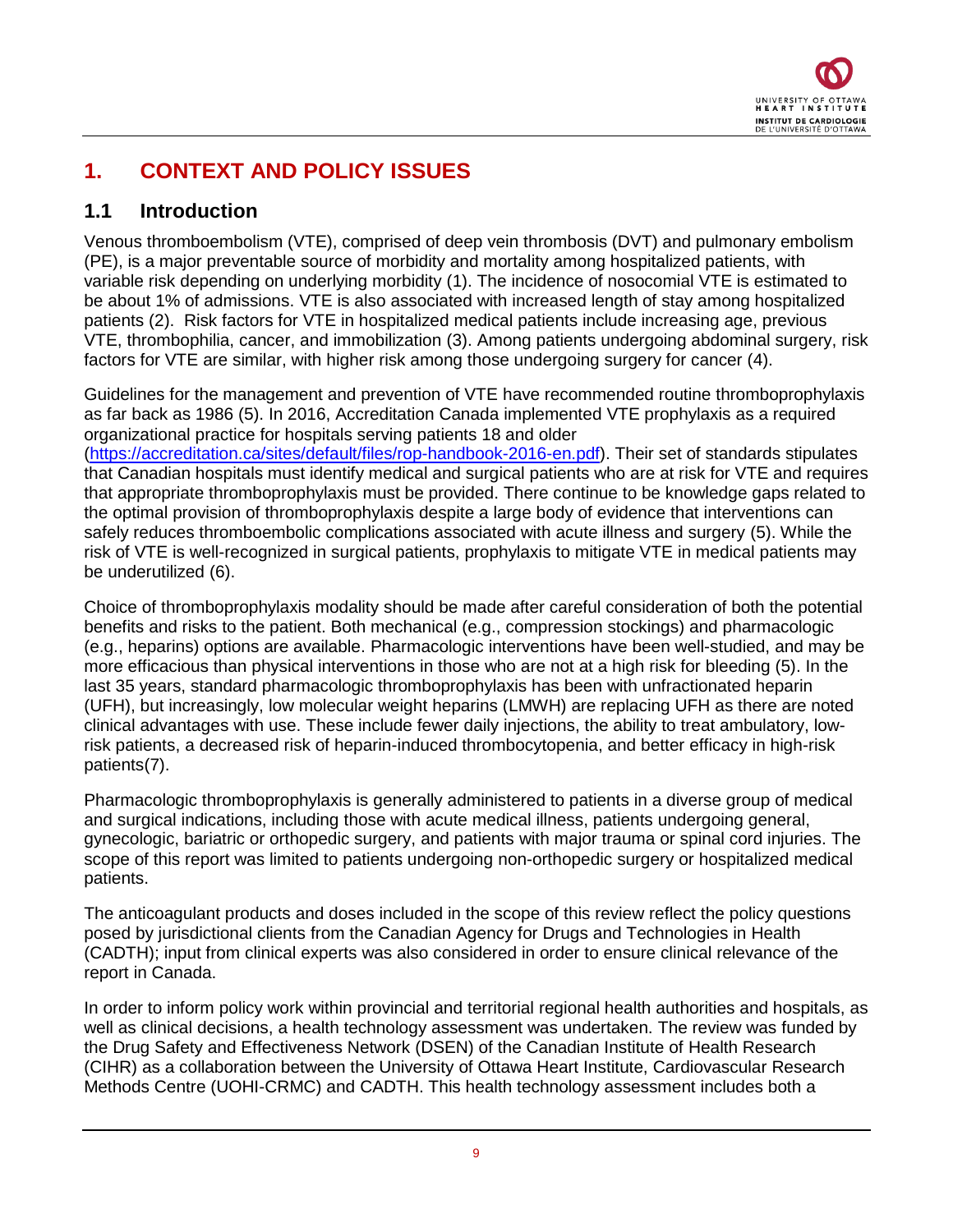

clinical and an economic evaluation. UOHI-CRMC conducted the clinical portion of the review and the related economic evaluation was done by CADTH. This report provides findings from the clinical evaluation; findings from the economic evaluation are available in a supplemental report on the CADTH website [\(www.cadth.ca\)](http://www.cadth.ca/).

### <span id="page-9-0"></span>**1.2 Research questions**

The focus of this report is on pharmacologic thromboprophylaxis with UFH and LMWH. Two primary research questions were addressed:

- 1. What is the comparative clinical effectiveness of LMWH versus UFH in the prevention of VTE in medical patients?
- 2. What is the comparative clinical effectiveness of LMWH versus UFH in the prevention of VTE in non-orthopedic surgical patients?

## <span id="page-9-1"></span>**2. METHODS**

The strategy for building and analyzing the evidence base for the prevention of VTEs in medical and surgical patients consisted of two fundamental steps:

- 1. Selection of randomized controlled trials (RCTs) from a systematic review of the available randomized evidence.
- 2. A pair-wise meta-analysis of randomized evidence conducted relating LMWHs to UFH or direct oral anticoagulants (surgical patients only) for each of efficacy and safety outcome specified a priori, depending on the availability of evidence.

### <span id="page-9-2"></span>**2.1 Search Strategy**

A focused literature search was conducted in PubMed and MEDLINE on August 1, 2015. Following review by two independent review authors, three systematic reviews were identified as comprehensive summaries of the existing evidence base (1, 3, 4). No additional searches were performed.

The systematic reviews identified were:

- 1. Gould MK, Garcia DA, Wren SM, Karanicolas PJ, Arcelus JI, Heit JA, Samama CM; American College of Chest Physicians. *Prevention of VTE in nonorthopedic surgical patients: Antithrombotic Therapy and Prevention of Thrombosis, 9th ed*: American College of Chest Physicians Evidence-Based Clinical Practice Guidelines. Chest. 2012 Feb;141(2 Suppl)(4). (Literature search current to Nov. 4, 2009)
- 2. Kearon C, Akl EA, Comerota AJ, Prandoni P, Bounameaux H, Goldhaber SZ, Nelson ME, Wells PS, Gould MK, Dentali F, Crowther M, Kahn SR; American College of Chest Physicians. *Prevention of VTE in nonsurgical patients: Antithrombotic Therapy and Prevention of Thrombosis*. Chest. 2012 Feb;141(2 Suppl)(3). (Literature search current to Nov. 4, 2009)
- 3. *Venous thromboembolism: reducing the risk of venous thromboembolism (deep vein thrombosis and pulmonary embolism) in patients admitted to hospital.* National Clinical Guideline Centre – Acute and Chronic Conditions (UK). Source London: Royal College of Physicians (UK); 2010. National Institute for Health and Clinical Excellence: Guidance (1). (Literature search current to Dec. 10, 2008)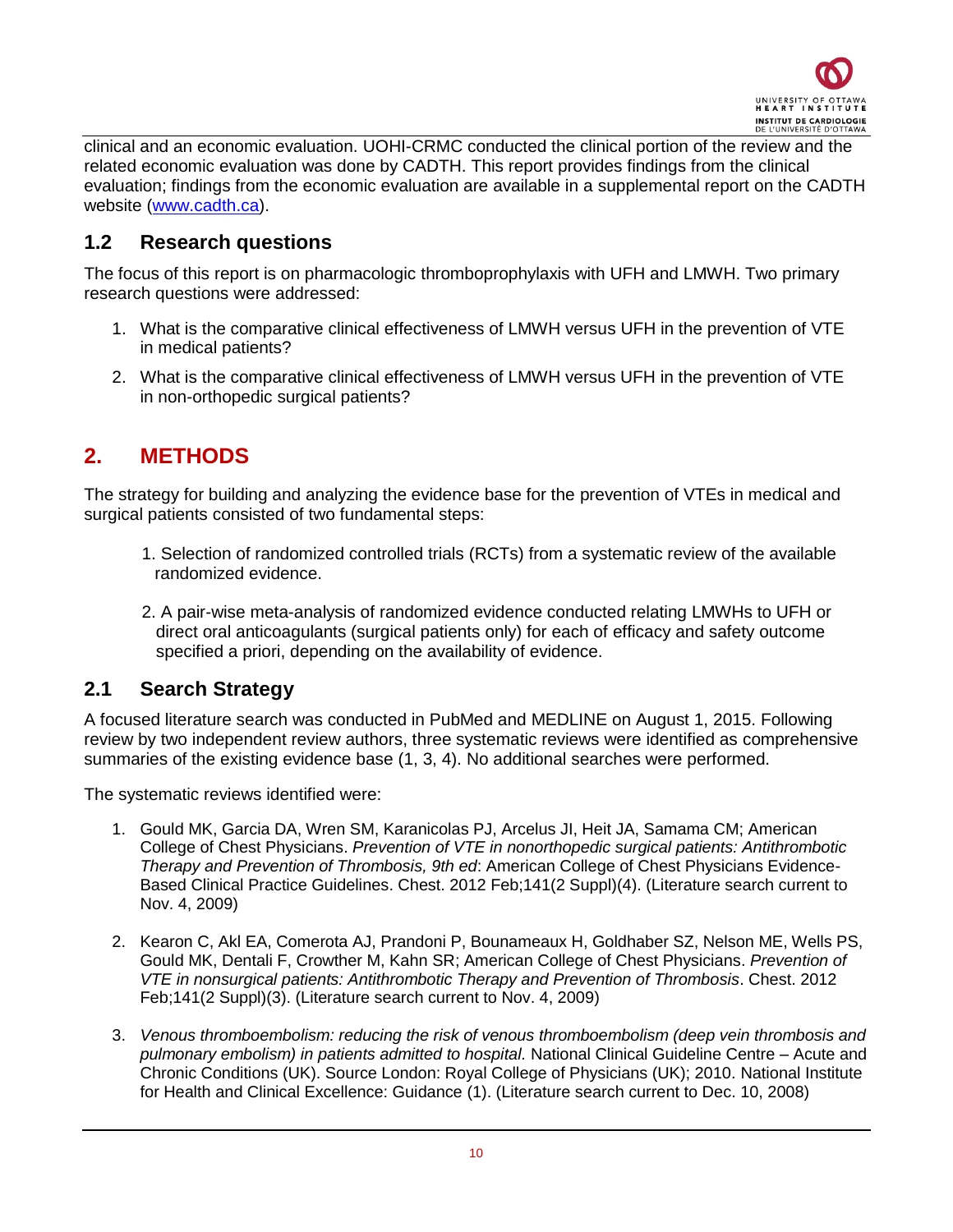

## <span id="page-10-0"></span>**2.2 Selection and Eligibility Criteria**

Unique randomized controlled trials (RCTs) considered to be relevant by one study author were retrieved for review and obtained in full-text format from the three included previous systematic reviews [\(Table 1\)](#page-10-1)(1, 3, 4). The full text of each potentially relevant article was independently assessed by two reviewers, and a final decision made for inclusion. Any uncertainties were resolved by discussion and consensus with a third reviewer and or a content expert. Reviewers did not remain blind to study authors or centre of publication prior to study selection. The draft list of included studies was vetted by clinical experts prior to finalization to ensure all studies met the inclusion criteria and that no key studies had been missed.

| <b>Population</b>          | <b>Population A:</b> Adults undergoing general abdominal surgery ("surgical" patients): includes<br>"general," "mixed" or abdominal-pelvic surgery, urological, gynecological, bariatric surgery |  |  |  |  |  |  |  |  |
|----------------------------|--------------------------------------------------------------------------------------------------------------------------------------------------------------------------------------------------|--|--|--|--|--|--|--|--|
|                            | Population B: Adults considered to be acutely ill medical patients (non-surgical)                                                                                                                |  |  |  |  |  |  |  |  |
| <b>Interventions</b>       | LMWH products available in Canada, at approved doses:                                                                                                                                            |  |  |  |  |  |  |  |  |
|                            | Enoxaparin 40 mg QD                                                                                                                                                                              |  |  |  |  |  |  |  |  |
|                            | Dalteparin 5000 U QD<br>٠                                                                                                                                                                        |  |  |  |  |  |  |  |  |
|                            | Tinzaparin 3500 or 4500 U QD<br>$\bullet$                                                                                                                                                        |  |  |  |  |  |  |  |  |
|                            | Nadroparin 2850 U QD                                                                                                                                                                             |  |  |  |  |  |  |  |  |
| <b>Comparators</b>         | Unfractionated heparin (5000 BID or TID)<br>٠                                                                                                                                                    |  |  |  |  |  |  |  |  |
|                            | Vitamin K antagonists: warfarin, acenocoumarol                                                                                                                                                   |  |  |  |  |  |  |  |  |
|                            | Direct oral anticoagulants (dabigatran, apixaban, edoxaban, rivaroxaban) were included as                                                                                                        |  |  |  |  |  |  |  |  |
|                            | comparators of interest for general abdominal surgery patients only)                                                                                                                             |  |  |  |  |  |  |  |  |
| <b>Outcomes:</b>           | VTE (DVT, PE, fatal PE)                                                                                                                                                                          |  |  |  |  |  |  |  |  |
| <b>Efficacy</b>            | Clinically relevant VTE (symptomatic and objectively confirmed)                                                                                                                                  |  |  |  |  |  |  |  |  |
| <b>Outcomes:</b>           | All-cause death                                                                                                                                                                                  |  |  |  |  |  |  |  |  |
| <b>Safety</b>              |                                                                                                                                                                                                  |  |  |  |  |  |  |  |  |
|                            | Bleeding (major, minor, intracranial, all)                                                                                                                                                       |  |  |  |  |  |  |  |  |
|                            | Heparin-induced thrombocytopenia<br>Length of hospital stay                                                                                                                                      |  |  |  |  |  |  |  |  |
|                            |                                                                                                                                                                                                  |  |  |  |  |  |  |  |  |
| <b>Study Types</b>         | Randomized controlled trials                                                                                                                                                                     |  |  |  |  |  |  |  |  |
| <b>Exclusions</b>          | Phase I or II clinical trials                                                                                                                                                                    |  |  |  |  |  |  |  |  |
|                            | Patients admitted to the intensive care unit                                                                                                                                                     |  |  |  |  |  |  |  |  |
|                            | Patients undergoing surgery for cancer                                                                                                                                                           |  |  |  |  |  |  |  |  |
|                            | Patients laparoscopic surgery (day surgery)                                                                                                                                                      |  |  |  |  |  |  |  |  |
|                            | Patients cardiac surgery<br>Patients undergoing orthopedic surgery                                                                                                                               |  |  |  |  |  |  |  |  |
|                            | Meeting or conference abstracts with no full-text publication                                                                                                                                    |  |  |  |  |  |  |  |  |
|                            | Note: Crossover RCTs were eligible for inclusion in the review; however, only first-period data were eligible for                                                                                |  |  |  |  |  |  |  |  |
| inclusion in the analysis. |                                                                                                                                                                                                  |  |  |  |  |  |  |  |  |

#### <span id="page-10-1"></span>**Table 1: Eligibility criteria for individual RCTs**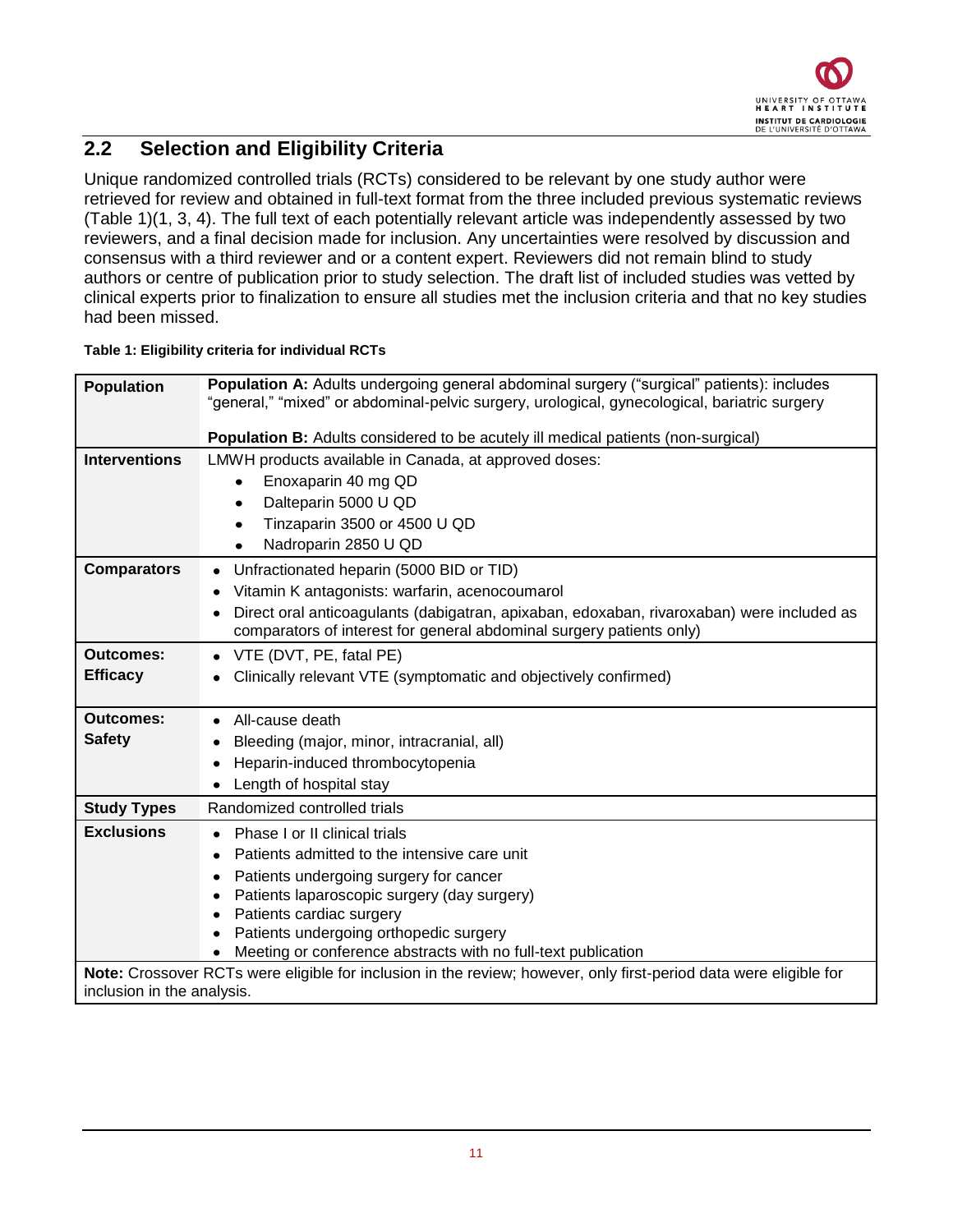

### <span id="page-11-0"></span>**2.3 Data Extraction and Management**

One reviewer extracted data from the included RCTs using a standardized data abstraction form and a second reviewer checked all extracted data for accuracy and completeness. The following attributes of each RCT were entered into a database:

- 1. Characteristics of trial participants;
- 2. Study design characteristics;
- 3. Details on interventions including, but not limited to, dose, frequency, route of administration, duration, and co-medication; and,
- 4. Each efficacy and safety outcome specified in the project protocol.

The primary peer-reviewed publication for each included RCT was used for data extraction. Where multiple publications for a unique RCT were available (e.g. supplemental online appendices, companion publications or clinical trial registries) the most recently adjudicated data for each outcome of interest was extracted.

### <span id="page-11-1"></span>**2.4 Outcome definitions**

Outcomes considered in this review were grouped as efficacy or safety outcomes. Definitions used were vetted by the research team and clinical experts.

#### <span id="page-11-2"></span>**2.4.1 Efficacy outcome definitions**

*VTE:* This outcome includes all reported VTE events and combines DVT and/or PE events reported in the primary studies. We also considered PE, DVT and fatal PE separately in the analyses. All reported cases of VTE were extracted, and clinical experts were consulted to ensure comparability in terms of method of diagnosis/confirmation.

*Symptomatic VTE*: VTE events that were symptomatic and objectively confirmed.

#### <span id="page-11-3"></span>**2.4.2 Safety outcome definitions**

*All-cause death:* death from any cause while on treatment.

*Major bleeding:* clinically overt bleeding associated with at least one of the following:

- 1) a decrease in hemoglobin levels of at least 2 g/dl;
- 2) transfusion of 2 or more units of packed red blood cells;
- 3) intracranial, retroperitoneal or body cavity bleeding;
- 4) death; or
- 5) major bleeding episode as defined by individual study investigators.

*Minor bleeding:* as defined by individual study investigators.

*Any bleeding:* any event reported as a bleed by individual study investigators.

*Intracranial bleeding:* as defined by individual study investigators..

*Heparin-induced thrombocytopenia:* Decrease in platelets greater than 50% or to less than 100 x 109/L and a positive laboratory HIT assay (8).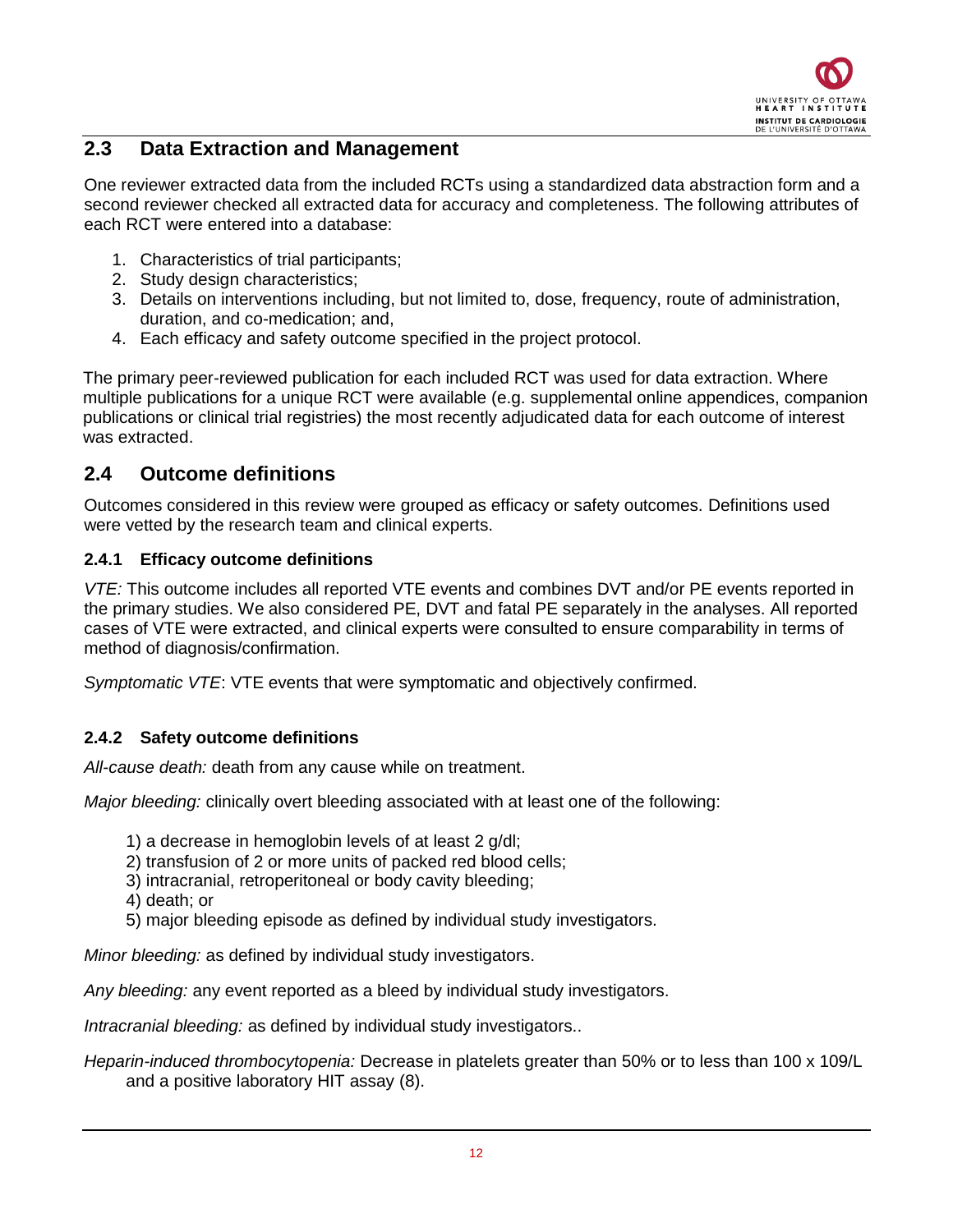

*Length of hospital stay:* recorded as reported duration of stay in hospital (days).

Data were extracted and analyzed for the on-treatment period only.

### <span id="page-12-0"></span>**2.5 Risk of Bias Assessment**

Risk of study bias was assessed using the Cochrane Collaboration's tool for assessing risk of bias (ROB) for RCTs (7).

### <span id="page-12-1"></span>**2.6 Data Synthesis and Analysis**

Included studies were assessed for both clinical and methodological diversity. Clinical diversity was assessed by examining study participants, interventions, and comparators to ensure the appropriateness of pooling. Methodological diversity was also assessed by checking that the studies were similar in terms of study design and risk of bias.

Meta-analyses were undertaken using random-effects models if data were available and sufficiently similar. The effect sizes for the identified dichotomous outcomes were expressed in terms of odds ratios (ORs) and 95% confidence intervals (Cls). The denominator for analyses of efficacy outcomes was the number of randomized patients; safety outcomes were analyzed using the number of patients who received treatment.

### <span id="page-12-2"></span>**2.7 Sensitivity analysis**

A secondary sensitivity analysis was performed based on the number of patients who had adequate outcome assessment.

### <span id="page-12-3"></span>**2.7 Subgroup Analysis**

No subgroups were identified a priori. However, after review of the included studies, it was decided to explore two subgroups of patients

Two of the medical patient RCTs enrolled patients with a previous stroke (100%) (9, 10) and one RCT specifically excluded patients with a previous stroke (11). A post-hoc subgroup analysis comparing outcomes in patients with and without previous stroke was performed.

In January 2016 the review protocol was expanded to include studies of patients undergoing surgery for cancer. The majority of patients were undergoing abdominal surgery due to cancer. Following the protocol modification, one study was eligible for inclusion (12). Note that this study was identified by clinical experts and was not identified in the three systematic reviews or through additional screening of titles or abstracts.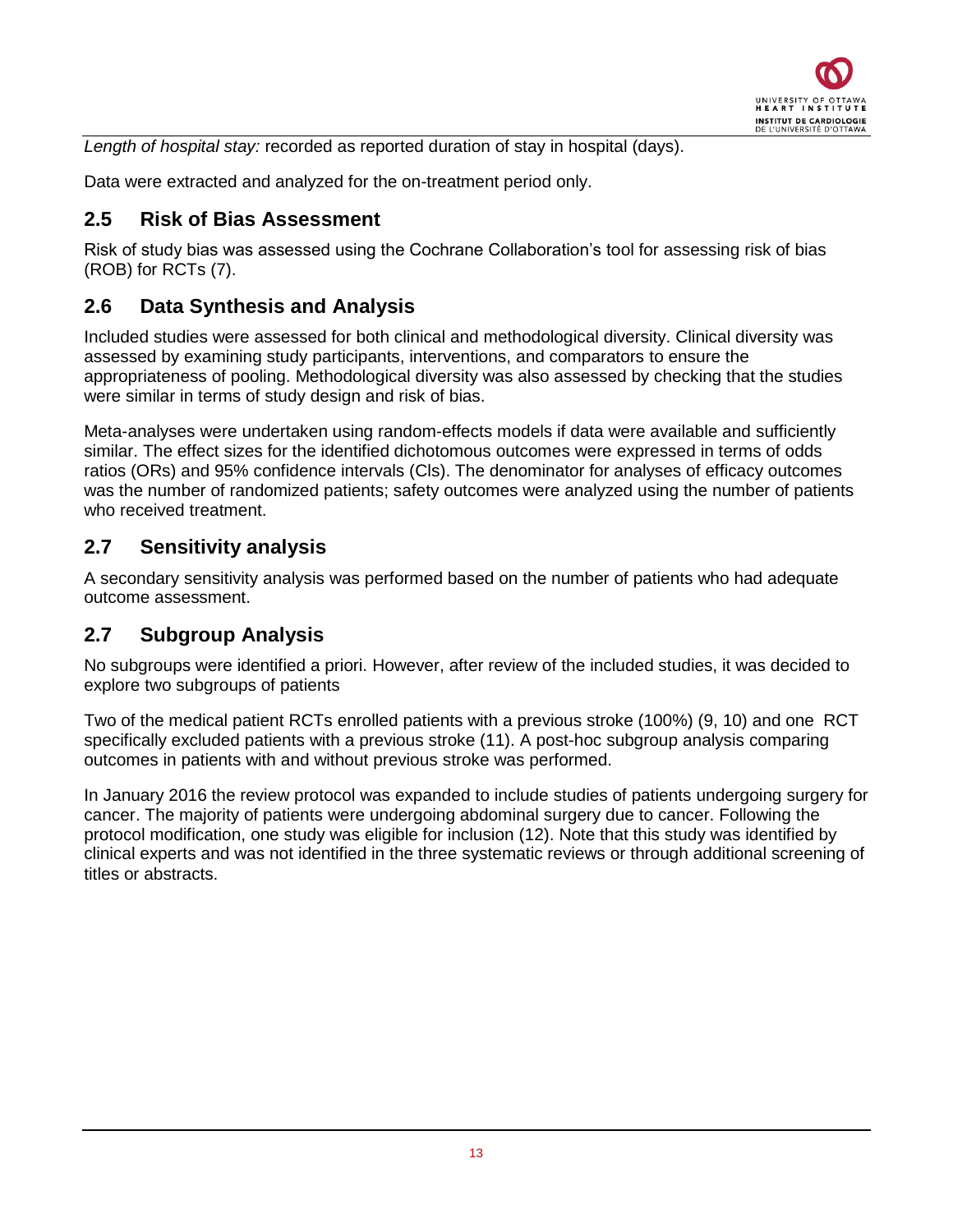

## <span id="page-13-0"></span>**3. RESULTS: MEDICAL PATIENTS**

### <span id="page-13-1"></span>**3.1 Study characteristics**

Four RCTs met the inclusion criteria (9-11, 13)(Table 2). Following consult with clinical experts, one study (13) was excluded from data analysis due to method of screening for VTE (via d-dimer assessment) which was considered dissimilar when compared to the other three included studies. Study and patient characteristics were extracted and are reported for this study in Table 2 (Kleber et al. 2003).

Each of the three studies included in data analysis compared the LMWH enoxaparin (40 QD) and UFH (5000 IU BID or TID) [\(Table 2\)](#page-13-2). No studies reported oral anticoagulants. Two trials involved patients with ischemic stroke (9, 10), while one trial excluded patients with previous stroke (11).

The mean age was between 68 and 74 years in two RCTs (9, 11) and a third (10) did not report mean age; however, 42% of patients in each treatment arm were aged older than 65 years. All studies included populations of patients with prolonged immobility or who were unable to walk unassisted [\(Table 3\)](#page-14-0). None of the included studies reported the proportion of patients with irritable bowel disease, sepsis, or acute respiratory failure.

| Author,<br>year        | <b>Country</b>      | No. of<br>arms | <b>Design</b>               | <b>Duration</b><br>οf<br>treatment   | <b>Population</b>                                                                                                      | <b>Intervention</b><br>(no. randomized)            | Age,<br>mean<br>(SD) | Male,<br>$\frac{9}{6}$ | Weight,<br>kg                  |
|------------------------|---------------------|----------------|-----------------------------|--------------------------------------|------------------------------------------------------------------------------------------------------------------------|----------------------------------------------------|----------------------|------------------------|--------------------------------|
| <b>Hillbom</b><br>2002 | Finland             | $\overline{2}$ | Randomized.<br>double-blind | $10 +/- 2d$<br>or until<br>discharge | Acute<br>ischemic<br>stroke (lower-<br>limb paralysis<br>lasting for at<br>least 24h and<br>necessitating<br>bed rest) | ENOX 40 mg QD<br>(106)<br>UFH 5000 IU TID<br>(106) | 68 (12)<br>69 (10)   |                        | 64.2% 73 (13)<br>55.7% 77 (16) |
| Lechler<br>1996        | Germany,<br>Austria | $\overline{2}$ | Randomized,<br>double-blind | 7 d                                  | Hospitalized<br>medical<br>patients, age<br>>65yr, limited<br>mobility                                                 | ENOX 40 mg QD<br>(477)<br>UFH 5000 U TID (482)     | 74 (13)<br>74 (13)   |                        | 38.4% 66 (15)<br>36.9% 66 (16) |

#### <span id="page-13-2"></span>**Table 2: Study characteristics - RCTs of hospitalized medical patients**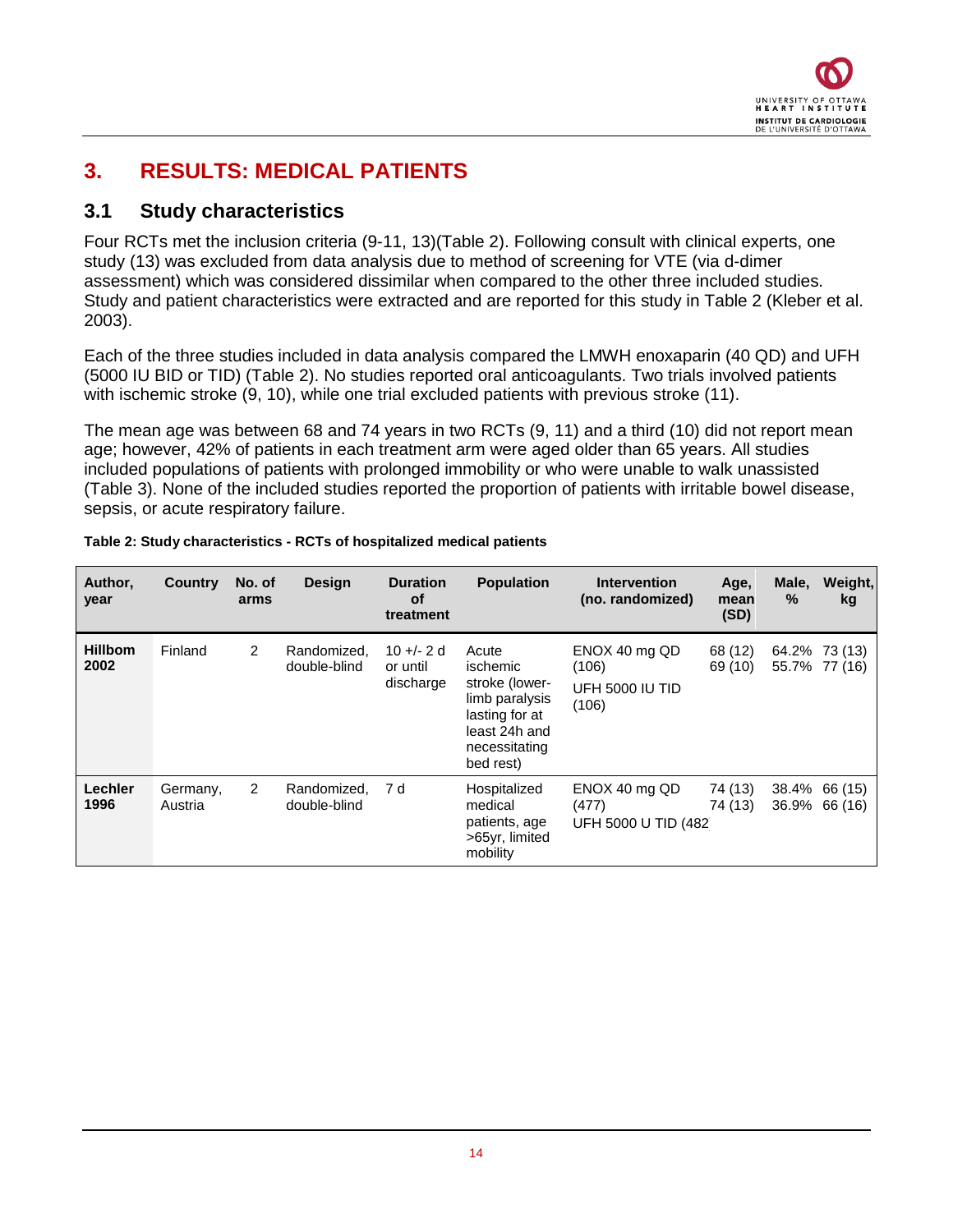

| Author,<br>year                                                   | <b>Country</b>                                     | No. of<br>arms | <b>Design</b>                            | <b>Duration</b><br>of<br>treatment      | <b>Population</b>                                                                                                                                                                                                                                        | <b>Intervention</b><br>(no. randomized)                                                                                                                                         | Age,<br>mean<br>(SD)                | Male,<br>$\%$ | Weight,<br>kg                  |
|-------------------------------------------------------------------|----------------------------------------------------|----------------|------------------------------------------|-----------------------------------------|----------------------------------------------------------------------------------------------------------------------------------------------------------------------------------------------------------------------------------------------------------|---------------------------------------------------------------------------------------------------------------------------------------------------------------------------------|-------------------------------------|---------------|--------------------------------|
| <b>Sherman</b><br>2007                                            | 15<br>countries.<br>including<br>USA and<br>Canada | 2              | Randomized,<br>open-label                | 10 <sub>d</sub><br>$(range6 -$<br>(14d) | Acute<br>ischaemic<br>stroke, unable<br>to walk<br>unassisted<br>because of<br>motor<br>impairment,<br>with a score of<br>2 or more as<br>indicated by<br>National<br>Institutes of<br><b>Health Stroke</b><br>Scale for motor<br>function of the<br>leg | ENOX 40 mg QD<br>(884)<br>UFH 5000 U BID (878arm                                                                                                                                | 42% in<br>each<br>were<br>$< 65$ yr | 59%<br>54%    | <b>NR</b>                      |
| <b>Kleber</b><br>2003<br>(not<br>included<br>in data<br>analyses) | Germany                                            | $\overline{2}$ | Randomized,<br>controlled.<br>open-label | $10 +/- 2d$                             | Hospitalized<br>for severe<br>respiratory<br>disease or<br>heart failure.<br>and confined<br>to bed for $>2/3$<br>of each day                                                                                                                            | ENOX 40 mg QD<br>(332)<br>UFH 5000 IU TID<br>(333)<br>Note: d = days, yr = year, mg = milligrams, BID = twice per day, ENOX = enoxaparin, NR = not reported, QD = once per day, | 70 (14)<br>70 (14)                  |               | 48.2% 70 (15)<br>55.0% 71 (16) |

TID = three times per day, SD = standard deviation, UFH = unfractionated heparin.

The proportion of patients with cancer was less than 15% in both intervention arms of Lechler et al. (11) and Sherman et al. (10) and Hillbom and colleagues (9) did not report this characteristic.

<span id="page-14-0"></span>

| Table 3: Participant characteristics - RCTs of hospitalized medical patients |  |  |
|------------------------------------------------------------------------------|--|--|
|                                                                              |  |  |

|                                |                                         | No. of participants (%)*      |                   |               |                    |                         |                |                |                               |  |  |
|--------------------------------|-----------------------------------------|-------------------------------|-------------------|---------------|--------------------|-------------------------|----------------|----------------|-------------------------------|--|--|
| Author,<br><b>Dose</b><br>year |                                         | Coronary<br>artery<br>disease | <b>Acute COPD</b> | <b>Stroke</b> | Thrombo-<br>philia | Prolonged<br>immobility | $>60$ yr       | <b>Cancer</b>  | <b>Previous</b><br><b>VTE</b> |  |  |
| <b>Hillbom</b><br>2002         | ENOX 40<br>QD<br><b>UFH 5000</b><br>TID | <b>NR</b>                     | N <sub>R</sub>    | 100%          | N <sub>R</sub>     | 95%<br>98%              | NR.            | N <sub>R</sub> | $3\%$ <sup>‡</sup><br>3%      |  |  |
| Lechler<br>1996                | ENOX 40<br>QD<br><b>UFH 5000</b><br>TID | 34.2%<br>35.9%                | <b>NR</b>         | Excluded      | Excluded           | 100%                    | 87.2%<br>88.8% | 14.7%<br>12.9% | 6.1%<br>7.7%                  |  |  |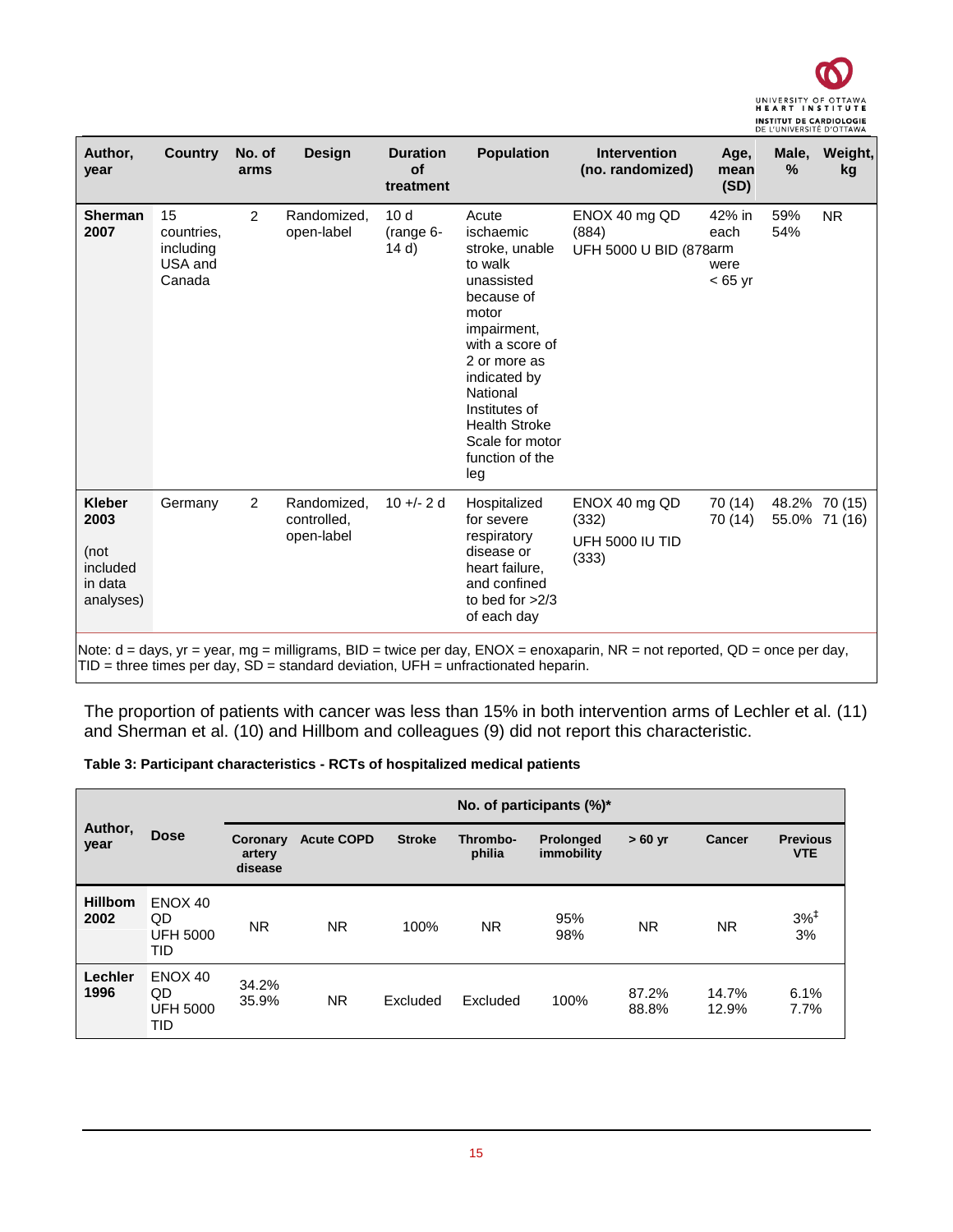|                       |                                                               |                                |                                                                                     |               |                    | No. of participants $(\%)^*$                                                                                        |          |                    |                               |
|-----------------------|---------------------------------------------------------------|--------------------------------|-------------------------------------------------------------------------------------|---------------|--------------------|---------------------------------------------------------------------------------------------------------------------|----------|--------------------|-------------------------------|
| Author,<br>year       | <b>Dose</b>                                                   | Coronary<br>artery<br>disease  | <b>Acute COPD</b>                                                                   | <b>Stroke</b> | Thrombo-<br>philia | <b>Prolonged</b><br>immobility                                                                                      | $>60$ yr | <b>Cancer</b>      | <b>Previous</b><br><b>VTE</b> |
| 2007                  | <b>Sherman ENOX 40</b><br>QD<br><b>UFH 5000</b><br><b>BID</b> | NR.                            | NR.                                                                                 | 100%          | NR.                | 100%<br>unable to<br>walk<br>unassiste<br>d                                                                         | NR.      | NR.                | 2%<br>2%                      |
| <b>Kleber</b><br>2003 | ENOX 40<br>QD.<br><b>UFH 5000</b><br>TID                      | 164<br>(49.4)<br>169<br>(50.8) | 134 (40.4)<br>142 (42.6)                                                            | Excluded      | Excluded           | 100%                                                                                                                | NR.      | 25(7.5)<br>16(4.8) | 20(6.0)<br>19(5.7)            |
|                       | *Unless otherwise stated                                      |                                | standard deviation, $UFH =$ unfractionated heparin, $VTE =$ venous thromboemoblism. |               |                    | Note: BID = twice per day, ENOX = enoxaparin, NR = not reported, QD = once per day, TID = three times per day, SD = |          |                    |                               |

‡DVT only

### <span id="page-15-0"></span>**3.2 Risk of bias**

Risk of bias was assessed for each trial included in the data analysis (9-11) [\(Figure 1,](#page-15-1) Appendix 1).

Sequence generation was inconsistently reported. In two of three trials, insufficient details were reported to allow judgment of the risk of bias, resulting in a rating of "unclear." Allocation concealment was judged to be at low risk of bias in two studies; one trial reported insufficient data to permit judgment. Blinding was adequate in all three trials. One trial (10) was deemed to be at high risk of bias for incomplete outcome data addressed. In this trial, approximately 25% of participants in each group were excluded from the efficacy population, with about half of these excluded because venography or ultrasonography was not performed.



#### <span id="page-15-1"></span>**Figure 1: Risk of bias summary – Medical patients**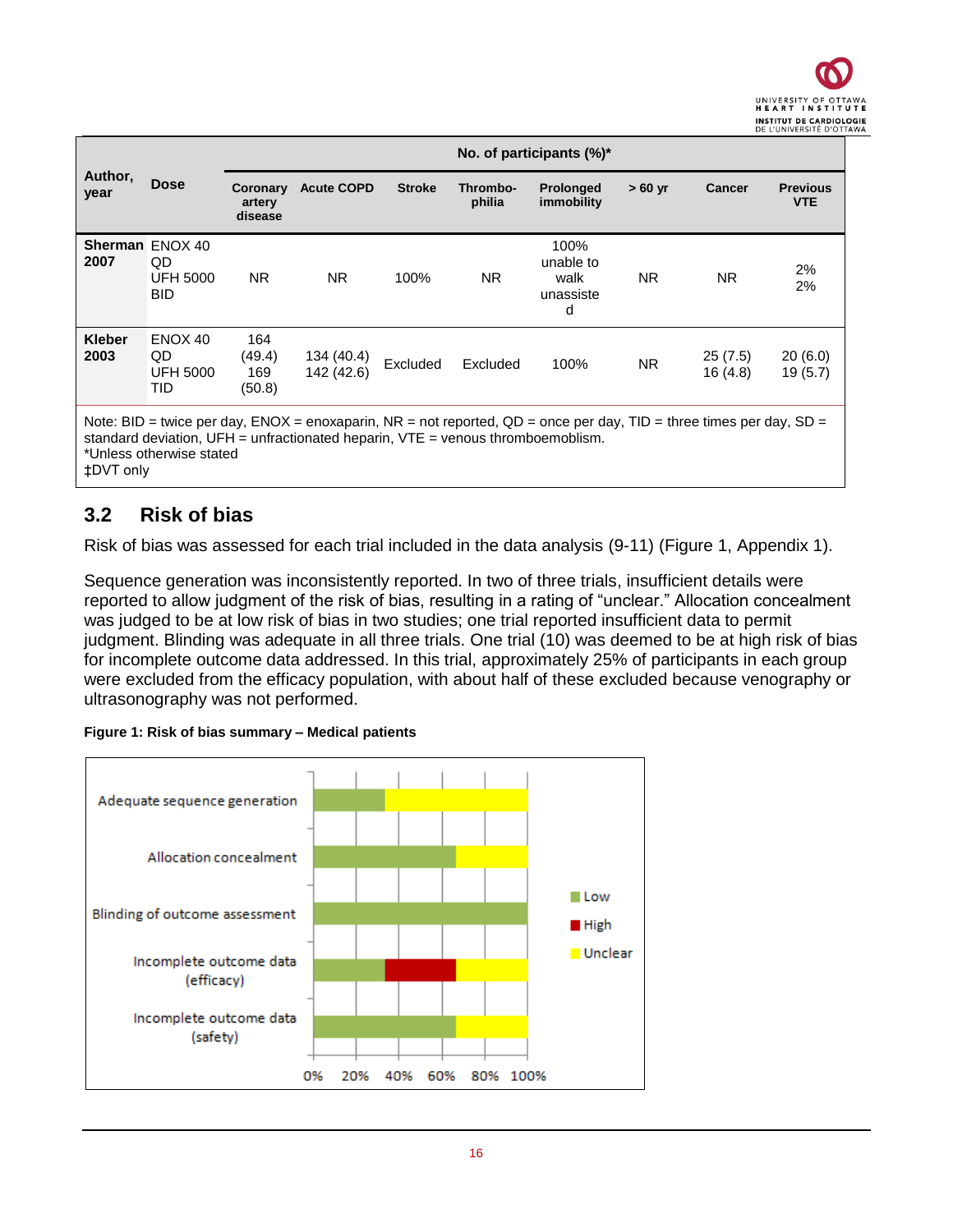### <span id="page-16-0"></span>**3.3 Efficacy outcomes**

In total, three trials met the criteria for inclusion in data analysis for medical patients (9-11). Each of these trials compared enoxaparin (40 mg/d) to UFH (5000 BID or TID). The number of randomized patients who received treatment was more than 99% in each trial; however, the number of patients who received adequate outcome assessment was between 69% and 82% [\(Table 4\)](#page-16-1).

#### <span id="page-16-1"></span>**Table 4: Summary of efficacy (A) and safety events (B) - RCTs of hospitalized medical patients**

| <b>STUDY:</b>                           | Lechler<br>1996 | <b>Hillbom</b><br>2002                  | <b>Sherman</b><br>2007            |
|-----------------------------------------|-----------------|-----------------------------------------|-----------------------------------|
| <b>Treatments</b>                       | ENOX 40 QD      | UFH 5000 TID UFH 5000 TID<br>ENOX 40 QD | <b>UFH 5000 BID</b><br>ENOX 40 QD |
| No. randomized                          | 482<br>477      | 106<br>106                              | 878<br>884                        |
| No. with appropriate outcome assessment | 377<br>393      | 73<br>77                                | 669<br>666                        |
| VTE *                                   | $\overline{7}$  | 24<br>14                                | 121<br>68                         |
| Symptomatic VTE*                        | <b>NR</b>       | 4<br>$\overline{2}$                     | $\overline{7}$<br>2               |
| DVT*                                    | 4               | 24<br>14                                | 118<br>67                         |
| <b>PE</b>                               | 0<br>4          | 3                                       | 6                                 |
| <b>Fatal PE</b>                         | 0<br>0          |                                         | $\overline{2}$                    |

#### **A.**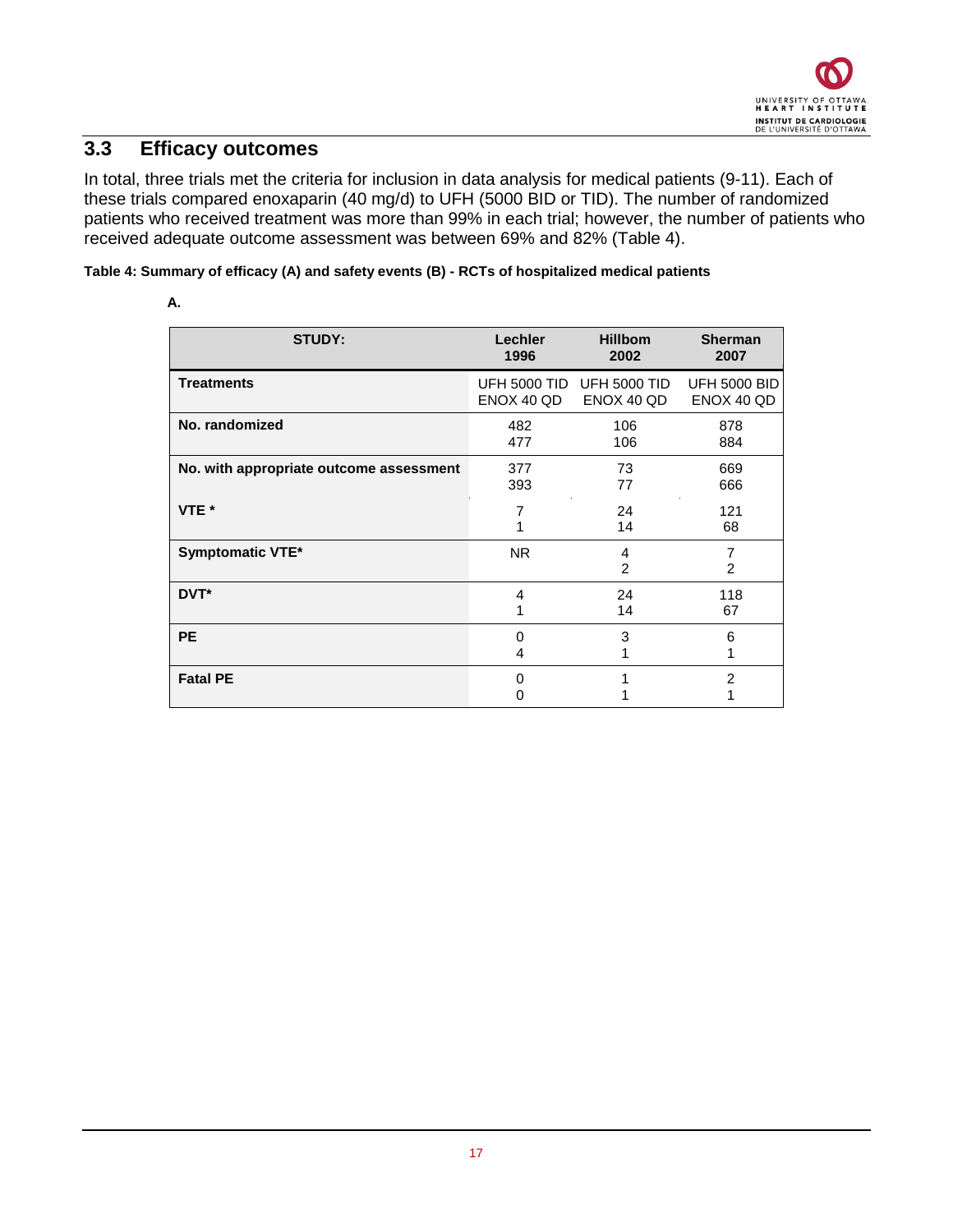#### **B.**

|                        | Lechler             | <b>Hillbom</b>                       | <b>Sherman</b>      |
|------------------------|---------------------|--------------------------------------|---------------------|
|                        | 1996                | 2002                                 | 2007                |
| <b>Treatments</b>      | <b>UFH 5000 TID</b> | <b>UFH 5000 TID</b>                  | <b>UFH 5000 BID</b> |
|                        | ENOX 40 QD          | ENOX 40 QD                           | ENOX 40 QD          |
| No. received treatment | 482                 | 106                                  | 872                 |
|                        | 477                 | 106                                  | 877                 |
| Major bleeding*        | No. of people       | 0                                    | 6†                  |
|                        | $\overline{2}$      | 1                                    | 11                  |
| Minor bleeding*        | NR.                 | No. of people<br>2<br>$\overline{2}$ | 48<br>42            |
| ICH <sup>*</sup>       | <b>NR</b>           | 0<br>1                               | 6<br>4              |
| All-cause death        | 11                  | 8                                    | 45                  |
|                        | 7                   | 9                                    | 48                  |
| HIT                    | NR.                 | NR.                                  | NR.                 |

Note: BID = twice per day, DVT = deep vein thromboembolism, HIT = heparin-induced thrombocytopenia, ICH = intracranial hemorrhage, NR = not reported, QD = once per day, TID = three times per day, UFH = unfractionated heparin, VTE = venous thromboembolism.

†Includes "symptomatic intracranial hemorrhage and major extracranial hemorrhage.

VTE outcomes were pooled for meta-analysis where appropriate. Compared with UFH, use of LMWH was associated with significantly lower odds of VTE [\(Figure 2,](#page-17-0) [Table 5\)](#page-19-0), with a total of 83 events in the LMWH group ( $n = 1467$ ) and 152 events in the UFH group ( $n = 1466$ ). The resulting odds ratio was 0.51 (95% CI: 0.38 to 0.68).

#### <span id="page-17-0"></span>**Figure 2: Meta-analysis results for VTE events in medical patients**

|                                                                                                 | LMWH |      | <b>UFH</b> |      |                                  | <b>Odds Ratio</b>        |      |                                 | <b>Odds Ratio</b>   |   |    |
|-------------------------------------------------------------------------------------------------|------|------|------------|------|----------------------------------|--------------------------|------|---------------------------------|---------------------|---|----|
| <b>Study or Subgroup</b>                                                                        |      |      |            |      | Events Total Events Total Weight | M-H. Random, 95% CI Year |      |                                 | M-H, Random, 95% CI |   |    |
| Lechler 1996                                                                                    |      | 477  |            | 482  | 1.8%                             | 0.14 [0.02, 1.16] 1996   |      |                                 |                     |   |    |
| Hillbom 2002                                                                                    | 14   | 106  | 24         | 106  | 15.5%                            | 0.52 [0.25, 1.07] 2002   |      |                                 |                     |   |    |
| Sherman 2007                                                                                    | 68   | 884  | 121        | 878  | 82.7%                            | 0.52 [0.38, 0.71] 2007   |      |                                 |                     |   |    |
| <b>Total (95% CI)</b>                                                                           |      | 1467 |            | 1466 | 100.0%                           | $0.51$ [0.38, 0.68]      |      |                                 |                     |   |    |
| Total events                                                                                    | 83   |      | 152        |      |                                  |                          |      |                                 |                     |   |    |
| Heterogeneity: Tau <sup>2</sup> = 0.00; Chi <sup>2</sup> = 1.45, df = 2 (P = 0.49); $I^2 = 0\%$ |      |      |            |      |                                  |                          |      |                                 |                     |   |    |
| Test for overall effect: $Z = 4.65$ (P < 0.00001)                                               |      |      |            |      |                                  |                          | 0.05 | 0.2<br>Favours LMWH Favours UFH |                     | 5 | 20 |

<sup>\*</sup>Number of events unless stated otherwise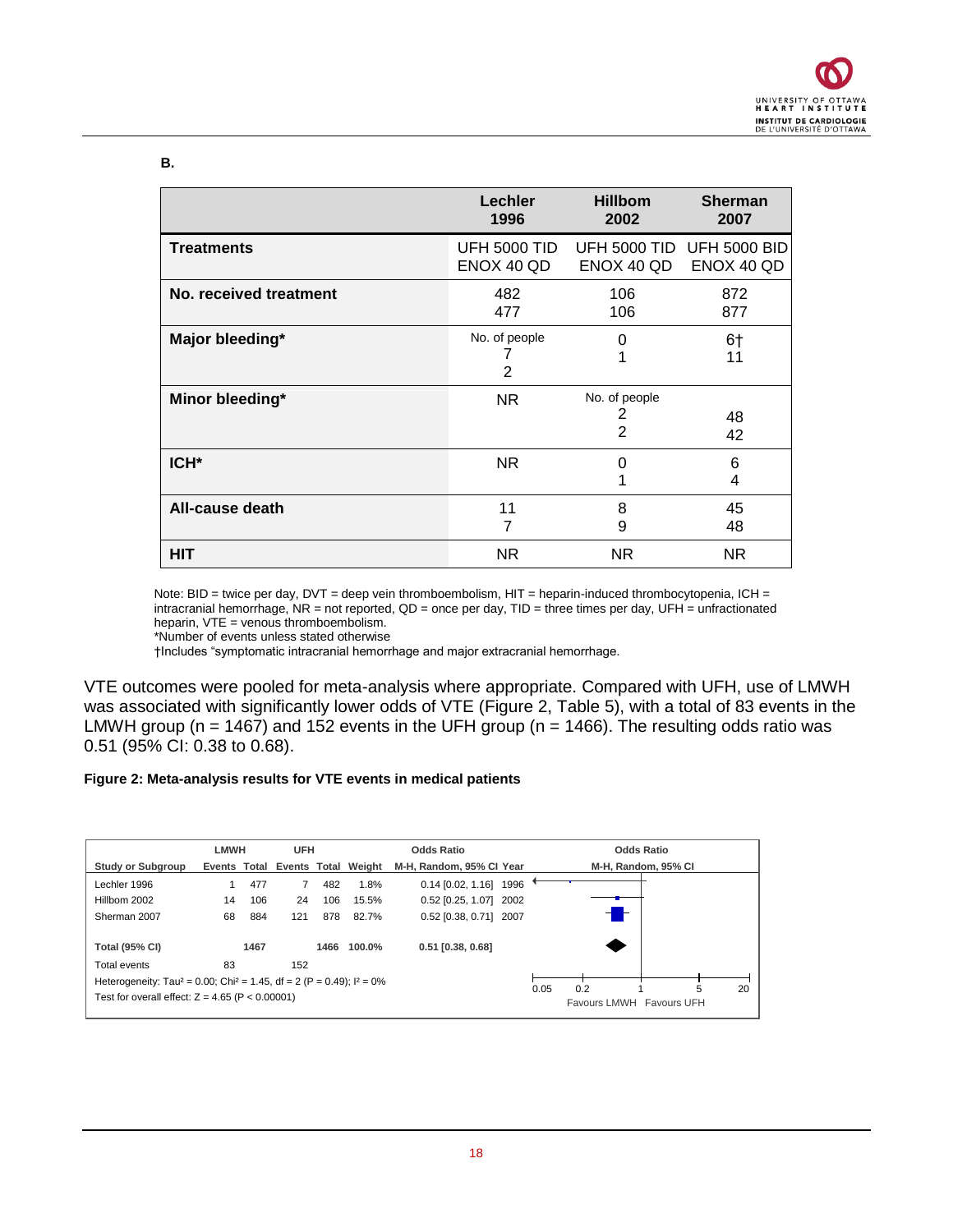

The odds of DVT and PE were also significantly lower in the LMWH group than in the UFH group [\(Table 5\)](#page-19-0). There were no significant differences between groups in the odds of fatal PE or symptomatic VTE.

Forest plots for these additional outcomes are provided in Appendix 2.

#### <span id="page-18-0"></span>**3.3.1 Sensitivity analysis**

When meta-analyses were limited to patients with adequate outcome assessment, the odds of VTE or DVT were significantly lower in the LMWH group than in the UFH group [\(Table 5\)](#page-19-0). The odds of symptomatic VTE were not significantly different between groups.

### <span id="page-18-1"></span>**3.4 Safety outcomes**

The included RCTs varied in the reporting of bleeding events: Hillbom (9) reported the number of people with an event, while Sherman (10) reported the number of events. Lechler (11) reported both the total number of events and the number of people with an event [\(Table 6\)](#page-20-1). Data in [Table 6](#page-20-1) reported for both the number of people and the number of events, as appropriate.

Two RCTs reported the number of patients with major bleeding (9, 11) and two RCTs reported the number of major bleeding events (9, 10) (Hillbom (9) reported both number of events and number of people) The odds of a major bleed were not significantly different between patients receiving LMWH and UFH [\(Table 6,](#page-20-1) [Figure 3\)](#page-18-2) when analyzed by the total number of major bleeds or the number of people with a major bleed.

There were no significant differences between LMWH and UFH in the odds of any bleeding, minor bleeding, intracranial hemorrhage, or all-cause death [\(Table 6\)](#page-20-1). None of the included studies reported HIT.

Forest plots for each outcome are presented in Appendix 2.

<span id="page-18-2"></span>

|  | Figure 3: Meta-analysis results for major bleeding in medical patients |
|--|------------------------------------------------------------------------|
|--|------------------------------------------------------------------------|

|                                                                                                                                                   | <b>LMWH</b> |     | <b>UFH</b> |     |                                  | <b>Odds Ratio</b>        | <b>Odds Ratio</b>                                              |
|---------------------------------------------------------------------------------------------------------------------------------------------------|-------------|-----|------------|-----|----------------------------------|--------------------------|----------------------------------------------------------------|
| <b>Study or Subgroup</b>                                                                                                                          |             |     |            |     | Events Total Events Total Weight | M-H, Random, 95% CI Year | M-H, Random, 95% CI                                            |
| Hillbom 2002                                                                                                                                      |             | 106 | $\Omega$   | 106 | 8.8%                             | 3.03 [0.12, 75.19] 2002  |                                                                |
| Sherman 2007                                                                                                                                      | 11          | 877 | 6          | 872 | 91.2%                            | 1.83 [0.68, 4.98] 2007   |                                                                |
| <b>Total (95% CI)</b>                                                                                                                             |             | 983 |            | 978 | $100.0\%$                        | 1.92 [0.74, 4.98]        |                                                                |
| Total events                                                                                                                                      | 12          |     | 6          |     |                                  |                          |                                                                |
| Heterogeneity: Tau <sup>2</sup> = 0.00; Chi <sup>2</sup> = 0.09, df = 1 (P = 0.77); $1^2 = 0\%$<br>Test for overall effect: $Z = 1.34$ (P = 0.18) |             |     |            |     |                                  |                          | 0.5<br>0.2<br>2<br>5.<br>10<br>0.1<br>Favours LMWH Favours UFH |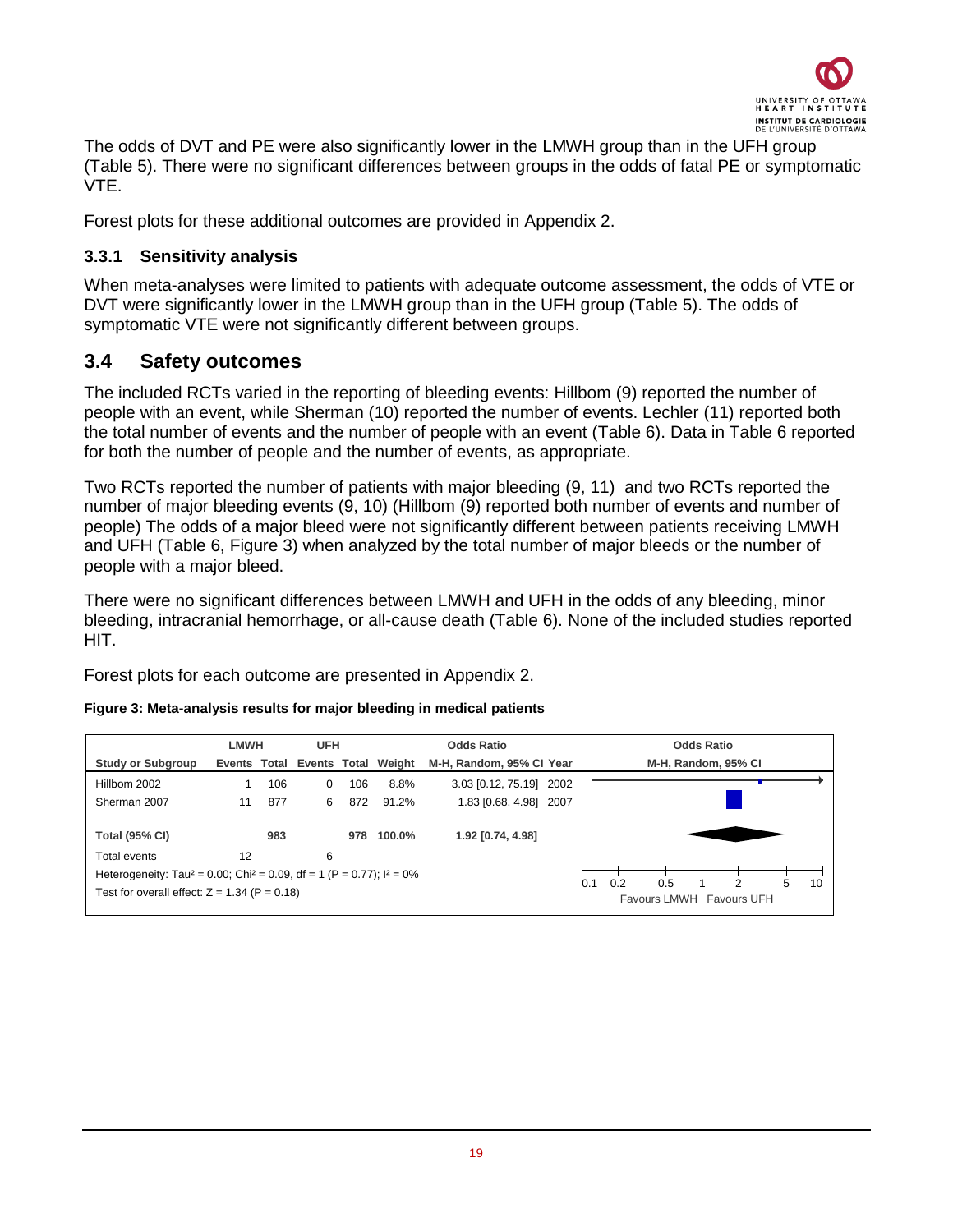

#### **Table 5: Meta-analysis results for medical patients - Efficacy outcomes**

| <b>Outcome</b>  | <b>Studies</b>       | Included treatments                                | No. of<br>events    |                    | <b>Based on</b><br>no. randomized         |            | Based on no. with<br>appropriate outcome assessment <sup>+</sup> |                    |                                           |            |              |
|-----------------|----------------------|----------------------------------------------------|---------------------|--------------------|-------------------------------------------|------------|------------------------------------------------------------------|--------------------|-------------------------------------------|------------|--------------|
|                 |                      |                                                    |                     | <b>Denominator</b> | <b>OR</b><br>(95% CI)<br>(LMWH v.<br>UFH) | SE (logOR) |                                                                  | <b>Denominator</b> | <b>OR</b><br>(95% CI)<br>(LMWH v.<br>UFH) | SE (logOR) | $\mathbf{r}$ |
| <b>Any VTE</b>  | <b>Hillbom</b>       | Lechler, Sherman UFH 5000 BID or TID<br>ENOX 40 QD | 152<br>83           | 1466<br>1467       | $0.51*$<br>$(0.38 \text{ to } 0.68)$      | 0.1413     | $0\%$                                                            | 1130<br>1140       | $0.50*$<br>$(0.37 \text{ to } 0.67)$      | 0.1440     | 0%           |
| <b>DVT</b>      | <b>Hillbom</b>       | Lechler, Sherman UFH 5000 BID or TID<br>ENOX 40 QD | 146<br>82           | 1466<br>1467       | $0.52*$<br>$(0.39 \text{ to } 0.69)$      | 0.1433     | 0%                                                               | 1126<br>1138       | $0.51*$<br>$(0.38 \text{ to } 0.68)$      | 0.1450     | 0%           |
| <b>PE</b> total | <b>Hillbom</b>       | Lechler, Sherman UFH 5000 BID or TID<br>ENOX 40 QD | 13<br>2             | 1466<br>1467       | $0.19*$<br>$(0.05 \text{ to } 0.76)$      | 0.0134     | $0\%$                                                            | <b>NA</b>          | <b>NA</b>                                 | <b>NA</b>  | <b>NA</b>    |
| <b>PE</b> fatal | Hillbom, Sherman     | UFH 5000 BID or TID<br>ENOX 40 OD                  | 3<br>$\overline{2}$ | 984<br>990         | 0.67<br>$(0.11$ to $4.12)$                | 0.6517     | $0\%$                                                            | <b>NA</b>          | <b>NA</b>                                 | <b>NA</b>  | <b>NA</b>    |
| Sympt. VTE      | Hillbom,<br>Sherman† | UFH 5000 BID or TID<br>ENOX 40 QD                  | 11<br>4             | 984<br>990         | 0.36<br>$(0.11 \text{ to } 1.16)$         | 0.5856     | 0%                                                               | 753<br>747         | 0.36<br>$(0.11 \text{ to } 1.15)$         | 0.5862     | 0%           |

<span id="page-19-0"></span>Note: BID = twice per day, CI = confidence interval, DVT = deep vein thromboembolism, HIT = heparin-induced thrombocytopenia, ICH = intracranial hemorrhage, LMWH = low molecular weight heparin, NR = not reported, OR = odds ratio, PE = pulmonary embolism, QD = once per day, SE = standard error, TID = three times per day, UFH = unfractionated heparin,  $VTE =$  venous thromboembolism.

Data are presented for treatment period (data were extracted separately from follow-up period, where possible).

 $*$ *p* < 0.05

†Note: Sherman presented data as number of events (not number of people with an event). It was inferred that each person could have no more than one event for the purpose of this analysis.

‡No. with appropriate outcome assessment plus number with a symptomatic event prior to outcome assessment.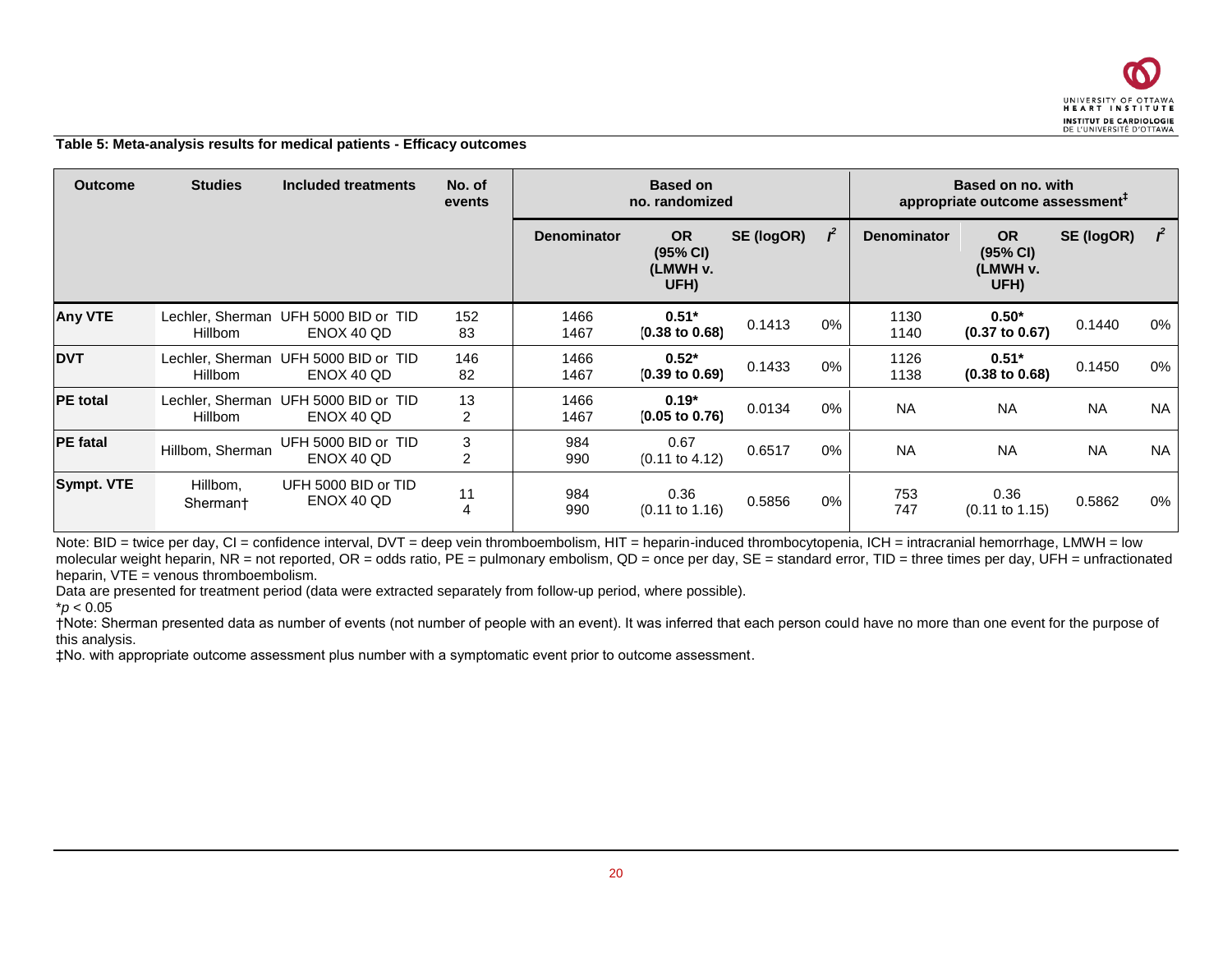<span id="page-20-1"></span>

| Table 6: Meta-analysis results for medical patients - Safety outcomes |  |  |
|-----------------------------------------------------------------------|--|--|

| <b>Outcome</b>            | <b>Measure</b>       | <b>Studies</b>                  | <b>Included</b><br>treatments               | No. of<br>events | No.<br>received<br>treatment | <b>OR</b><br>(95% CI)<br>(LMWH v.<br>UFH) | SE (logOR) | $\mathbf{r}^2$ |
|---------------------------|----------------------|---------------------------------|---------------------------------------------|------------------|------------------------------|-------------------------------------------|------------|----------------|
| Any<br>bleeding           | No. of<br>people     | Hillbom,<br>Lechler             | <b>UFH 5000 TID</b><br>ENOX 40 QD           | 15<br>16         | 588<br>583                   | 1.08<br>$(0.53$ to 2.20)                  | 0.8367     | 0%             |
|                           | No. of<br>events     | Lechler,<br>Sherman             | UFH 5000 BID or<br><b>TID</b><br>ENOX 40 QD | 85<br>84         | 1354<br>1361                 | 0.98<br>$(0.71$ to 1.34)                  | 0.9092     | 0%             |
| <b>Major</b><br>bleeding  | No. of<br>people     | Hillbom,<br>Lechler             | <b>UFH 5000 TID</b><br>ENOX 40 QD           | 7<br>3           | 588<br>583                   | 0.60<br>$(0.07 \text{ to } 5.22)$         | 0.2221     | 40%            |
|                           | No. of<br>events     | <b>Hilbom</b><br>Sherman        | UFH 5000 BID or<br>TID<br>ENOX 40 QD        | 6<br>12          | 978<br>983                   | 1.92<br>$(0.74 \text{ to } 4.98)$         | 0.5021     | <b>NA</b>      |
| <b>Minor</b><br>bleeding  | No.<br>people        | Hillbom                         | <b>UFH 5000 TID</b><br>ENOX 40 QD           | $\frac{2}{2}$    | 106<br>106                   | 1.00<br>(0.14 to 7.32)                    | 1.0096     | <b>NA</b>      |
|                           | No. of<br>events     | Sherman                         | <b>UFH 5000 BID</b><br>ENOX 40 QD           | 48<br>42         | 872<br>877                   | 0.86<br>$(0.56 \text{ to } 1.32)$         | 0.2169     |                |
| <b>ICH</b>                | No. of<br>events     | Hillbom<br>Sherman*             | UFH 5000 BID or<br><b>TID</b><br>ENOX 40 QD | 6<br>5           | 978<br>983                   | 0.81<br>$(0.25 \text{ to } 2.64)$         | 0.6072     | 0%             |
| <b>All-cause</b><br>death | No. of<br>people     | Hillbom,<br>Lechler,<br>Sherman | UFH 5000 BID or<br><b>TID</b><br>ENOX 40 QD | 64<br>64         | 1460<br>1460                 | 1.00<br>$(0.70 \text{ to } 1.43)$         | 0.1995     | <b>NA</b>      |
| <b>HIT</b>                | <b>No</b><br>studies |                                 |                                             |                  |                              |                                           |            |                |

Note: BID = twice per day, CI = confidence interval, DVT = deep vein thromboembolism, HIT = heparin-induced thrombocytopenia, ICH = intracranial hemorrhage, NR = not reported, OR = odds ratio, QD = once per day, SE = standard error, TID = three times per day, UFH = unfractionated heparin, VTE = venous thromboembolism. \*Sherman reported as "minor extracranial hemorrhage"

### <span id="page-20-0"></span>**3.5 Subgroup analyses**

Of the included RCTs, two focused on populations of patients with previous stroke (9, 10), while one specifically excluded patients with previous stroke (11).

Among patients with no previous stroke, there were no significant differences in the odds of VTE, DVT, PE, or symptomatic VTE [\(Table 7\)](#page-22-0). In contrast, the odds of VTE and DVT were significantly lower in the LMWH group compared with the UFH group.

There were no differences in any safety outcomes between the previous stroke and no previous stroke populations: there were no significant differences in the odds of all bleeding, major bleeding, minor bleeding, or all-cause death between LMWH or UFH groups [\(Table 8\)](#page-23-0).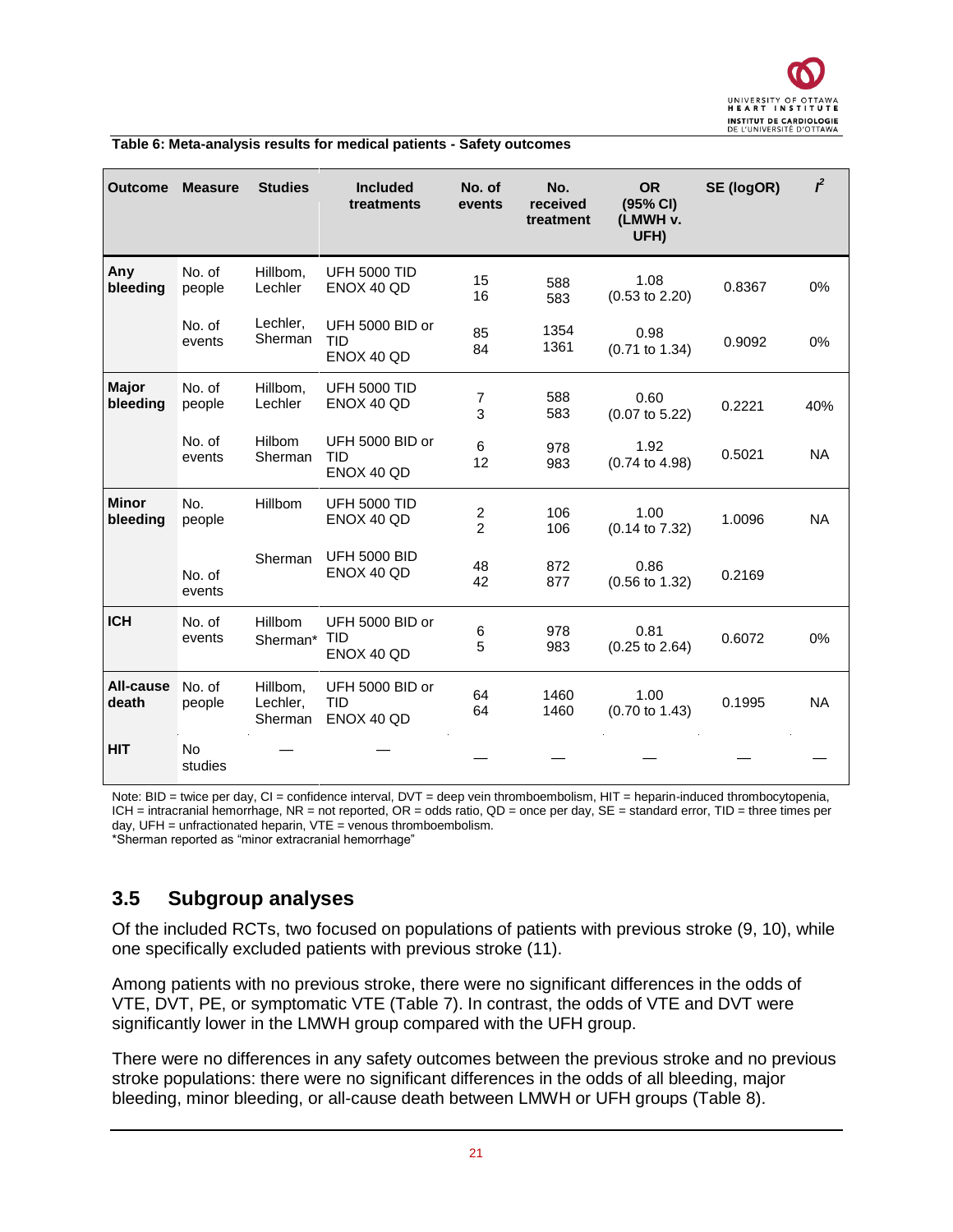

Intracranial hemorrhage was not reported in the single RCT involving patients without previous stroke (11), and no subgroup comparison was possible between patient with and without a previous stroke for this outcome.

Forest plots for each efficacy and safety outcome for this analysis are presented in Appendix 3.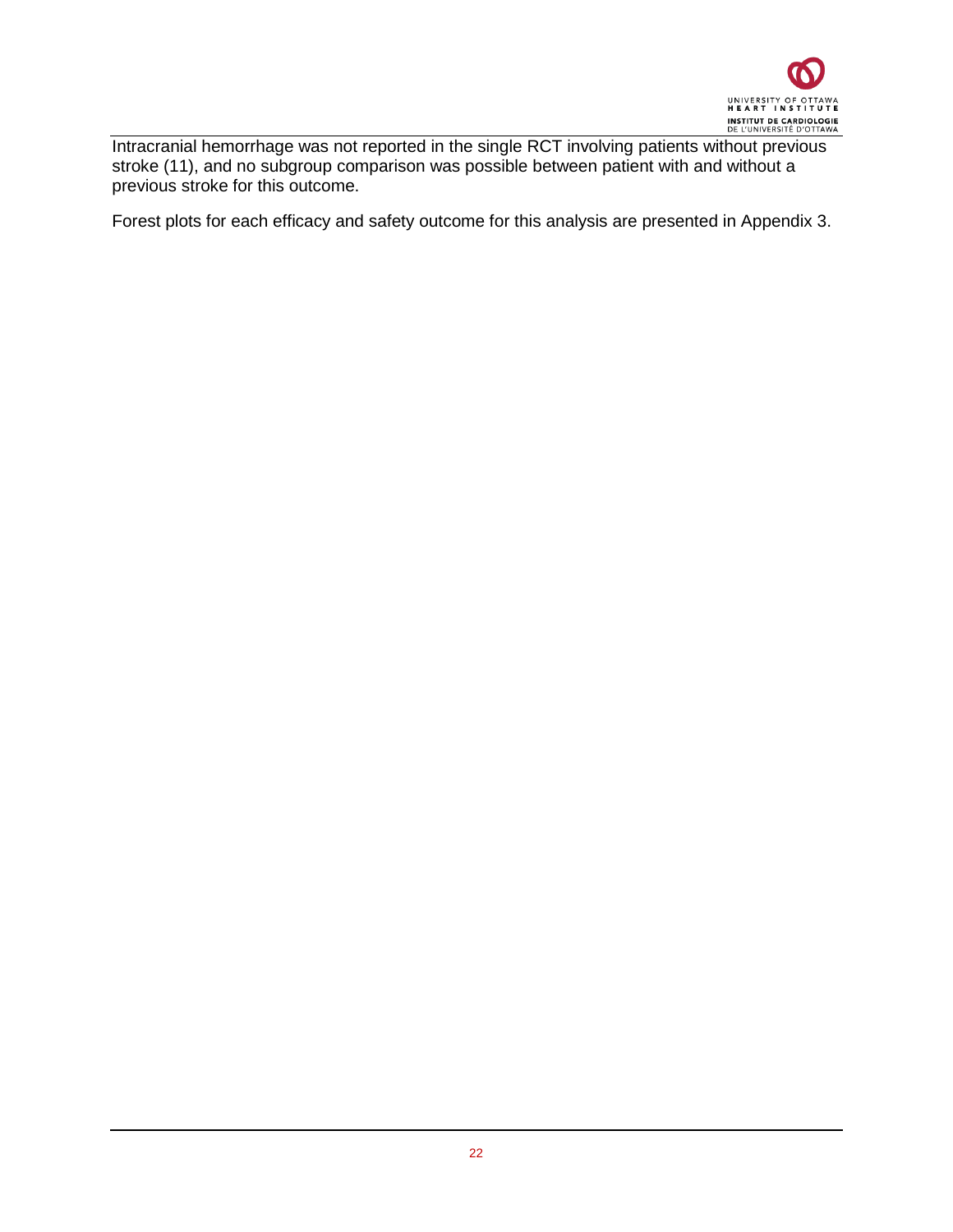<span id="page-22-0"></span>

|                |                  |                      |                                             |                     | <b>Based on</b><br>no. randomized |                                        |                          |                    | Based on no. with appropriate outcome<br>assessment* |                |
|----------------|------------------|----------------------|---------------------------------------------|---------------------|-----------------------------------|----------------------------------------|--------------------------|--------------------|------------------------------------------------------|----------------|
| <b>Outcome</b> | <b>Measure</b>   | <b>Studies</b>       | <b>Included</b><br>treatments               | No. of<br>events    | Denominator                       | <b>OR</b><br>(95% CI)<br>(LMWH v. UFH) | $\mathbf{r}$             | <b>Denominator</b> | <b>OR</b><br>(95% CI)<br>(LMWH v. UFH)               | $\mathbf{r}^2$ |
| Any VTE        | No stroke        | Lechler              | <b>UFH 5000 BID</b><br>ENOX 40 QD           | 7                   | 482<br>477                        | 0.14<br>$(0.02 \text{ to } 1.16)$      | <b>NA</b>                | 377<br>393         | 0.13<br>$(0.02 \text{ to } 1.10)$                    | <b>NA</b>      |
|                | <b>Stroke</b>    | Sherman<br>Hillbom   | UFH 5000 BID or<br><b>TID</b><br>ENOX 40 QD | 145<br>82           | 984<br>990                        | $0.52*$<br>$(0.39 \text{ to } 0.69)$   | 0%                       | 753<br>747         | 0.50<br>$(0.38 \text{ to } 0.69)^*$                  | 0%             |
| <b>DVT</b>     | No stroke        | Lechler              | <b>UFH 5000 BID</b><br>ENOX 40 QD           | 4                   | 482<br>477                        | 0.25<br>$(0.03 \text{ to } 2.25)$      | <b>NA</b>                | 377<br>393         | 0.24<br>$(0.03 \text{ to } 2.14)$                    | <b>NA</b>      |
|                | <b>Stroke</b>    | Sherman<br>Hillbom   | UFH 5000 BID or<br><b>TID</b><br>ENOX 40 QD | 142<br>81           | 984<br>990                        | $0.53*$<br>$(0.39$ to $0.70)$          | 0%                       | 749<br>745         | $0.52*$<br>$(0.38 \text{ to } 0.69)$                 | 0%             |
| PE (total)     | No stroke        | Lechler              | <b>UFH 5000 BID</b><br>ENOX 40 QD           | 4<br>0              | 482<br>477                        | 0.11<br>$(0.01$ to $2.07)$             | <b>NA</b>                | <b>NA</b>          | <b>NA</b>                                            | <b>NA</b>      |
|                | <b>Stroke</b>    | Sherman<br>Hillbom   | UFH 5000 BID or<br><b>TID</b><br>ENOX 40 QD | 9<br>$\overline{c}$ | 984<br>990                        | 0.23<br>$(0.05 \text{ to } 1.07)$      | 0%                       | <b>NA</b>          | <b>NA</b>                                            | <b>NA</b>      |
| PE (fatal)     | No stroke        | <b>No</b><br>studies |                                             |                     |                                   |                                        |                          |                    |                                                      |                |
|                | <b>Stroke</b>    | Sherman<br>Hillbom   | UFH 5000 BID or<br><b>TID</b><br>ENOX 40 QD | 3<br>$\overline{c}$ | 984<br>990                        | 0.67<br>$(0.11$ to 4.12)               | 0%                       | <b>NA</b>          | <b>NA</b>                                            | <b>NA</b>      |
| Symptomatic    | <b>No Stroke</b> | No studies           |                                             |                     |                                   |                                        | $\overline{\phantom{0}}$ |                    |                                                      |                |
| <b>VTE</b>     | <b>Stroke</b>    | Sherman,<br>Hillbom  | UFH 5000 BID or<br><b>TID</b><br>ENOX 40 QD | 11<br>4             | 984<br>990                        | $0.36$ (0.11 to 1.16)                  | 0%                       | 753<br>747         | 0.36 (0.11 to<br>1.15)                               | 0%             |

**Table 7: Results of subgroup analysis for medical patients: Stroke v. no stroke – Efficacy outcomes**

Note: BID = twice per day, CI = confidence interval, DVT = deep vein thromboembolism, HIT = heparin-induced thrombocytopenia, ICH = intracranial hemorrhage, NR = not reported, OR = odds ratio, QD = once per day, SE = standard error, TID = three times per day, UFH = unfractionated heparin, VTE = venous thromboembolism. \*No. with appropriate outcome assessment plus number with a symptomatic event prior to outcome assessment.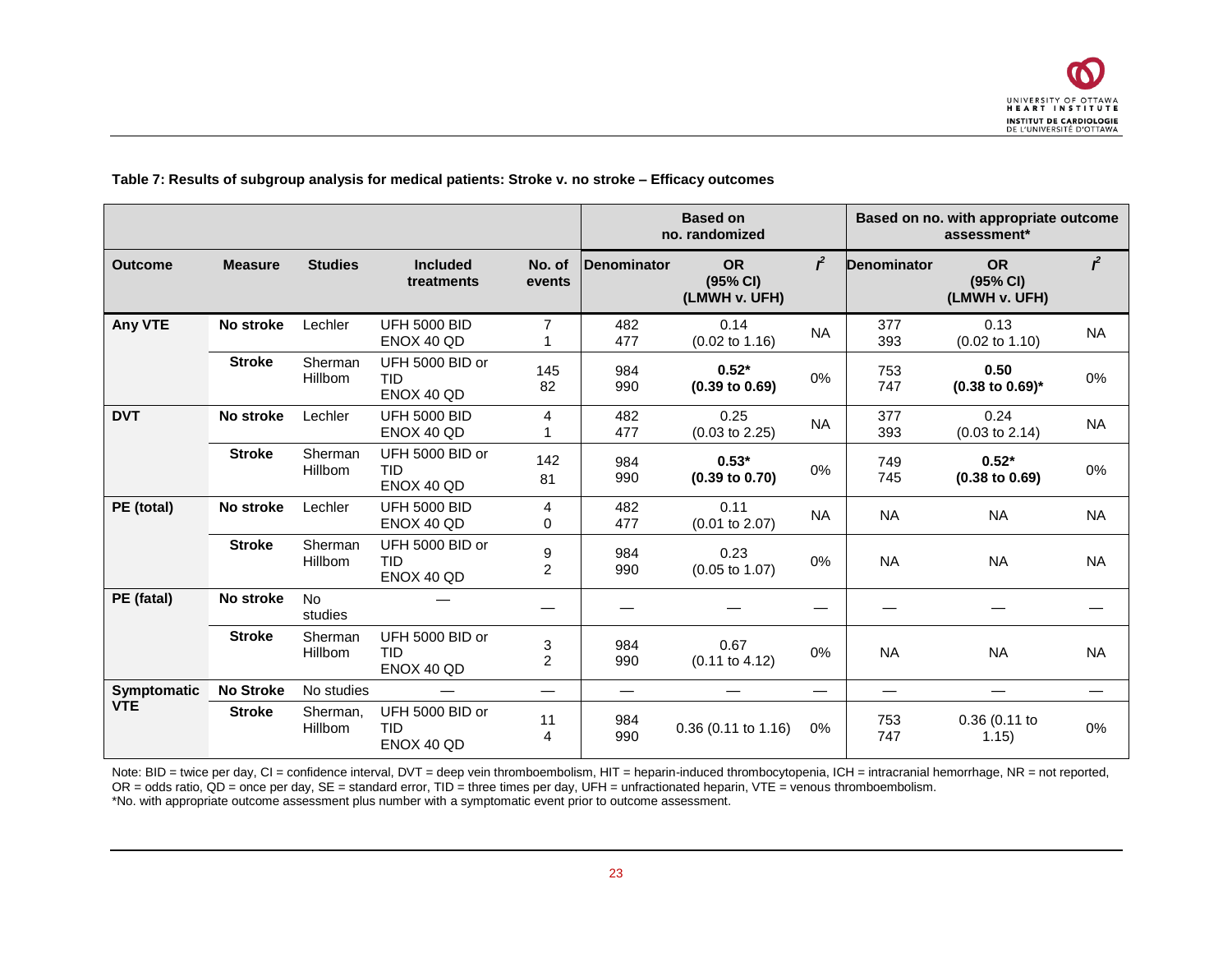

<span id="page-23-0"></span>

| <b>Outcome</b>                | <b>Group</b>  | <b>Study</b>                                 | <b>Included treatments</b>        | No. of<br>events                 | No. who<br>received<br>treatment | <b>OR</b><br>(95% CI)<br>(LMWH v. UFH) | $\overline{r}$ |
|-------------------------------|---------------|----------------------------------------------|-----------------------------------|----------------------------------|----------------------------------|----------------------------------------|----------------|
| <b>All bleeding</b>           | No Stroke     | Lechler (no. of people)                      | <b>UFH 5000 BID</b><br>ENOX 40 QD | 13<br>13                         | 482<br>477                       | 1.01 (0.46 to 2.20)                    | <b>NA</b>      |
|                               | <b>Stroke</b> | Hillbom (no. of people)                      | <b>UFH 5000 TID</b><br>ENOX 40 QD | $\overline{c}$<br>3              | 106<br>106                       | 1.51 (0.25 to 9.25)                    | <b>NA</b>      |
|                               |               | Sherman (no. of events)                      | <b>UFH 5000 BID</b><br>ENOX 40 QD | 70<br>69                         | 872<br>877                       | 0.98 (0.69 to 1.38)                    |                |
| <b>Major</b>                  | No Stroke     | No studies                                   |                                   |                                  | —                                |                                        |                |
| bleeding (no.<br>of events)   | <b>Stroke</b> | Hillbom (no. events)<br>Sherman (no. events) | UFH 5000 BID or TID<br>ENOX 40 QD | 6<br>12                          | 978<br>983                       | 1.92 (0.74 to 4.98)                    | 0%             |
| <b>Major</b><br>bleeding (no. | No Stroke     | Lechler (no. people)                         | <b>UFH 5000 BID</b><br>ENOX 40 QD | $\overline{7}$<br>$\overline{c}$ | 482<br>477                       | 0.29 (0.06 to 1.38)                    | NA             |
| of people)                    | <b>Stroke</b> | Hillbom (no. of people)                      | <b>UFH 5000 TID</b><br>ENOX 40 QD | $\mathbf 0$                      | 106<br>106                       | 3.03 (0.12 to 75.19)                   | <b>NA</b>      |
| <b>Minor</b>                  | No Stroke     | No studies                                   |                                   |                                  | $\overline{\phantom{0}}$         |                                        |                |
| bleeding                      | <b>Stroke</b> | Hillbom (no. of people)                      | <b>UFH 5000 TID</b><br>ENOX 40 QD | $\overline{c}$<br>$\overline{2}$ | 106<br>106                       | 1.00 (0.14 to 7.23)                    | <b>NA</b>      |
|                               |               | Sherman (no. of events)                      | <b>UFH 5000 BID</b><br>ENOX 40 QD | 48<br>42                         | 872<br>877                       | 0.86 (0.56 to 1.32)                    |                |
| <b>ICH</b>                    | No Stroke     | No studies                                   |                                   |                                  | —                                |                                        |                |
|                               | <b>Stroke</b> | Hillbom<br>Sherman                           | UFH 5000 TID or BID<br>ENOX 40 QD | 6<br>5                           | 978<br>983                       | 0.81<br>$(0.25 \text{ to } 2.64)$      | 0%             |
| All-cause<br>death            | No Stroke     | Lechler                                      | <b>UFH 5000 BID</b><br>ENOX 40 QD | 11<br>$\overline{7}$             | 482<br>477                       | 0.64<br>$(0.25 \text{ to } 1.66)$      | <b>NA</b>      |
|                               | <b>Stroke</b> | Sherman<br>Hillbom                           | UFH 5000 BID or TID<br>ENOX 40 QD | 53<br>57                         | 978<br>983                       | 1.07<br>$(0.73 \text{ to } 1.58)$      | 0%             |
| <b>HIT</b>                    | No studies    |                                              |                                   |                                  | —                                |                                        |                |

#### **Table 8: Results of subgroup analysis for medical patients: Stroke v. no stroke - safety outcomes**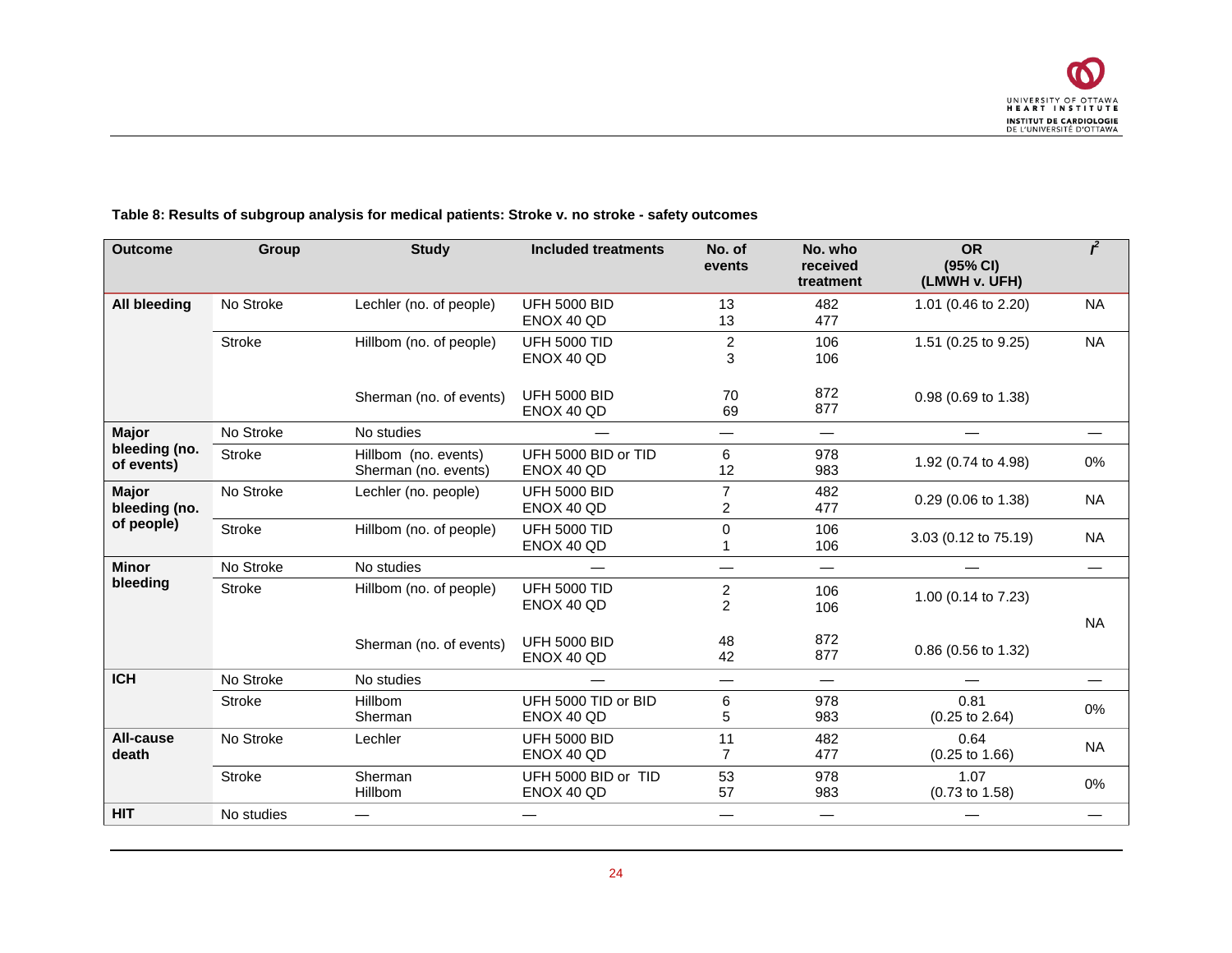

## <span id="page-24-0"></span>**4. RESULTS: SURGICAL PATIENTS**

### <span id="page-24-1"></span>**4.1 Study characteristics**

Three trials were initially identified that met the PICO criteria (14-16). The trials by Ward (16) and Osman (15) were not included in the analyses as they were felt to not be representative of the general population of surgical patients (Osman: renal transplantation) or because VTE was assessed through use of a surrogate outcome (Ward).

The primary meta-analysis included only the RCT by McLeod (14) and a secondary analysis was performed to include the trial by Bergqvist and colleagues (12). A fourth trial involving patients undergoing surgery for cancer was identified following the protocol modification and included in a post-hoc analysis (12).

The trials by McLeod (14) and Bergqvist (12) compared enoxaparin (40 QD) and UFH (5000 IU TID) [\(Table 2,](#page-13-2) [Table 9\)](#page-25-0). No studies reported direct or other oral anticoagulants. Mean age was higher in the RCT by Bergqvist (12); however, authors provided baseline characteristics only for patients investigators deemed to be 'evaluable' (56% to 59% of patients randomized). Patients in the RCT by McLeod (14) were undergoing colorectal surgery (35% cancer), while patients in the Bergqvist RCT (12) were all undergoing surgery for abdominal or pelvic cancer.

The trials by both McLeod (14) and Bergqvist (12) allowed the inclusion of patients with previous VTE; however, the proportion of such patients was less than 5% in both studies [\(Table 10\)](#page-26-0). None of the included RCTs reported the proportion of patients with acute respiratory failure, stroke, sepsis, or thrombophilia.

The surgical characteristics were not well reported in either RCT [\(Table 11\)](#page-26-1). The mean duration of surgery was similar between the two trials; however, McLeod (14) reported the mean duration of anesthesia while Bergqvist reported the mean duration of the surgical procedure  $(12)$ .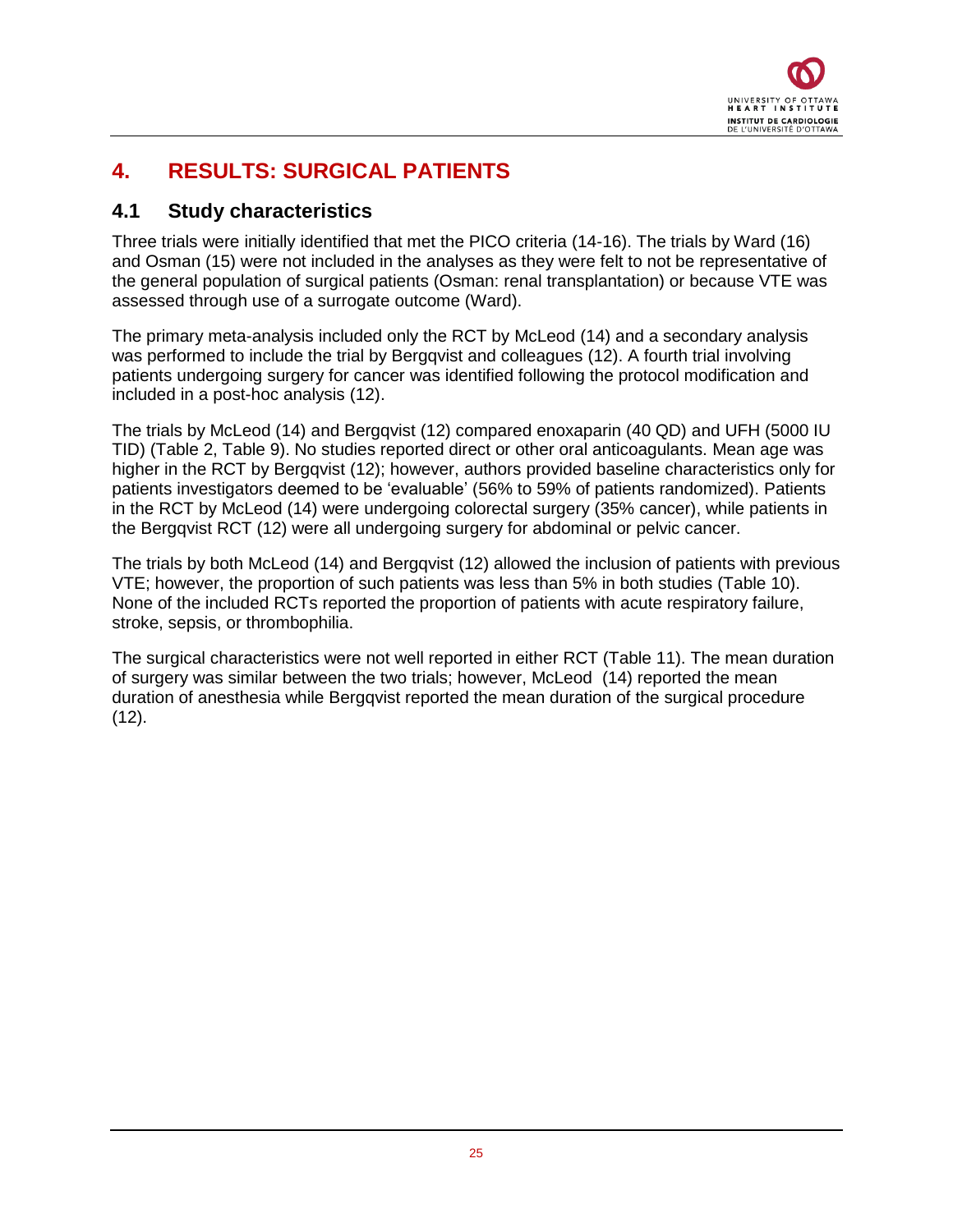

#### **Table 9: Study characteristics - RCTs of surgical patients**

| Author, year             | <b>Country</b>  | No. of<br>study<br>arms          | <b>Design</b>                      | <b>Duration</b><br><b>of</b><br>treatment | <b>Population</b>                                                                    | <b>Intervention</b><br>(no. randomized)      | Age, mean (SD)                              | Male,<br>$\%$ | Weight                                                              |
|--------------------------|-----------------|----------------------------------|------------------------------------|-------------------------------------------|--------------------------------------------------------------------------------------|----------------------------------------------|---------------------------------------------|---------------|---------------------------------------------------------------------|
| <b>McLeod</b><br>2001    | Canada          | 2                                | Randomized,<br>double-blind        | Up to 10 d                                | Colorectal<br>surgery                                                                | ENOX 40 mg QD (674)<br>UFH 5000 IU TID (675) | 52(18)<br>50 (17)                           | 56%<br>53%    | BM > 30<br>13%<br>16%                                               |
| <b>Bergqvist</b><br>1997 | 10<br>countries | 2                                | Randomized.<br>double-blind        | $10 + (-2)$                               | Abdominal or<br>pelvic cancer<br>(gastrointestinal,<br>urological,<br>gynecological) | ENOX 40 mg QD (556)<br>UFH 5000 IU TID (560) | Median (range)*<br>68 (35-90)<br>69 (32-91) | 52%*<br>53%   | BMI<br>- Median<br>(range)*<br>24.8 (13.9-41.8)<br>24.3 (15.9-51.4) |
| <b>Ward</b><br>1998      | Australia       | 2                                | Randomized:<br>blinding<br>unclear | 5d or until<br>full activity<br>resumed   | Major<br>gynecological<br>surgery                                                    | DALT 5000 QD (280)<br>UFH 5000 BID (286)     | 55 (17)<br>55 (16)                          | <b>NR</b>     | <b>NR</b>                                                           |
| Osman<br>2007            | Egypt†          | 3(2 <sub>o</sub> f)<br>interest) | Randomized,<br>double-blind        | wk                                        | Non-risky renal<br>transplantation                                                   | TINZ 3500 QD (25)<br>UFH 5000 BID (25)       | 28.3‡<br>$29.4+$                            | 56%‡<br>76%‡  | <b>NR</b>                                                           |

<span id="page-25-0"></span>BID = twice daily, DALT = dalteparin, ENOX = enoxaparin, NR = not reported, QD = once daily, SD = standard deviation, TINZ = tinzaparin, UFH = unfractionated heparin. \*Data provided for evaluable patients only.

†Based on affiliation of corresponding author.

‡Transplant recipient.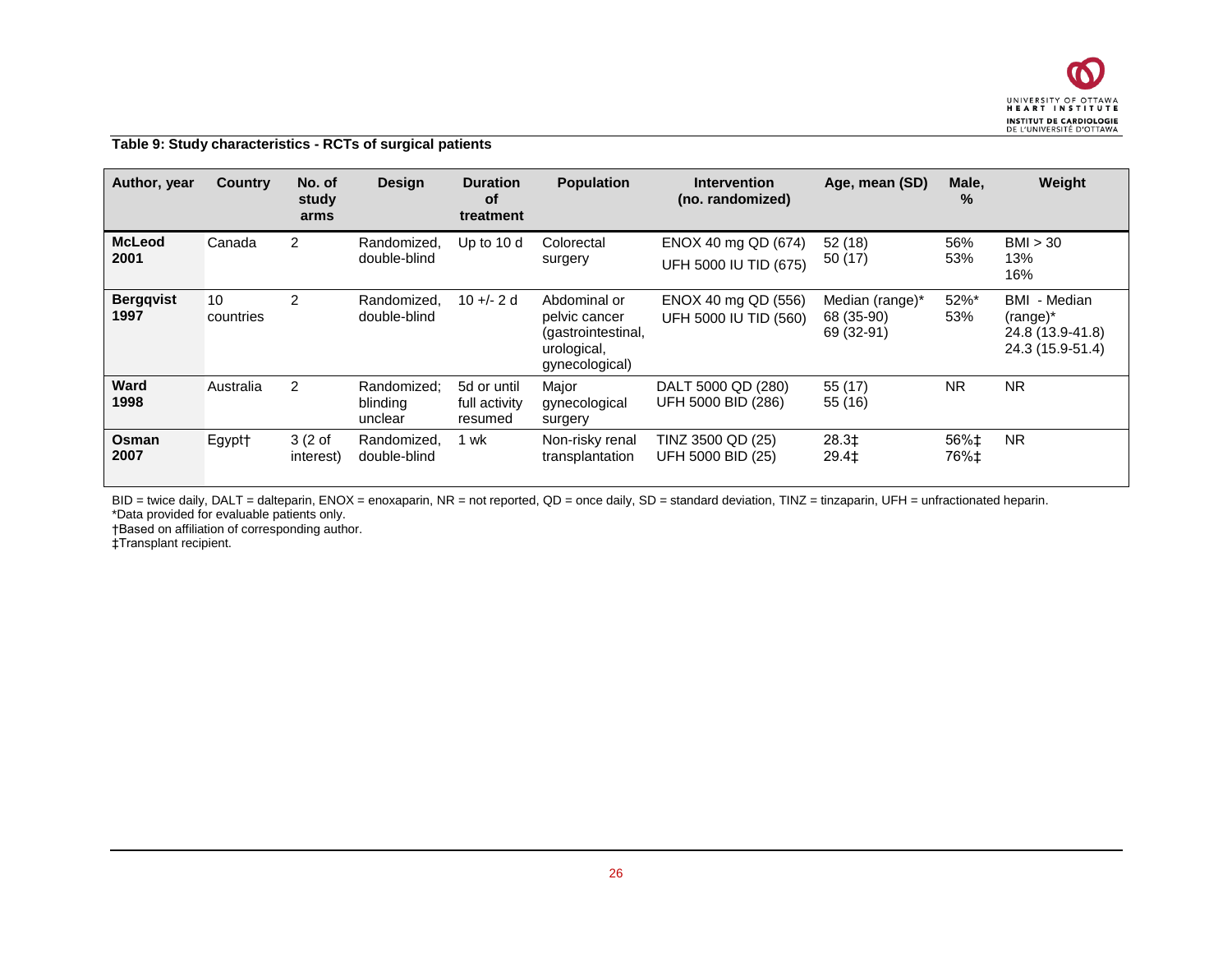

**Table 10: Participant characteristics - RCTs of surgical patients**

|                           |                                               |                         | % of participants |                                 |               |               |              |               |                         |           |                                |                     |
|---------------------------|-----------------------------------------------|-------------------------|-------------------|---------------------------------|---------------|---------------|--------------|---------------|-------------------------|-----------|--------------------------------|---------------------|
| Author,<br>year           | Group                                         | <b>Heart</b><br>failure | <b>COPD</b>       | Acute<br>respiratory<br>failure | <b>Stroke</b> | <b>Sepsis</b> | <b>IBD</b>   | Thrombophilia | Prolonged<br>immobility | $>60$ yr  | <b>Cancer</b>                  | <b>Previous VTE</b> |
| <b>McLeod</b><br>2001     | ENOX 40 mg<br>QD<br><b>UFH 5000 TID</b>       | <b>NR</b>               | <b>NR</b>         | <b>NR</b>                       | <b>NR</b>     | <b>NR</b>     | 43.0<br>43.6 | <b>NR</b>     | <b>NR</b>               | <b>NR</b> | 35.8<br>34.7                   | 2.7<br>3.7          |
| <b>Bergqvist</b><br>1997* | ENOX 40 QD<br><b>UFH 5000 TID</b>             | 9.4<br>10.6             | 6.6<br>5.4        | <b>NR</b>                       | <b>NR</b>     | <b>NR</b>     | <b>NR</b>    | <b>NR</b>     | 5(1.6)<br>7(2.2)        | 76%       | 100<br>(inclusion<br>criteria) | 4.1<br>2.2          |
| Ward<br>1998              | <b>DALT 5000</b><br>QD<br><b>UFH 5000 BID</b> | <b>NR</b>               | <b>NR</b>         | <b>NR</b>                       | <b>NR</b>     | <b>NR</b>     | <b>NR</b>    | <b>NR</b>     | <b>NR</b>               | <b>NR</b> | 79.2<br>83.6                   | <b>NR</b>           |
| Osman<br>2007             | <b>TINZ 3500 QD</b><br><b>UFH 5000 BID</b>    | <b>NR</b>               | <b>NR</b>         | <b>NR</b>                       | <b>NR</b>     | <b>NR</b>     | <b>NR</b>    | <b>NR</b>     | <b>NR</b>               | <b>NR</b> | <b>NR</b>                      | Excluded            |

<span id="page-26-0"></span>BID = twice daily, DALT = dalteparin, ENOX = enoxaparin, NR = not reported, QD = once daily, SD = standard deviation, TINZ = tinzaparin, UFH = unfractionated heparin. \*Data provided for evaluable patients only

† Prolonged immobilization before surgery > 72 h

#### **Table 11: Surgical characteristics - RCTs of surgical patients**

<span id="page-26-1"></span>

| Author,<br>year           | <b>Intervention</b>                  | <b>Elective or</b><br>emergent<br>surgery | Method of<br>anesthesia | Duration of surgery,<br>mean                                    | <b>Mechanical</b><br>prophylaxis | <b>Post surgical</b><br>infection | Length of<br>hospital stay. | <b>Reoperation for</b><br>bleeding |
|---------------------------|--------------------------------------|-------------------------------------------|-------------------------|-----------------------------------------------------------------|----------------------------------|-----------------------------------|-----------------------------|------------------------------------|
| <b>McLeod</b><br>2001     | ENOX 40 QD<br><b>UFH 5000</b><br>TID | <b>NR</b>                                 | General                 | Anesthesia time:<br>3.9(1.6)h                                   | None                             | <b>NR</b>                         | <b>NR</b>                   | 2(0.3)<br>1(0.2)                   |
| <b>Bergqvist</b><br>1997* | ENOX 40 QD<br>UFH 5000<br>TID        | Elective                                  | General                 | Duration of operation:<br>2 h 59 min (23 min to 12 h<br>50 min) | <b>NR</b>                        | <b>NR</b>                         | <b>NR</b>                   | <b>NR</b>                          |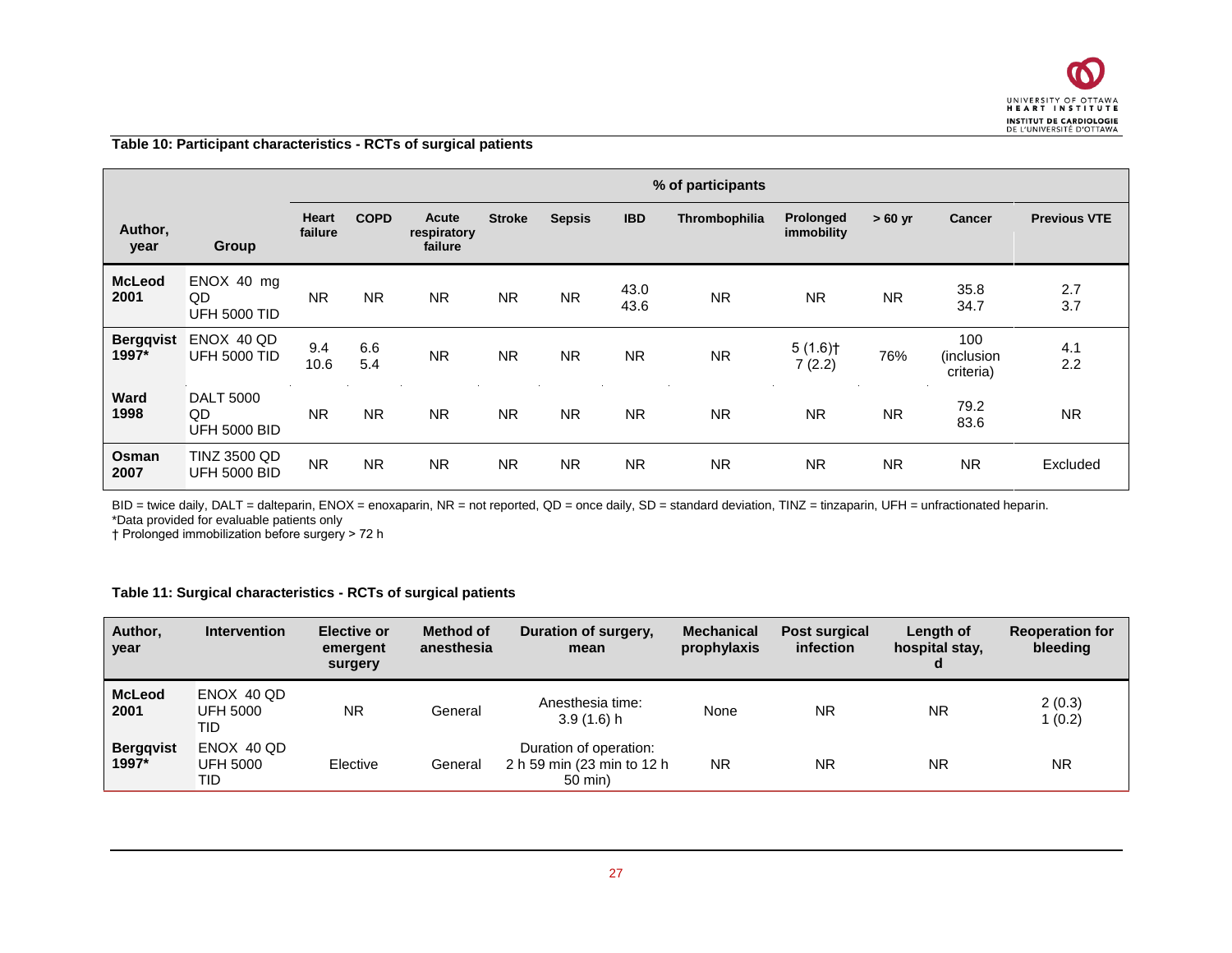

| Author,<br>year  | <b>Intervention</b>                                     | <b>Elective or</b><br>emergent<br>surgery | <b>Method of</b><br>anesthesia | Duration of surgery,<br>mean | <b>Mechanical</b><br>prophylaxis | Post surgical<br><i>infection</i> | Length of<br>hospital stay,<br>d | <b>Reoperation for</b><br>bleeding |
|------------------|---------------------------------------------------------|-------------------------------------------|--------------------------------|------------------------------|----------------------------------|-----------------------------------|----------------------------------|------------------------------------|
| <b>Ward 1998</b> | <b>DALT 5000</b><br>QD<br><b>UFH 5000</b><br><b>BID</b> | NR; transplant                            | <b>NR</b>                      | <b>NR</b>                    | <b>NR</b>                        | <b>NR</b>                         | <b>NR</b>                        | (slipped ligature)<br>of artery)   |
| Osman<br>2007    | <b>TINZ 3500</b><br>QD<br><b>UFH 5000</b><br><b>BID</b> | <b>NR</b>                                 | <b>NR</b>                      | <b>NR</b>                    | Allowed                          | <b>NR</b>                         | ΝR                               | <b>NR</b>                          |

BID = twice daily, DALT = dalteparin, ENOX = enoxaparin, NR = not reported, QD = once daily, SD = standard deviation, TINZ = tinzaparin, UFH = unfractionated heparin.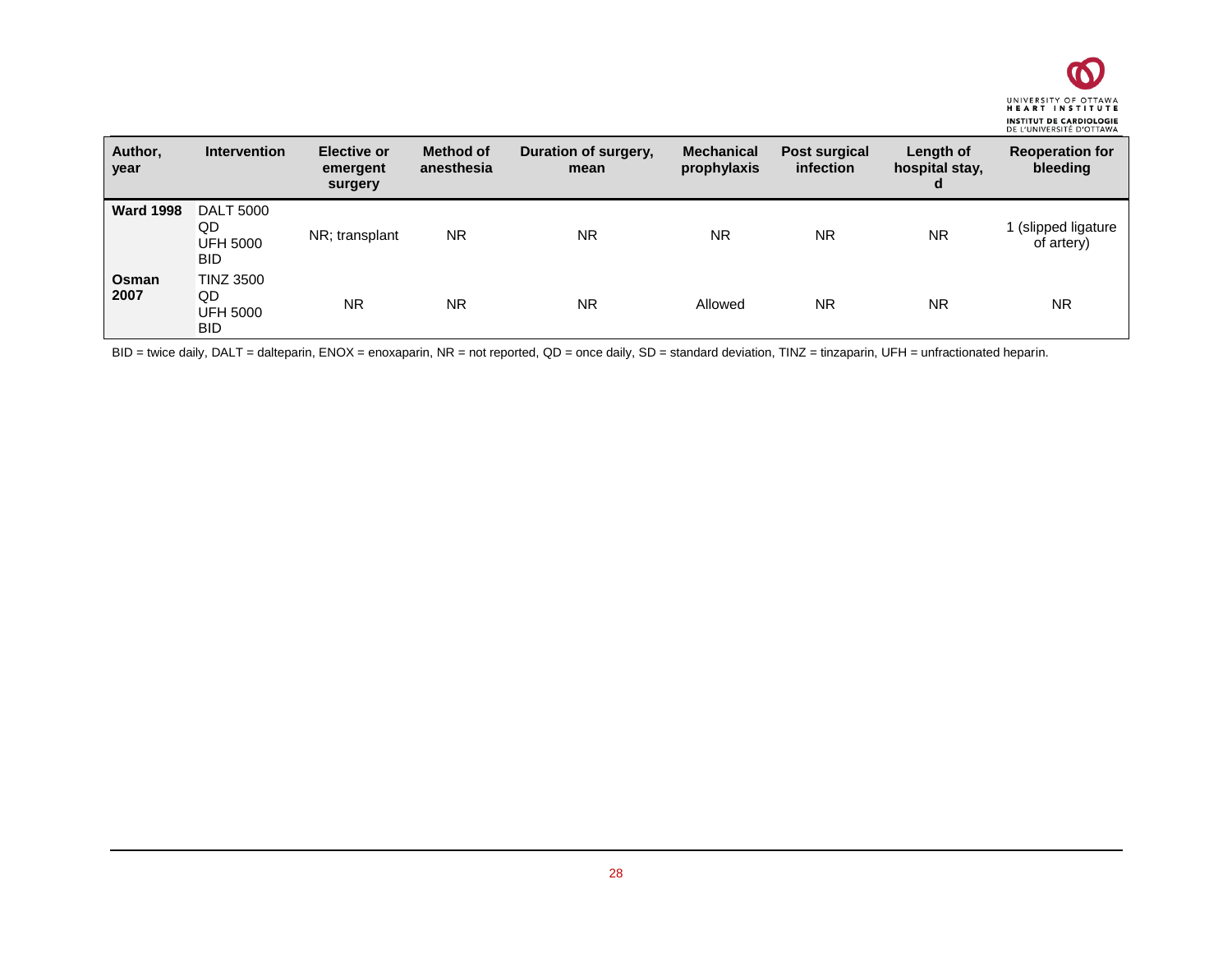### <span id="page-28-0"></span>**4.2 Risk of bias**

Risk of bias was assessed for the McLeod (14) and Bergqvist (12) RCTs.

Both trials were assessed as being at low risk of bias for the domains of blinding and addressing incomplete outcome data for safety [\(Figure 4\)](#page-28-2). The McLeod RCT was at low risk of bias for sequence generation and allocation concealment, while insufficient data was provided by Bergqvist to permit assessment for either domain.

Both trials were assessed as being at high risk of bias for incomplete outcome data. In both trials, the proportion of patients who completed the trial was less than 80%. In the trial by McLeod and colleagues (14), about 10% of in each group patients withdrew because of 'preference', and about 15% in each group did not receive adequate outcome assessment. In the trial by Bergqvist and colleagues (12), about 40% of randomized patients did not receive adequate outcome assessment and were excluded from the efficacy analysis.



<span id="page-28-2"></span>

## <span id="page-28-1"></span>**4.3 Efficacy outcomes**

One trial was included in the primary analysis (14). McLeod (14) randomized patients to received enoxaparin (40 mg QD) or UFH (5000 TID). The proportion of randomized patients who received treatment was 95%–97%; however, only ~70% of randomized patients had adequate outcome assessment (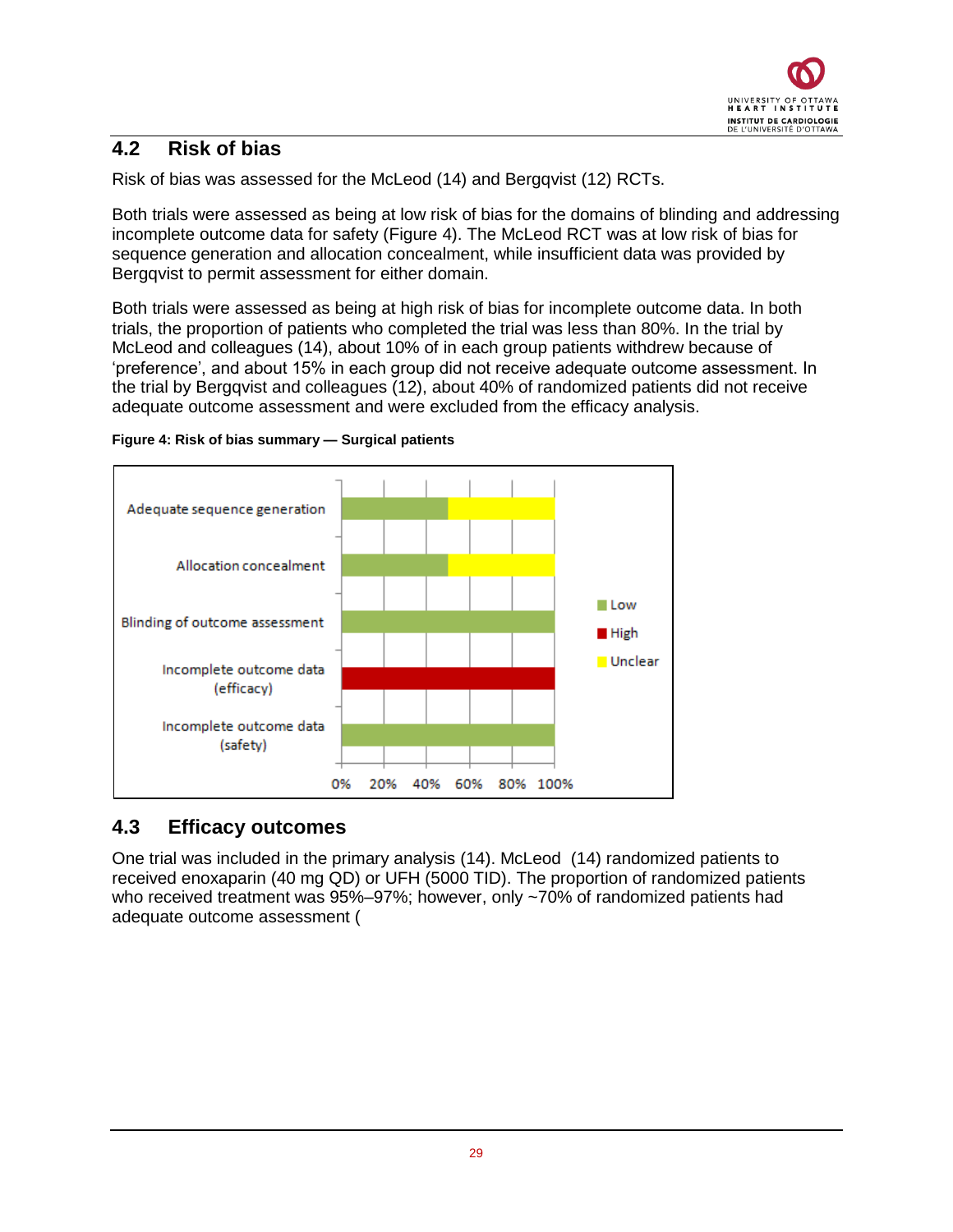

<span id="page-29-0"></span>Table 12).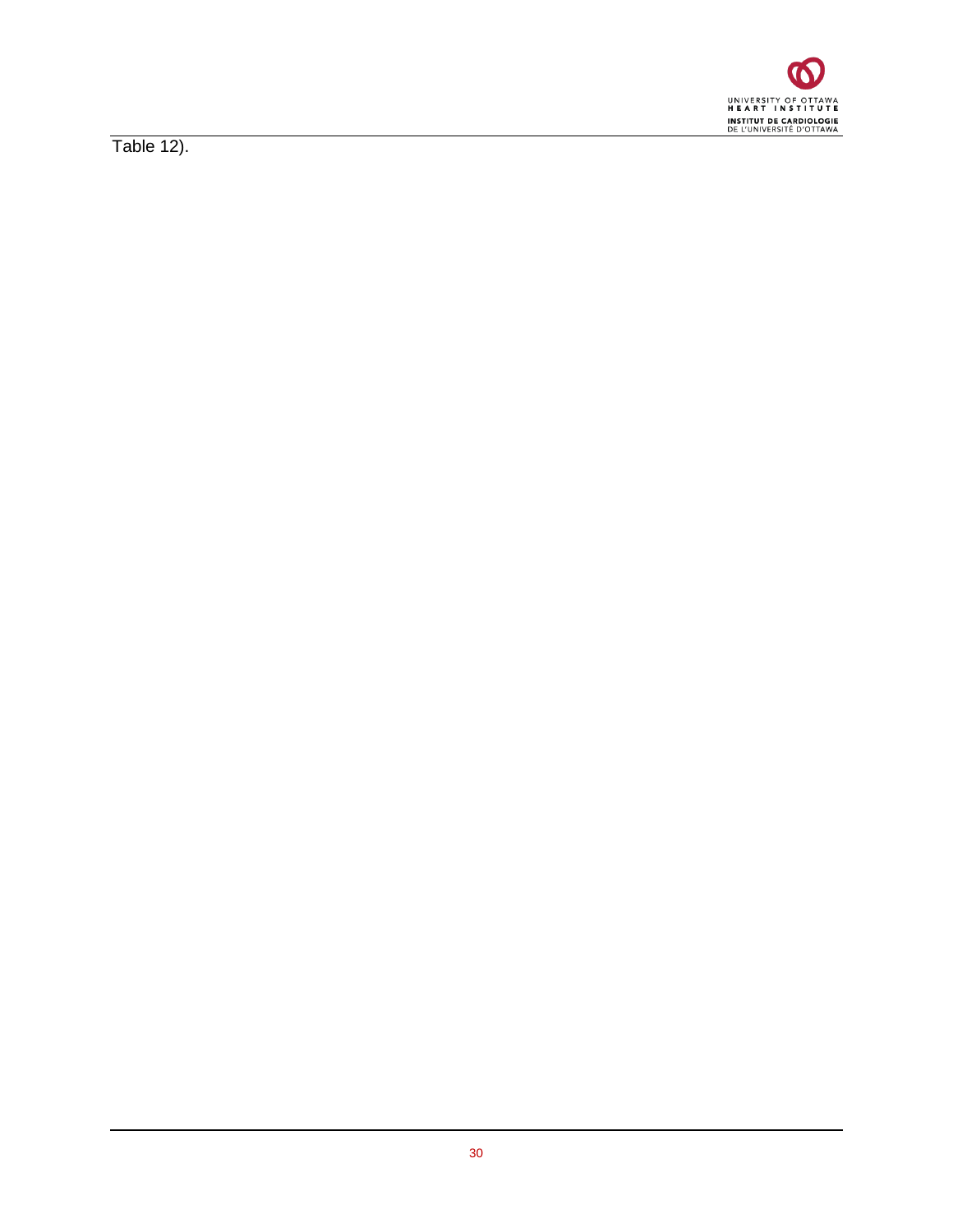

#### **Table 12: Summary of efficacy (A) and safety events (B) - RCTs of surgical patients**

#### **A.**

|                                               | McLeod 2001                | <b>Berggvist 1997</b>             |
|-----------------------------------------------|----------------------------|-----------------------------------|
| <b>Treatments</b>                             | UFH 5000 TID<br>ENOX 40 QD | <b>UFH 5000 TID</b><br>ENOX 40 QD |
| No. randomized                                | 675<br>674                 | 560<br>556                        |
| No. with appropriate<br>outcome<br>assessment | 468<br>468                 | 319<br>312                        |
| <b>VTE</b>                                    | 44<br>44                   | 58<br>46                          |
| <b>Symptomatic VTE</b>                        | 3<br>$\overline{c}$        | 8<br>4                            |
| <b>DVT</b>                                    | 12<br>13                   | 58<br>46                          |
| PЕ                                            | 0<br>1                     | $\overline{c}$<br>0               |
| <b>Fatal PE</b>                               | ΝR                         | NR.                               |

**B.**

|                            | McLeod 2001                       | <b>Bergqvist 1997</b>             |
|----------------------------|-----------------------------------|-----------------------------------|
| <b>Treatments</b>          | <b>UFH 5000 TID</b><br>ENOX 40 QD | <b>UFH 5000 TID</b><br>ENOX 40 QD |
| No. who received treatment | 643<br>653                        | 560<br>555                        |
| Any bleeding               | 42<br>70                          | 96<br>104                         |
| <b>Major bleeding</b>      | 10<br>18                          | 16<br>23                          |
| <b>Minor bleeding</b>      | 32<br>52                          | 80<br>81                          |
| <b>ICH</b>                 | NR.                               | 0<br>0                            |
| All-cause death            | 1<br>3                            | 7<br>4                            |
| HIT                        | NR.                               | NR.                               |

 $TID =$  three times per day,  $QD =$  once per day, No. = number, ICH = intracranial hemorrhage, HIT = Heparin-Induced Thrombocytopenia, NR = not reported, PE = pulmonary embolism, VTE = venous thromboembolism,  $DVT = deep-vein$  thrombosis,

In the trial by McLeod (14), findings showed no significant differences in odds of a VTE event when the LMWH and UFH groups were compared (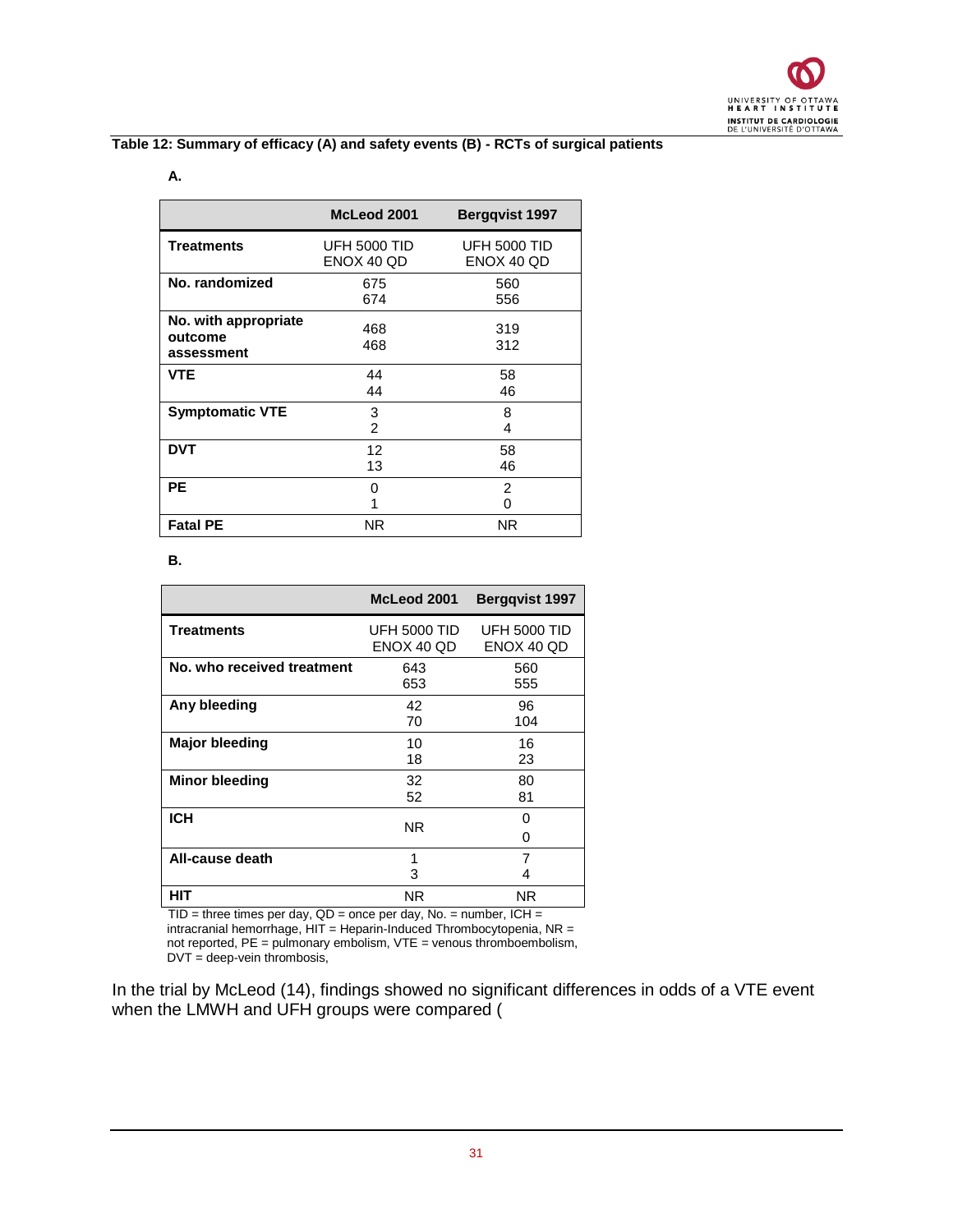

Figure 5). Results were similar for DVT, PE, and symptomatic DVT (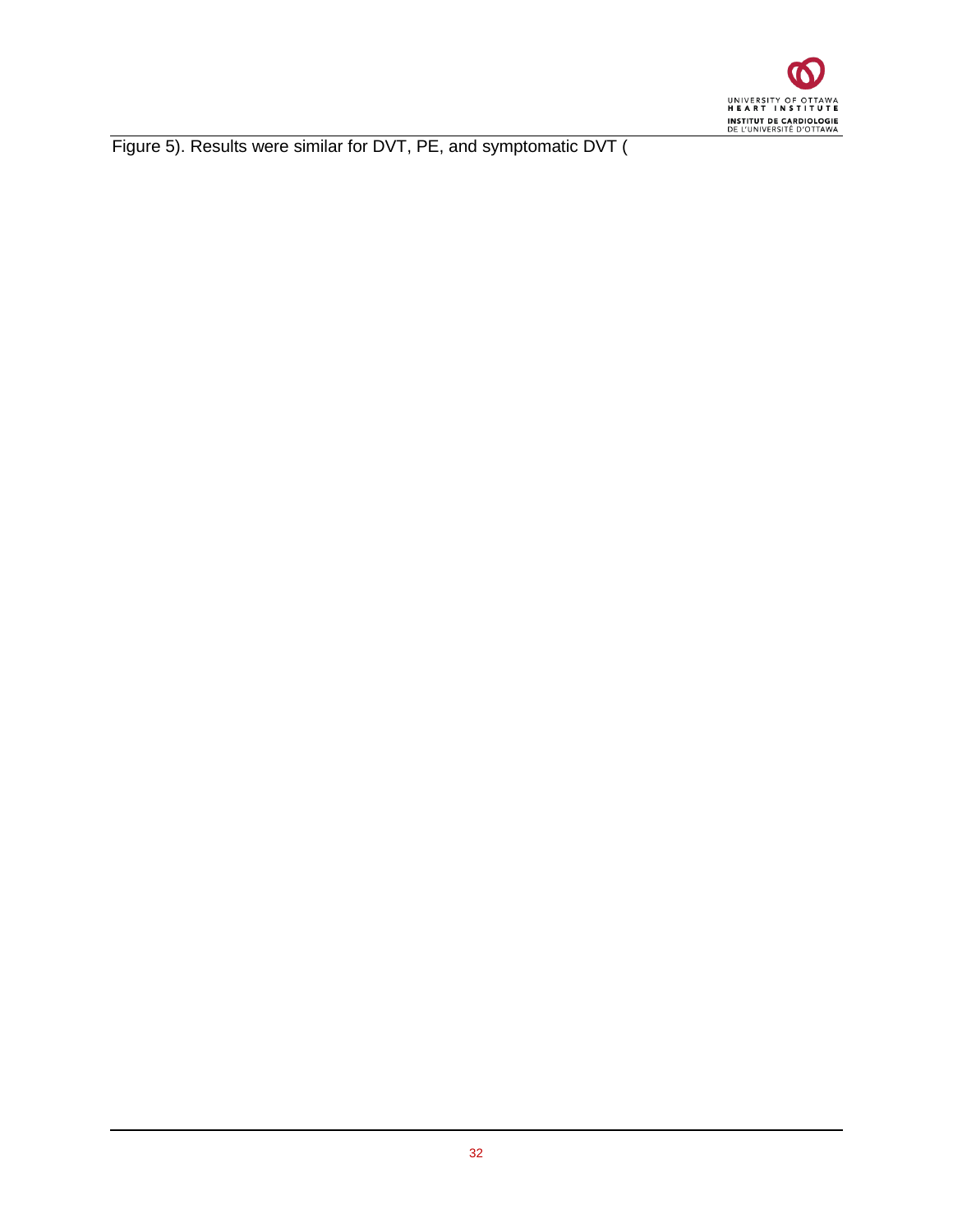

Table 13). Fatal PE and HIT were not reported in this study.

<span id="page-32-0"></span>Forest plots for each efficacy and safety outcome are presented in Appendix 4.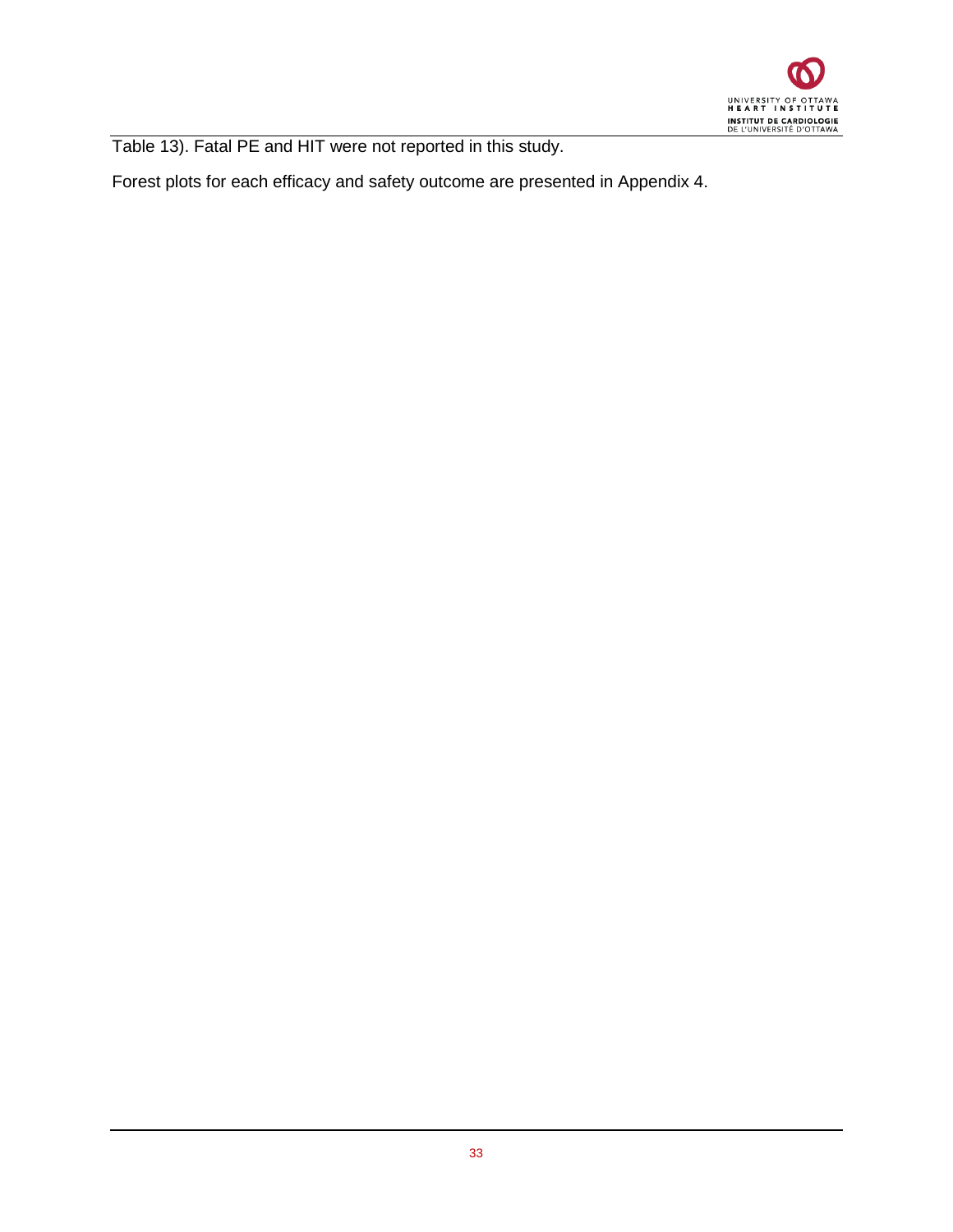#### **Figure 5: Meta-analysis results for VTE events in surgical patients**



### <span id="page-33-0"></span>**4.3.1 Sensitivity analysis**

When patients with adequate outcome assessment were considered in sensitivity analyses, there were no significant difference in the odds of VTE, DVT, or symptomatic VTE between the LMWH or UFH groups (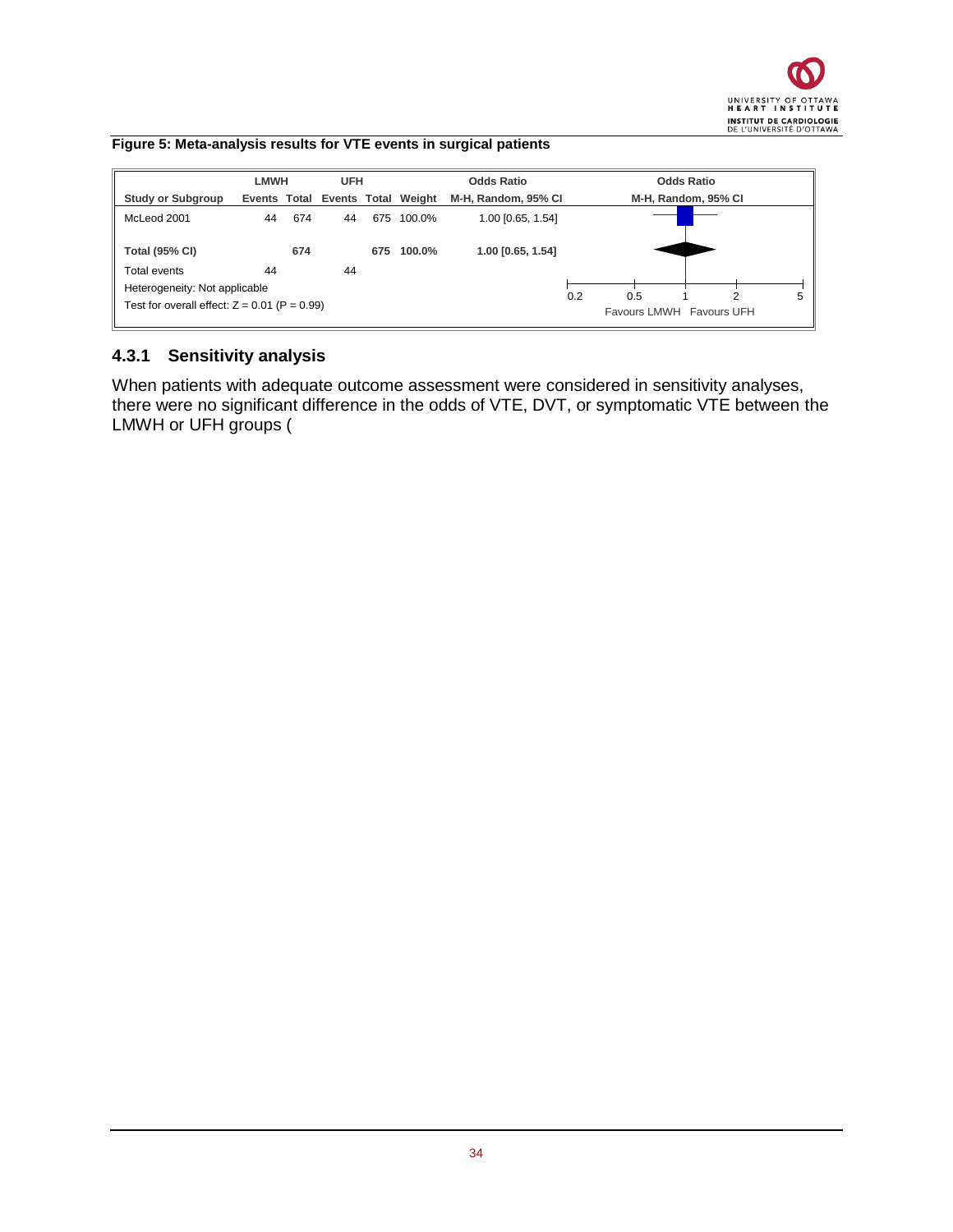### Table 13).

### <span id="page-34-0"></span>**4.4 Safety outcomes**

In the trial by McLeod and colleagues (14), the odds of any bleeding event [\(Figure 6\)](#page-34-2) and the odds of a minor bleed were significantly higher among patients taking LMWH than among those taking UFH (Table 14).

There were no significant differences between groups in the odds of a major bleed or all-cause death. Intracranial hemorrhage and HIT were not reported in this trial.

<span id="page-34-2"></span>**Figure 6: Any bleeding event — surgical patients** 

|                                                 | <b>LMWH</b>                      |     | <b>UFH</b> |                     | <b>Odds Ratio</b> |                     |     | <b>Odds Ratio</b>        |  |   |
|-------------------------------------------------|----------------------------------|-----|------------|---------------------|-------------------|---------------------|-----|--------------------------|--|---|
| <b>Study or Subgroup</b>                        | Events Total Events Total Weight |     |            | M-H, Random, 95% CI |                   | M-H, Random, 95% CI |     |                          |  |   |
| McLeod 2001                                     | 70                               | 653 | 42         |                     | 643 100.0%        | 1.72 [1.15, 2.56]   |     |                          |  |   |
| <b>Total (95% CI)</b>                           |                                  | 653 |            | 643                 | 100.0%            | 1.72 [1.15, 2.56]   |     |                          |  |   |
| Total events                                    | 70                               |     | 42         |                     |                   |                     |     |                          |  |   |
| Heterogeneity: Not applicable                   |                                  |     |            |                     |                   |                     |     |                          |  | 5 |
| Test for overall effect: $Z = 2.66$ (P = 0.008) |                                  |     |            |                     |                   | 0.2                 | 0.5 | Favours LMWH Favours UFH |  |   |

### <span id="page-34-1"></span>**4.5 Additional analysis**

In the following analysis, data from the trial by Bergqvist and colleagues (12) was combined with that from McLeod and colleagues (14). The trial by Bergqvist and colleagues (12) was not included in the base case analysis because it was originally not eligible for inclusion based on the PICO statement. The protocol was amended in January 2016 to allow inclusion of trials with 100% cancer patients. Clinical experts identified one trial (12) that met the inclusion criteria.

There were no significant differences in the odds of VTE, DVT, PE, or symptomatic VTE between groups when data from both McLeod and colleagues and Bergqvist and colleagues were considered [\(Table 15\)](#page-36-0). This was consistent whether the number of patients randomized or with adequate outcome assessment were included in the analysis.

There were also no significant differences in the odds of any bleeding event, major bleeding, minor bleeding, or all-cause death between groups [\(Table 16\)](#page-37-0). Forest plots for each efficacy and safety outcome are presented in Appendix 5.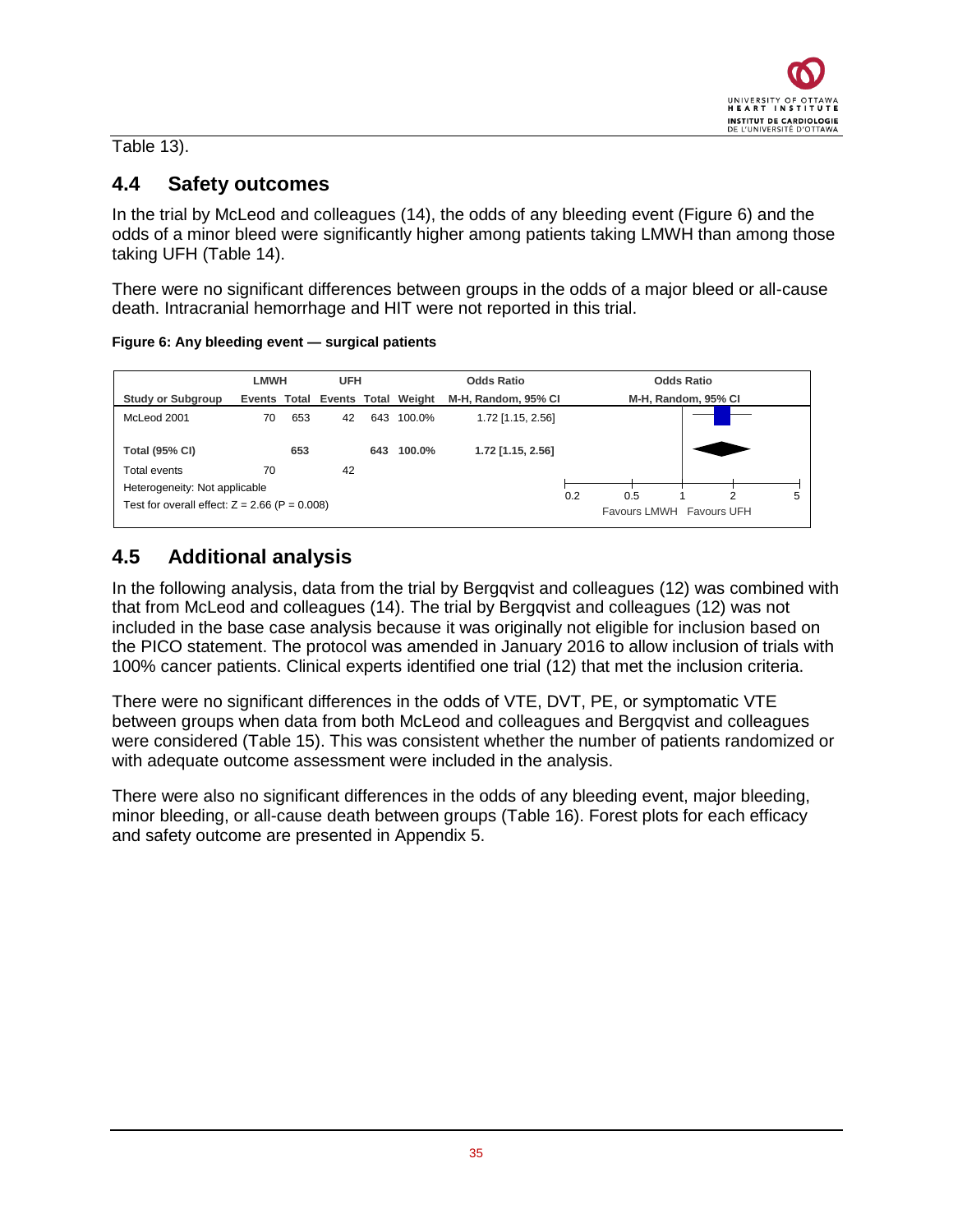|                      | Table 13: Results for surgical patients - efficacy outcomes |                                   |                  |                    |                                        |                      |                                                      |                    |                                        |                      |              |  |
|----------------------|-------------------------------------------------------------|-----------------------------------|------------------|--------------------|----------------------------------------|----------------------|------------------------------------------------------|--------------------|----------------------------------------|----------------------|--------------|--|
|                      |                                                             |                                   |                  |                    | <b>Based on</b><br>no. randomized      |                      | Based on no. with<br>appropriate outcome assessment+ |                    |                                        |                      |              |  |
| <b>Outcome</b>       | <b>Studies</b>                                              | <b>Included</b><br>treatments     | No. of<br>events | <b>Denominator</b> | <b>OR</b><br>(95% CI)<br>(LMWH v. UFH) | <b>SE</b><br>(logOR) |                                                      | <b>Denominator</b> | <b>OR</b><br>(95% CI)<br>(LMWH v. UFH) | <b>SE</b><br>(logOR) | $\mathbf{r}$ |  |
| <b>Any VTE</b>       | McLeod                                                      | <b>UFH 5000 TID</b><br>ENOX 40 QD | 44<br>44         | 675<br>674         | 1.00<br>$(0.65 \text{ to } 1.54)$      | 0.2205               | <b>NA</b>                                            | 468<br>468         | 1.00<br>$(0.64 \text{ to } 1.55)$      | 0.224<br>$\mathbf 0$ | <b>NA</b>    |  |
| <b>DVT</b>           | McLeod                                                      | <b>UFH 5000 TID</b><br>ENOX 40 QD | 12<br>13         | 675<br>674         | 1.09<br>$(0.49 \text{ to } 2.40)$      | 0.4041               | <b>NA</b>                                            | 468<br>468         | 1.09<br>$(0.49 \text{ to } 2.40)$      | 0.405<br>8           | <b>NA</b>    |  |
| <b>PE</b> total      | McLeod                                                      | <b>UFH 5000 TID</b><br>ENOX 40 QD | $\Omega$         | 675<br>674         | 3.01<br>$(0.12 \text{ to } 73.99)$     | 1.6339               | <b>NA</b>                                            | <b>NA</b>          | <b>NA</b>                              | <b>NA</b>            | <b>NA</b>    |  |
| <b>PE</b> fatal      | No studies                                                  |                                   |                  |                    |                                        |                      |                                                      |                    |                                        |                      |              |  |
| Sympto-<br>matic VTE | McLeod                                                      | <b>UFH 5000 TID</b><br>ENOX 40 QD | 3<br>2           | 675<br>674         | 0.67<br>$(0.11$ to $4.00)$             | 0.9145               | <b>NA</b>                                            | 468<br>468         | 0.67<br>$(0.11$ to $4.00)$             | 0.915<br>2           | <b>NA</b>    |  |

<span id="page-35-0"></span>Note: CI = confidence interval, DVT = deep vein thrombosis, ENOX = enoxaparin, LMWH = low-molecular weight heparin, NA = not applicable, OR = odds ratio, PE = pulmonary embolism, SE = standard error, UFH = unfractionated heparin, VTE = venous thromboembolism.

\*Data are presented for treatment period (data were extracted separately from follow-up period, where possible.

†No. with appropriate outcome assessment plus number with a symptomatic event prior to outcome assessment

#### **Table 14: Results for SURGICAL PATIENTS - safety outcomes**

| <b>Outcome</b>           | <b>Measure</b> | <b>Studies</b> | Included treatments               | No. of<br>events | No. received<br>treatment | <b>OR</b><br>(95% CI)<br>(LMWH v. UFH) | SE (logOR) |           |
|--------------------------|----------------|----------------|-----------------------------------|------------------|---------------------------|----------------------------------------|------------|-----------|
| All bleeding             | No. of events  | McLeod         | <b>UFH 5000 TID</b><br>ENOX 40 OD | 42<br>70         | 643<br>653                | 1.72<br>$(1.15 \text{ to } 2.56)$      | 0.2074     | <b>NA</b> |
| <b>Major</b><br>bleeding | No. of events  | McLeod         | <b>UFH 5000 TID</b><br>ENOX 40 QD | 10<br>18         | 643<br>653                | 1.79<br>$(0.82 \text{ to } 3.92)$      | 0.3984     | <b>NA</b> |
| <b>Minor</b><br>bleeding | No. of events  | McLeod         | <b>UFH 5000 TID</b><br>ENOX 40 QD | 32<br>52         | 643<br>653                | 1.65<br>$(1.05 \text{ to } 2.60)$      | 0.2319     | <b>NA</b> |
| <b>ICH</b>               |                | No studies     |                                   |                  |                           |                                        |            |           |
| All-cause<br>death       | No. of people  | McLeod         | <b>UFH 5000 TID</b><br>ENOX 40 QD | 3                | 643<br>653                | 2.96<br>$(0.31 \text{ to } 28.56)$     | 1.1560     | <b>NA</b> |
| <b>HIT</b>               |                | No studies     |                                   |                  |                           |                                        |            |           |

<span id="page-35-1"></span>Note: CI = confidence interval, ENOX = enoxaparin, ICH = intra-cerebral hemorrhage, LMWH = low-molecular weight heparin, HIT = heparin induced thrombocytopenia, NA = not applicable,  $OR = odds$  ratio,  $SE = standard$  error,  $UFH = unfractionated$  heparin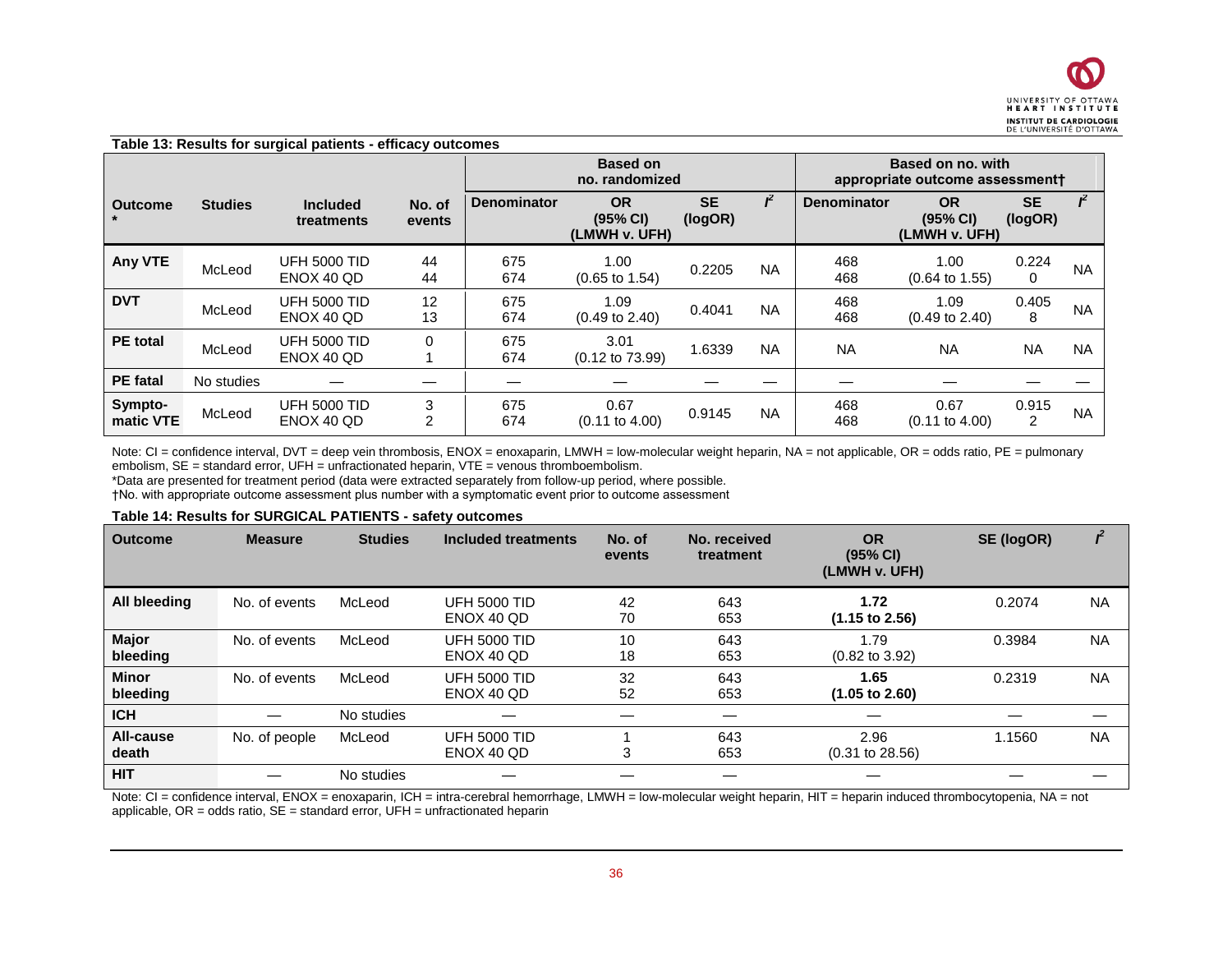

#### **Table 15: Additional analyses including Bergqvist RCT ( 100% cancer patients) - Efficacy outcomes**

|                      |                             |                                   |                  |                    | <b>Based on</b><br>no. randomized      |                      |       | Based on no. with<br>appropriate outcome assessmentt |                                        |                      |              |  |
|----------------------|-----------------------------|-----------------------------------|------------------|--------------------|----------------------------------------|----------------------|-------|------------------------------------------------------|----------------------------------------|----------------------|--------------|--|
| <b>Outcome</b>       | <b>Studies</b>              | <b>Included</b><br>treatments     | No. of<br>events | <b>Denominator</b> | <b>OR</b><br>(95% CI)<br>(LMWH v. UFH) | <b>SE</b><br>(logOR) | ŕ     | Denominator                                          | <b>OR</b><br>(95% CI)<br>(LMWH v. UFH) | <b>SE</b><br>(logOR) | $\mathbf{r}$ |  |
| <b>Any VTE</b>       | McLeod,<br><b>Bergqvist</b> | <b>UFH 5000 TID</b><br>ENOX 40 QD | 102<br>90        | 1235<br>1230       | 0.88<br>$(0.65 \text{ to } 1.18)$      | 0.1506               | 0%    | 797<br>786                                           | 0.88<br>$(0.65 \text{ to } 1.20)$      | 0.1542               | 0%           |  |
| <b>DVT</b>           | McLeod.<br>Bergqvist        | <b>UFH 5000 TID</b><br>ENOX 40 QD | 70<br>59         | 1235<br>1230       | 0.84<br>$(0.58 \text{ to } 1.20)$      | 0.1823               | $0\%$ | 793<br>784                                           | 0.84<br>$(0.58 \text{ to } 1.22)$      | 0.1844               | 0%           |  |
| <b>PE</b> total      | McLeod,<br><b>Bergqvist</b> | <b>UFH 5000 TID</b><br>ENOX 40 QD | 2                | 1235<br>1230       | 0.74<br>$(0.05 \text{ to } 10.54)$     | 1.2254               | 31%   | <b>NA</b>                                            | <b>NA</b>                              | <b>NA</b>            | <b>NA</b>    |  |
| <b>PE</b> fatal      | No studies                  |                                   |                  |                    |                                        |                      |       |                                                      |                                        |                      |              |  |
| Sympt.<br><b>VTE</b> | McLeod,<br>Bergqvist        | <b>UFH 5000 TID</b><br>ENOX 40 QD | 11<br>6          | 1235<br>1230       | 0.55<br>$(0.20 \text{ to } 1.49)$      | 0.5091               | 0%    | 787<br>797                                           | 0.55<br>$(0.20 \text{ to } 1.51)$      | 0.5100               | 0%           |  |

<span id="page-36-0"></span>Note: CI = confidence interval, ENOX = enoxaparin, ICH = intra-cerebral hemorrhage, LMWH = low-molecular weight heparin, HIT = heparin induced thrombocytopenia, NA = not applicable,  $OR = odds$  ratio,  $SE = standard$  error,  $UFH = unfractionated$  heparin

Note: Data are presented for treatment period (data were extracted separately from follow-up period, where possible. \**p* < 0.05

†No. with appropriate outcome assessment plus number with a symptomatic event prior to outcome assessment.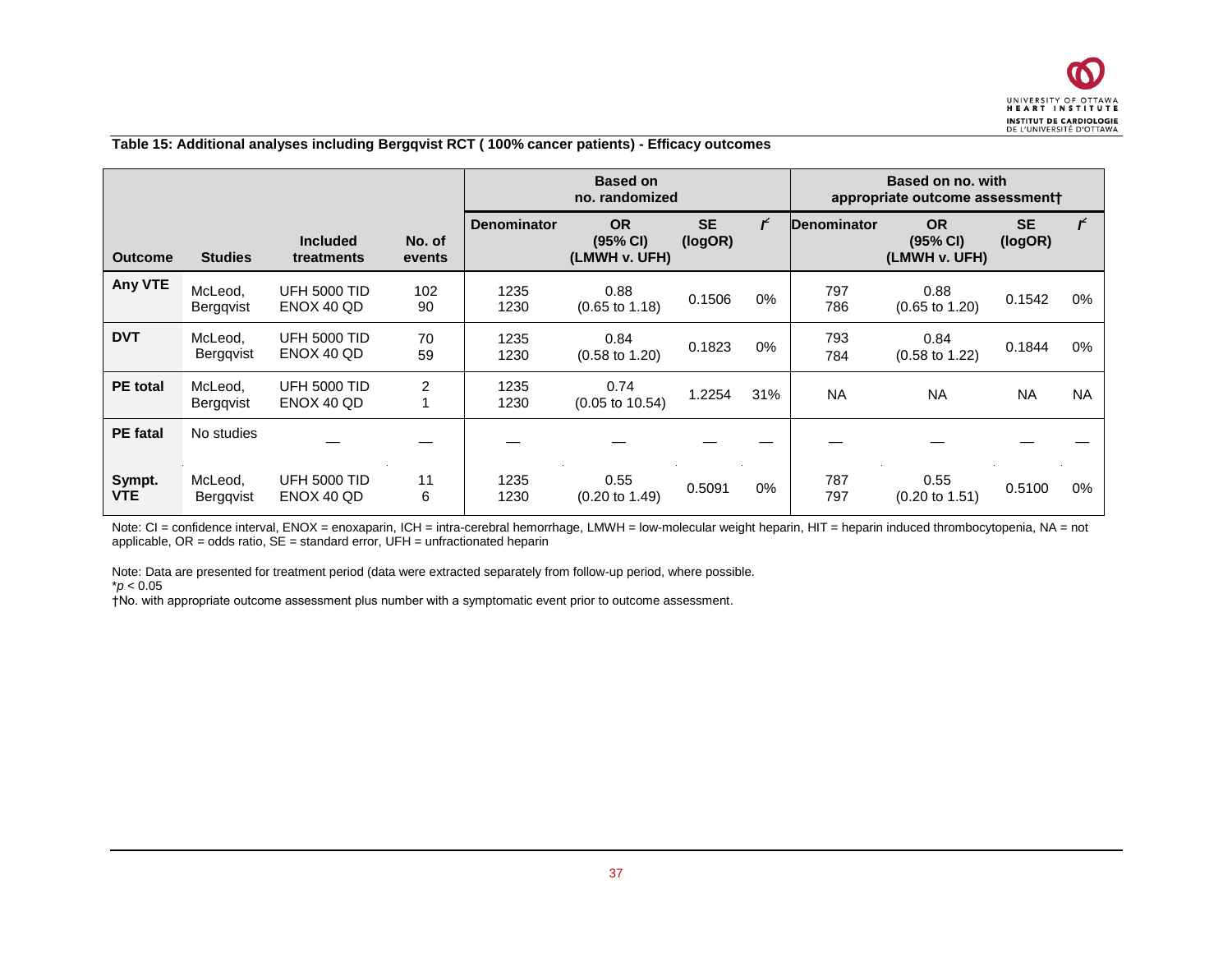

#### **Table 16: Additional analyses including Bergqvist RCT ( 100% cancer patients) - Safety outcomes**

| <b>Outcome</b>           | <b>Measure</b> | <b>Studies</b>              | Included treatments               | No. of<br>events | No. received<br>treatment | <b>OR</b><br>(95% CI)<br>(LMWH v. UFH) | SE (logOR) |     |
|--------------------------|----------------|-----------------------------|-----------------------------------|------------------|---------------------------|----------------------------------------|------------|-----|
| All bleeding             | No. of events  | McLeod,<br><b>Berggvist</b> | <b>UFH 5000 TID</b><br>ENOX 40 OD | 138<br>174       | 1203<br>1208              | 1.36 (0.89 to 2.07)                    | 0.1221     | 65% |
| <b>Major</b><br>bleeding | No. of events  | McLeod,<br>Berggvist        | <b>UFH 5000 TID</b><br>ENOX 40 OD | 26<br>41         | 1203<br>1208              | 1.59 (0.97 to 2.63)                    | 0.2541     | 0%  |
| <b>Minor</b><br>bleeding | No. of events  | McLeod.<br>Berggvist        | <b>UFH 5000 TID</b><br>ENOX 40 QD | 112<br>133       | 1203<br>1208              | 1.27 (0.80 to 2.02)                    | 0.1353     | 64% |
| <b>ICH</b>               | No. of events  | <b>Berggvist</b>            | <b>UFH 5000 TID</b><br>ENOX 40 QD | 0<br>0           | 560<br>555                |                                        |            |     |
| All-cause<br>death       | No. of events  | McLeod,<br>Berggvist        | <b>UFH 5000 TID</b><br>ENOX 40 QD | 8                | 1203<br>1208              | $0.98$ (0.22 to 4.45)                  | 0.5192     | 36% |
| <b>HIT</b>               |                | No studies                  |                                   |                  |                           |                                        |            |     |

<span id="page-37-0"></span>CI = confidence interval, HIT = heparin-induced thrombocytopenia, ICH = intracranial hemorrhage, LMWH = low molecular weight heparin, OR = odds ratio, SE = standard error, UFH = unfractionated heparin.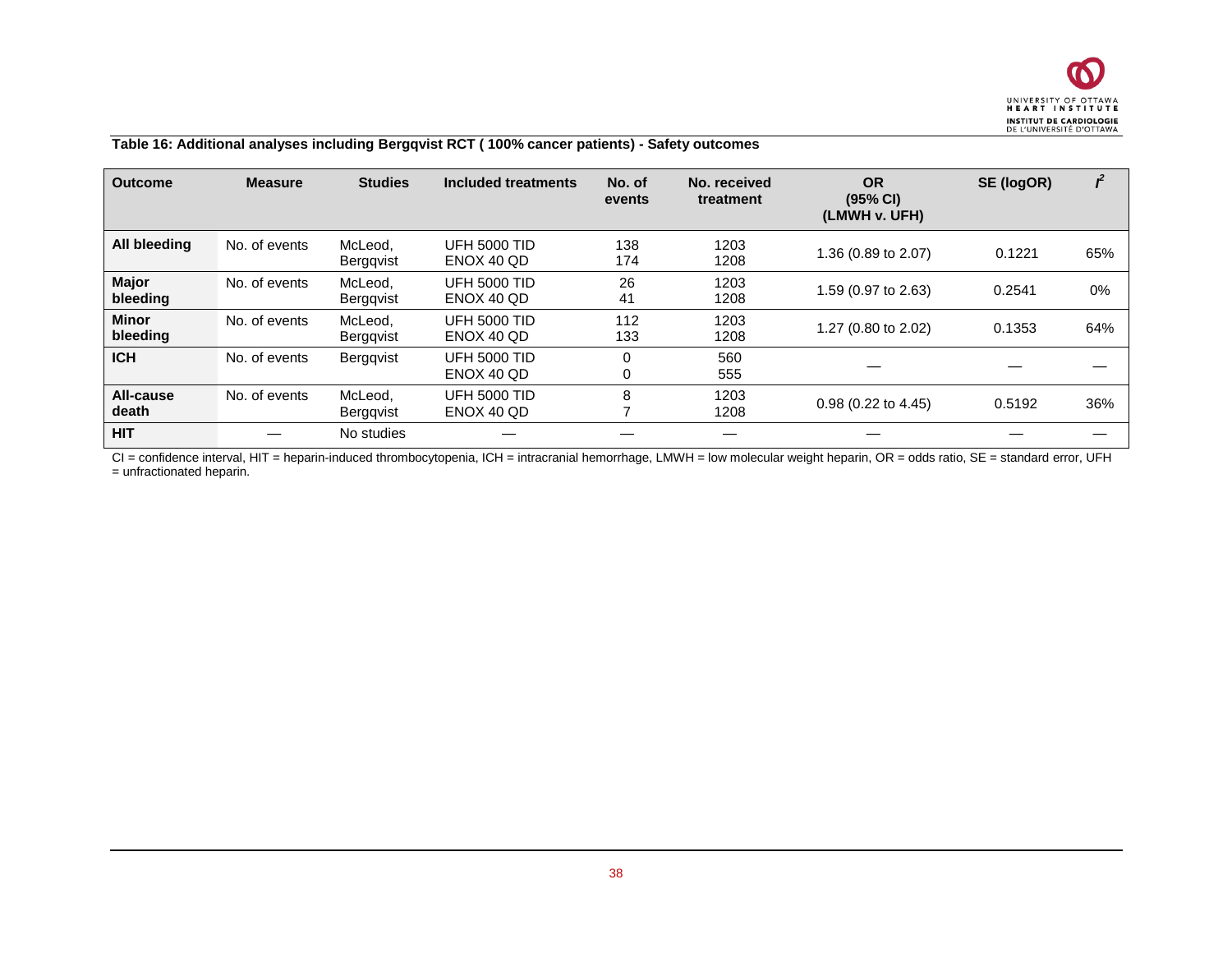# <span id="page-38-0"></span>**5. DISCUSSION**

Anticoagulants continue to be the primary strategy for the prevention of thrombosis in hospitalized patients, yet there are still knowledge gaps that may contribute to less-than-optimal thromboprophylaxis in certain patients. Decision-making is complex, and must be individualized based on each patients' risk-benefit profile, especially given the potential for bleeding complications. This review aimed to determine the comparative efficacy and safety of pharmacologic thromboprophylaxis with UFH and LMWH in medical and surgical patients.

We found that among medical inpatients, thromboprophylaxis with LMWH resulted in significantly fewer VTE, DVT, and PE events when compared to UFH. There was no difference in the risk of bleeding or all-cause death between the groups. Among surgical patients, there were no differences in the odds of VTE, DVT, or PE between patients who received LMWH or UFH. The odds of any bleeding event or a minor bleed were increased among patients who received LMWH. There were no differences in major bleeding or all-cause death between groups.

The 2012 Antithrombotic Guidelines by the American College of Chest Physicians recommend the use of LMWH, low-dose UFH, or fondaparinux as prophylaxis among hospitalized medical patients at increased risk of VTE (Grade 1B), with the choice between agents based on patient preference, compliance, ease of administration, and cost (3). With respect to the choice between LWMH and UFH, these guidelines found no significant difference in the risk of symptomatic DVT, non-fatal PE, or death (3). Our results were consistent with these findings. However, the guideline also reported a reduced risk of major bleeding (RR 0.48, 95% CI 0.24 to 0.99) associated with the use of LMWH (3). In contrast, we found no difference in the odds of a major bleeding event between LMWH and UFH. This may be, in part, due to differences in the LMWH agents and dosing regimens included in the current review.

Patients with recent stroke are believed to be at increased risk of VTE, potentially due to altered blood flow (1). Of the three trials involving medical patients included in this review, two involved patients with stroke. Among studies involving patients with stroke, we found that the odds of VTE and DVT were significantly lower in the LMWH group compared with the UFH group, with no differences in the risk of bleeding or all-cause death. In the 2010 NICE guidelines, one trial was included that compared LMWH with UFH among patients with stroke (9). NICE also reported a significantly lower odds of DVT, with no difference in the odds of PE, major bleeding, or all-cause mortality (1).

Among non-orthopedic surgical patients, the recommendations in the 2012 Antithrombotic Guidelines by the American College of Chest Physicians (4) are stratified by baseline risk of VTE. Among general and abdominal-pelvic surgery patients at moderate or high risk (but not at high risk of major bleeding), LMWH or UFH are recommended over no prophylaxis (4). For those at high risk of bleeding, mechanical prophylaxis is recommended. Among all surgical patients, the risks of fatal PE, symptomatic VTE, and major bleeding were not significantly different between LMWH and UFH (4). Our findings are consistent with these findings. In addition, we found an increased risk of any bleeding and minor bleeding among patients receiving LMWH. However, our findings should be interpreted with caution because they are based on the results of a single study (14). It is important to note that the higher risk of any bleeding with LMWH reported in this colorectal surgical study is attributable to excess minor bleeding episodes. Rates of intraoperative and post-operative blood loss, mean units of blood transfused, and the proportion of patients requiring transfusions in the study were similar in both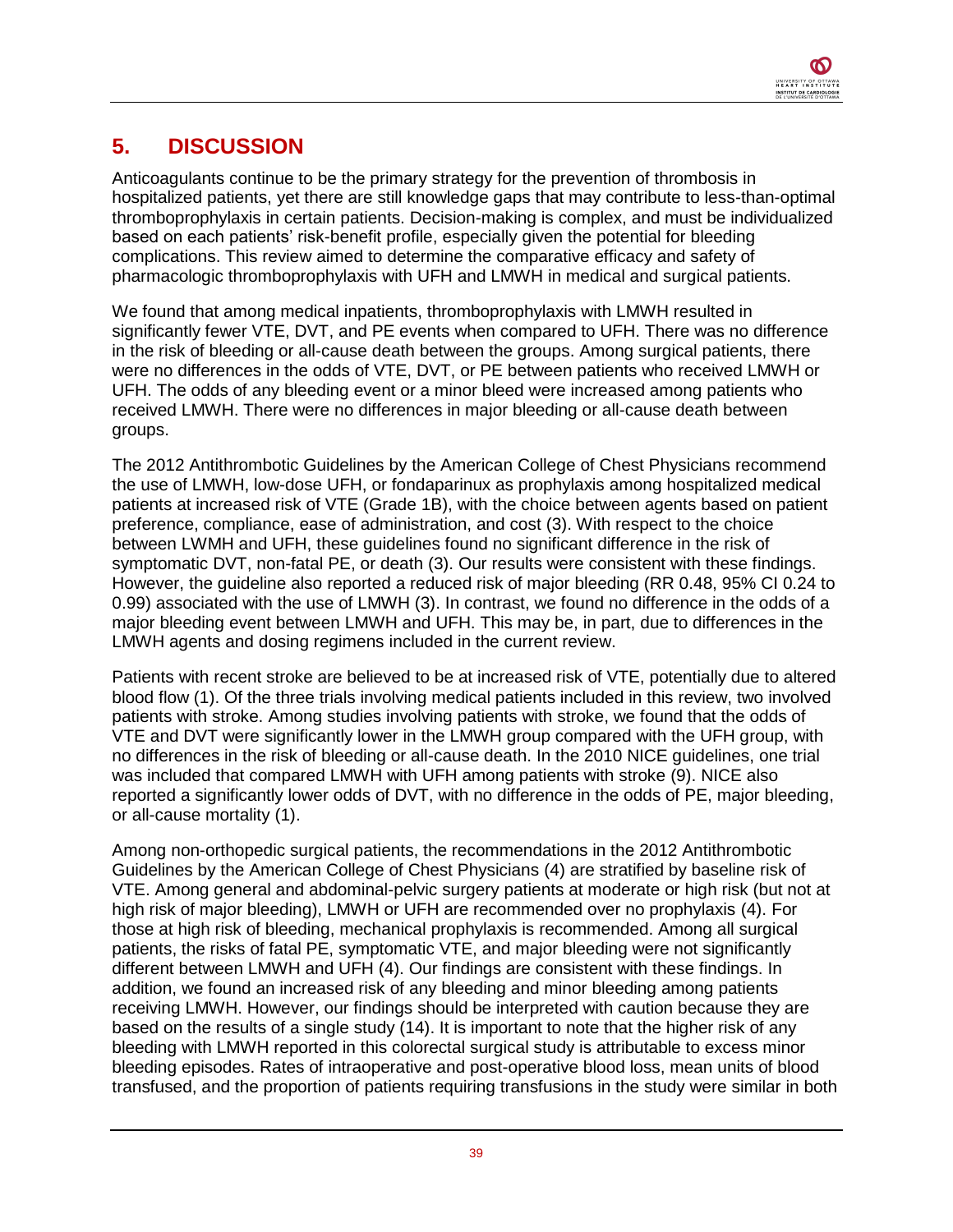the LMWH and UFH groups. Rates of ecchymosis (bruising) were similar, and high in both treatment groups; however, other minor bleeding events such as wound hematomas, macroscopic rectal bleeds and upper gastrointestinal bleeds were higher in the LMWH group. There may be a number of hereditary or acquired patient risk factors or surgical procedure aspects contributing to the higher rates of minor bleeding with LMWH in this study, but it is not possible to closely examine in detail using the data presented in this study.

Heparin-induced thrombocytopenia was not reported in any of the included RCTs. A 2005 systematic review involving medical patients receiving LMWH or UFH identified 2 RCTs that assessed HIT (17). Both of these trials involved orthopedic surgery (18, 19), with a significantly lower risk of HIT among post-operative patients who received LMWH (OR 0.10, 95% CI 0.01 to 0.2). A 2012 Cochrane review of HIT in post-operative surgical patients (20) also reported a significantly lower risk of HIT among patients who received LMWH (RR 0.24, 95% CI 0.07 to 0.82).

Recently, a retrospective review of patients with HIT at a tertiary-care centre in Toronto, Canada, reported an annual incidence of 16.5 per 10,000 admissions before introduction of an intervention to promote the use of LMWH over UFH (21). After implementation of the intervention, the incidence of HIT decreased to 6.1 per 10,000 admissions, with a 4-fold increase in the use of LMWH during this period. In particular, HIT was reduced by 62% among medical patients, 77% among patients undergoing cardiovascular surgery, and 77% among patients undergoing 'other' surgery. The decrease in HIT in the post-intervention phase was estimated to reduce the costs of HIT by \$266,938 at this single centre (CDN, 2007 dollars; 83% reduction).

### **Limitations**

The results of this review should be interpreted with caution because of the limited number of included trials. These studies involved a small number of patients with narrow inclusion criteria, which may limit the generalisability of these findings to the broad group of medical and surgical patients requiring thromboprophylaxis.

Each of the included trials primarily focused on the assessment of DVT events, and PE outcomes were secondary and/or incidental. As PE is less common than DVT, it is likely these trials were underpowered or of insufficient duration to detect PE. As a result, our meta-analysis may be underpowered to assess the association of thromboprophylaxis and this outcome.

This analysis included RCTs published between 1995 and the most recent search date of each systematic review (2008-2009); as such, any trials published outside of these bounds would not have been captured. A cursory search of the literature (April 10, 2016, PubMed) prior to the completion of this review did not locate any RCTs that met our eligibility criteria.

No RCTs of LMWH or UFH compared to the direct oral anticoagulants or vitamin K antagonists met our eligibility criteria. As such, we are unable to contextualize our results comparatively amongst all of the currently available pharmacologic options for thromboprophylaxis.

#### **Conclusions**

Based on limited evidence for medical patients, prophylaxis with LMWH reduces the risk of VTE and DVT with no increased risk of bleeding or death, compared with UFH. There may be differences in the risk of an event between stroke and no stroke populations.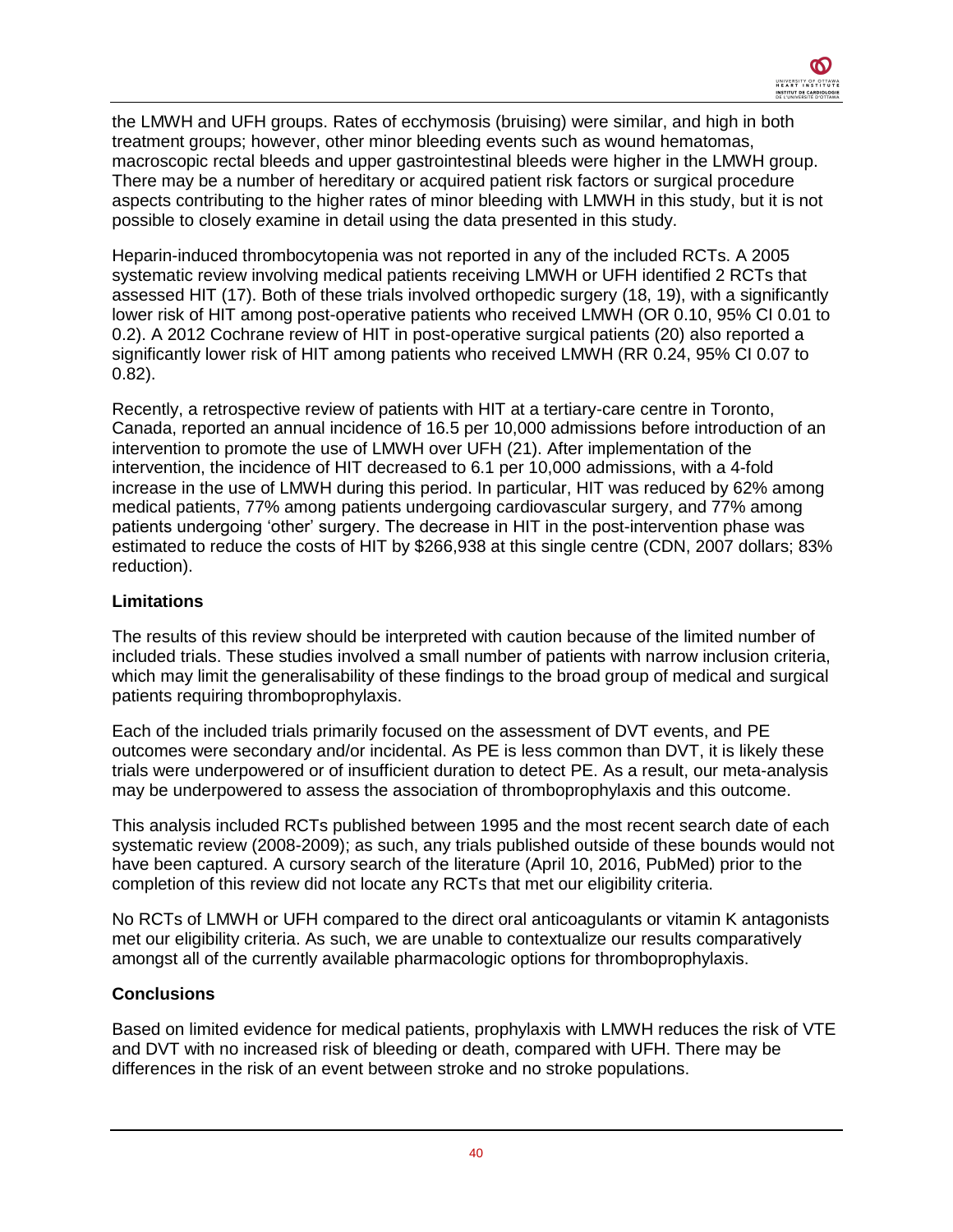In a limited analysis of non-orthopedic surgical patients, prophylaxis with LMWH may increase the risk of bleeding, but not major bleeding, compared with UFH. There are no differences in the odds of VTE, DVT, or PE. This finding was based on one RCT and should be interpreted with caution.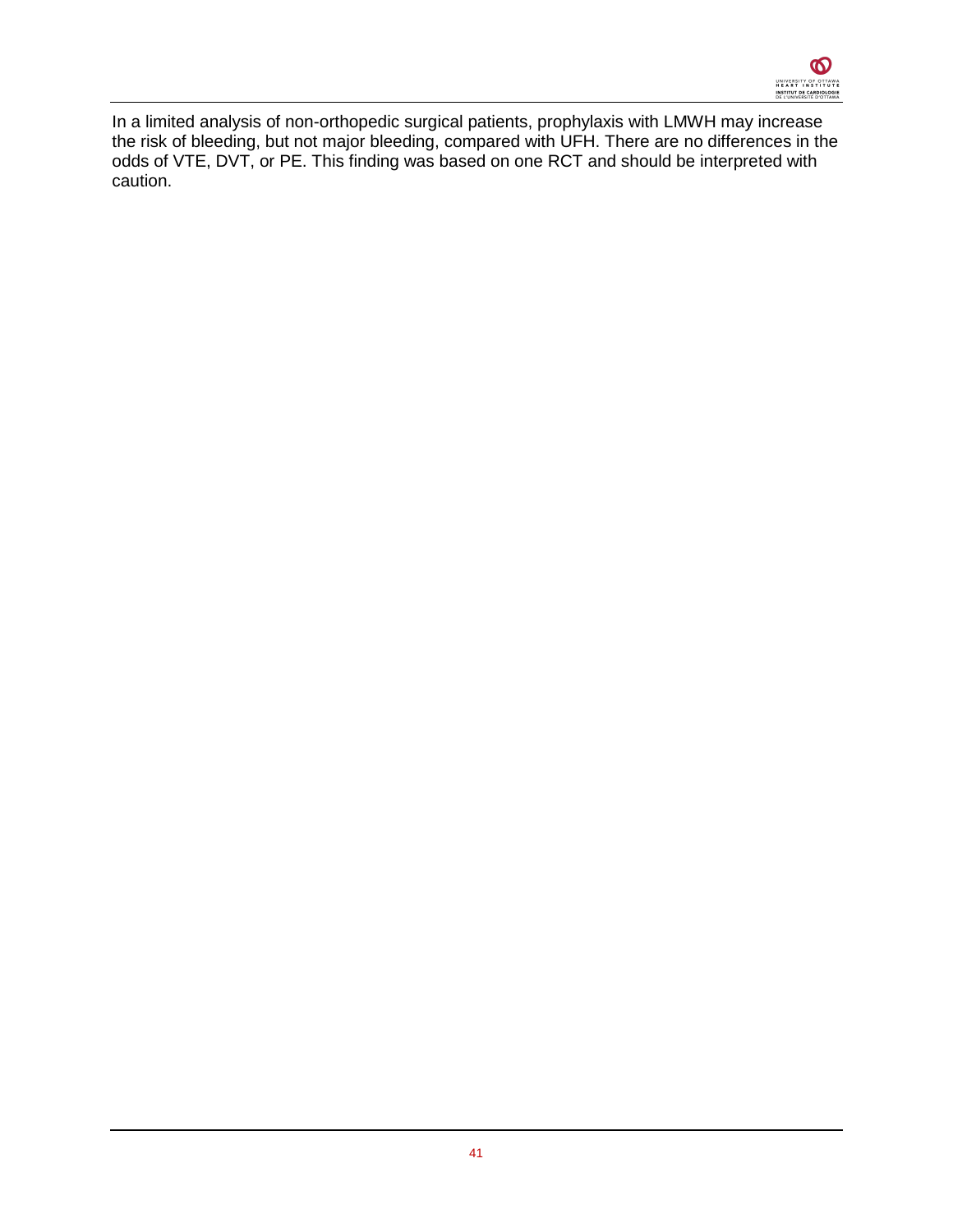## <span id="page-41-0"></span>**6. REFERENCES**

- 1. National Clinical Guideline Centre A, Chronic C. National Institute for Health and Clinical Excellence: Guidance. Venous Thromboembolism: Reducing the Risk of Venous Thromboembolism (Deep Vein Thrombosis and Pulmonary Embolism) in Patients Admitted to Hospital. London: Royal College of Physicians (UK). National Clinical Guideline Centre - Acute and Chronic Conditions.; 2010.
- 2. Zhan C, Miller MR. Excess length of stay, charges, and mortality attributable to medical injuries during hospitalization. JAMA : the journal of the American Medical Association. 2003;290(14):1868-74.
- 3. Kahn SR, Lim W, Dunn AS, Cushman M, Dentali F, Akl EA, et al. Prevention of VTE in nonsurgical patients: Antithrombotic Therapy and Prevention of Thrombosis, 9th ed: American College of Chest Physicians Evidence-Based Clinical Practice Guidelines. Chest. 2012;141(2 Suppl):e195S-226S.
- 4. Gould MK, Garcia DA, Wren SM, Karanicolas PJ, Arcelus JI, Heit JA, et al. Prevention of VTE in nonorthopedic surgical patients: Antithrombotic Therapy and Prevention of Thrombosis, 9th ed: American College of Chest Physicians Evidence-Based Clinical Practice Guidelines. Chest. 2012;141(2 Suppl):e227S-77S.
- 5. Geerts W. Prevention of venous thromboembolism: a key patient safety priority. Journal of thrombosis and haemostasis : JTH. 2009;7 Suppl 1:1-8.
- 6. Nutescu EA. Assessing, preventing, and treating venous thromboembolism: evidence-based approaches. American journal of health-system pharmacy : AJHP : official journal of the American Society of Health-System Pharmacists. 2007;64(11 Suppl 7):S5-13.
- 7. Carson JL. Subcutaneous unfractionated heparin vs low-molecular-weight heparin for acute thromboembolic disease: issues of efficacy and cost. Jama. 2006;296(8):991-3.
- 8. Martel N, Lee J, Wells PS. Risk for heparin-induced thrombocytopenia with unfractionated and low-molecular-weight heparin thromboprophylaxis: a meta-analysis. Blood. 2005;106(8):2710-5.
- 9. Hillbom M, Erila T, Sotaniemi K, Tatlisumak T, Sarna S, Kaste M. Enoxaparin vs heparin for prevention of deep-vein thrombosis in acute ischaemic stroke: a randomized, double-blind study. Acta Neurol Scand. 2002;106(2):84-92.
- 10. Sherman DG, Albers GW, Bladin C, Fieschi C, Gabbai AA, Kase CS, et al. The efficacy and safety of enoxaparin versus unfractionated heparin for the prevention of venous thromboembolism after acute ischaemic stroke (PREVAIL Study): an open-label randomised comparison. Lancet (London, England). 2007;369(9570):1347-55.
- 11. Lechler E, Schramm W, Flosbach CW. The venous thrombotic risk in non-surgical patients: epidemiological data and efficacy/safety profile of a low-molecular-weight heparin (enoxaparin). The Prime Study Group. Haemostasis. 1996;26 Suppl 2:49-56.
- 12. Group ES. Efficacy and safety of enoxaparin versus unfractionated heparin for prevention of deep vein thrombosis in elective cancer surgery: a double-blind randomized multicentre trial with venographic assessment. British Journal of Surgery. 1997;84(8):1099-103.
- 13. Kleber FX, Witt C, Vogel G, Koppenhagen K, Schomaker U, Flosbach CW, et al. Randomized comparison of enoxaparin with unfractionated heparin for the prevention of venous thromboembolism in medical patients with heart failure or severe respiratory disease. Am Heart J. 2003;145(4):614-21.
- 14. McLeod RS, Geerts WH, Sniderman KW, Greenwood C, Gregoire RC, Taylor BM, et al. Subcutaneous heparin versus low-molecular-weight heparin as thromboprophylaxis in patients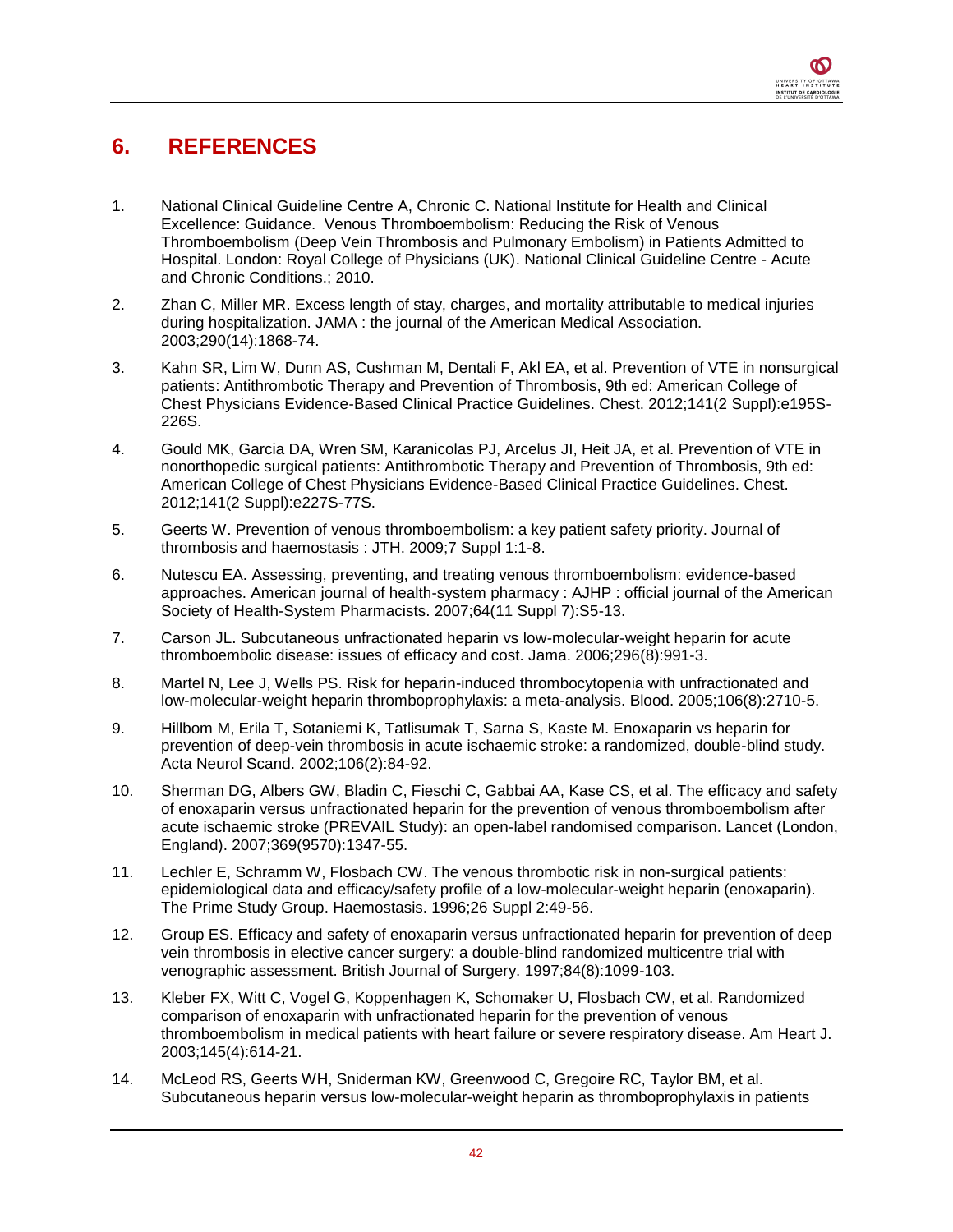undergoing colorectal surgery: results of the canadian colorectal DVT prophylaxis trial: a randomized, double-blind trial. Ann Surg. 2001;233(3):438-44.

- 15. Osman Y, Kamal M, Soliman S, Sheashaa H, Shokeir A, Shehab el-Dein AB. Necessity of routine postoperative heparinization in non-risky live-donor renal transplantation: results of a prospective randomized trial. Urology. 2007;69(4):647-51.
- 16. Ward B, Pradhan S. Comparison of low molecular weight heparin (Fragmin) with sodium heparin for prophylaxis against postoperative thrombosis in women undergoing major gynaecological surgery. Aust N Z J Obstet Gynaecol. 1998;38(1):91-2.
- 17. Martel N, Lee J, Wells PS. Risk for heparin-induced thrombocytopenia with unfractionated and low-molecular-weight heparin thromboprophylaxis: a meta-analysis. Blood. 2005;106(8):2710-5.
- 18. Leyvraz PF, Bachmann F, Hoek J, Buller HR, Postel M, Samama M, et al. Prevention of deep vein thrombosis after hip replacement: randomised comparison between unfractionated heparin and low molecular weight heparin. BMJ (Clinical research ed). 1991;303(6802):543-8.
- 19. Warkentin TE, Levine MN, Hirsh J, Horsewood P, Roberts RS, Gent M, et al. Heparin-induced thrombocytopenia in patients treated with low-molecular-weight heparin or unfractionated heparin. N Engl J Med. 1995;332(20):1330-5.
- 20. Junqueira DR, Perini E, Penholati RR, Carvalho MG. Unfractionated heparin versus low molecular weight heparin for avoiding heparin-induced thrombocytopenia in postoperative patients. The Cochrane database of systematic reviews. 2012;9:Cd007557.
- 21. McGowan KE, Makari J, Diamantouros A, Bucci C, Rempel P, Selby R, et al. Reducing the hospital burden of heparin-induced thrombocytopenia: impact of an avoid-heparin program. Blood. 2016;127(16):1954-9.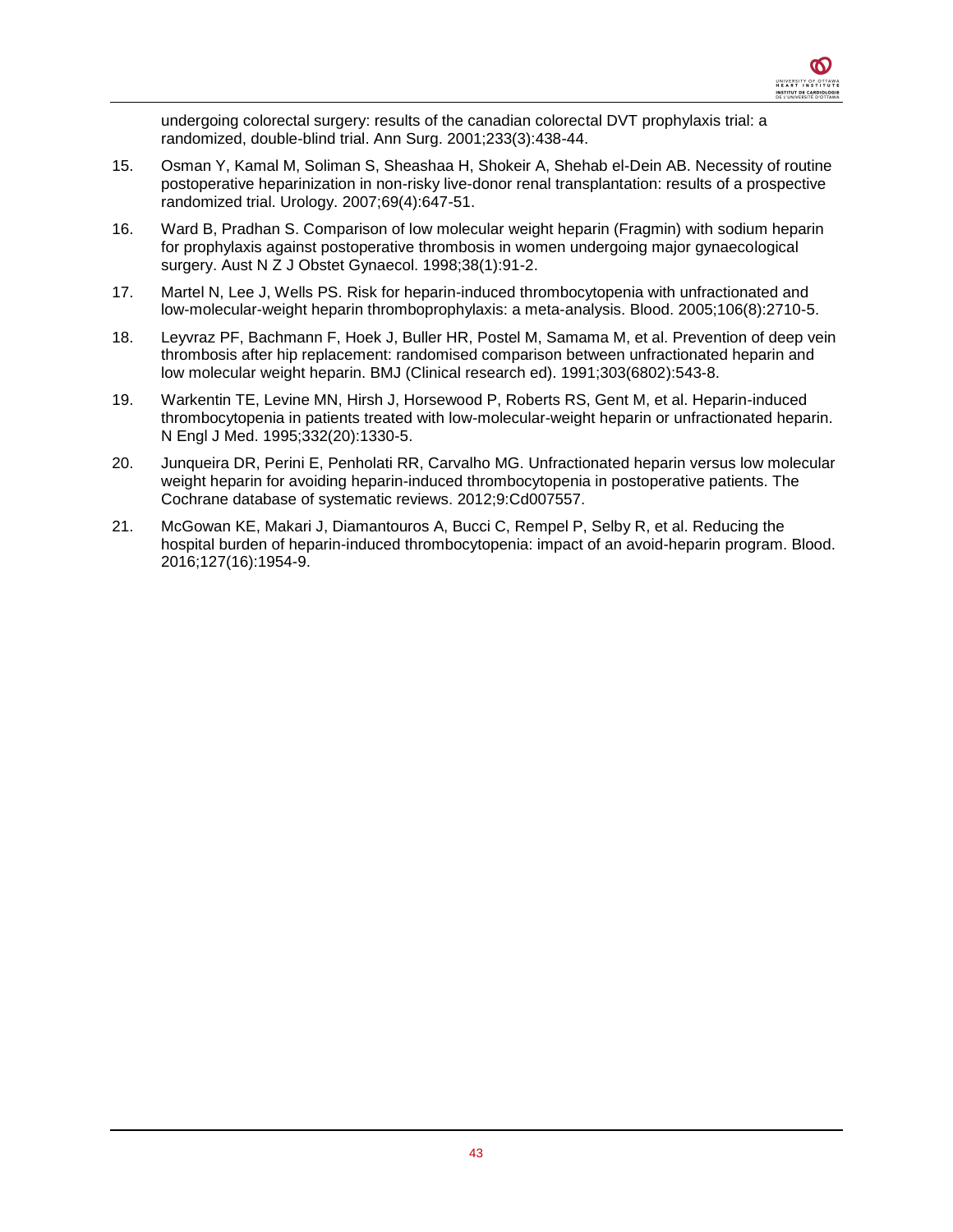

# **Appendix 1: Risk of bias judgment**

| Author, year                                                                                       | <b>Sequence</b><br>generation | <b>Allocation</b><br>concealment | <b>Blinding of</b><br>objective<br>outcome<br>assessment | Incomplete<br>outcome<br>data<br>addressed -<br>efficacy | Incomplete<br>outcome<br>data<br>addressed -<br>safety |
|----------------------------------------------------------------------------------------------------|-------------------------------|----------------------------------|----------------------------------------------------------|----------------------------------------------------------|--------------------------------------------------------|
| <b>Medical patients</b>                                                                            |                               |                                  |                                                          |                                                          |                                                        |
| Hillbom                                                                                            | Low                           | Low                              | Low                                                      | Unclear                                                  | Unclear                                                |
| Lechler                                                                                            | <b>Unclear</b>                | Unclear                          | Low                                                      | Low                                                      | Low                                                    |
| Sherman                                                                                            | Unclear                       | Low                              | Low                                                      | High                                                     | Low                                                    |
| <b>Surgical patients</b>                                                                           |                               |                                  |                                                          |                                                          |                                                        |
| McLeod                                                                                             | Low                           | Low                              | Low                                                      | High                                                     | Low                                                    |
| Bergqvist                                                                                          | Unclear                       | Unclear                          | Low                                                      | <b>High</b>                                              | Low                                                    |
| Low = low risk of bias; unclear = not sufficient detail to make judgment; high = high risk of bias |                               |                                  |                                                          |                                                          |                                                        |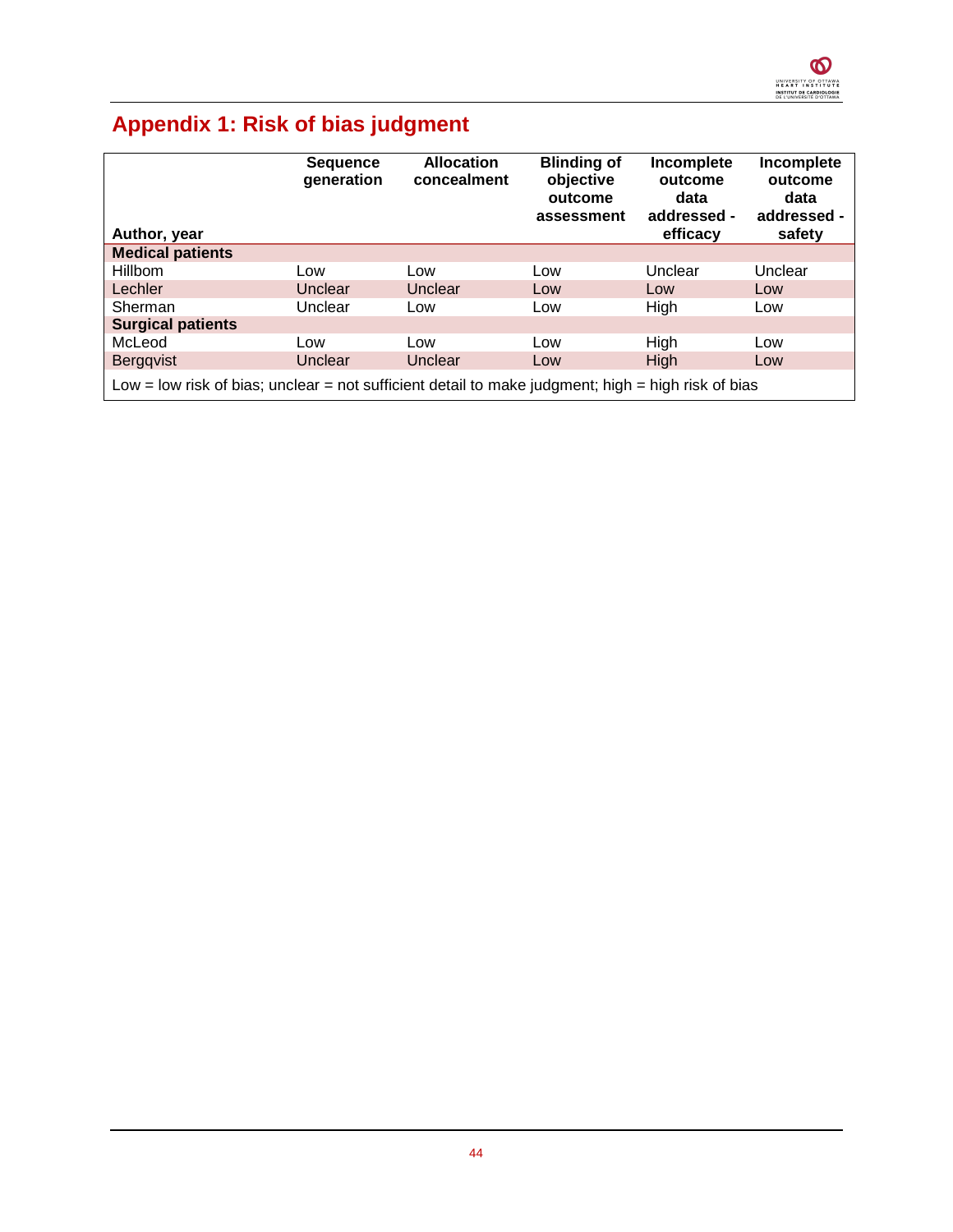# **Appendix 2: Forest plots for medical patients**

## **DVT**

|                                                                                                 | <b>LMWH</b>                      |      | <b>UFH</b> |      |        | <b>Odds Ratio</b>        |      |                          | <b>Odds Ratio</b>   |    |
|-------------------------------------------------------------------------------------------------|----------------------------------|------|------------|------|--------|--------------------------|------|--------------------------|---------------------|----|
| <b>Study or Subgroup</b>                                                                        | Events Total Events Total Weight |      |            |      |        | M-H, Random, 95% CI Year |      |                          | M-H, Random, 95% CI |    |
| Lechler 1996                                                                                    |                                  | 477  | 4          | 482  | 1.7%   | 0.25 [0.03, 2.25] 1996   |      |                          |                     |    |
| Hillbom 2002                                                                                    | 14                               | 106  | 24         | 106  | 15.7%  | 0.52 [0.25, 1.07] 2002   |      |                          |                     |    |
| Sherman 2007                                                                                    | 67                               | 884  | 118        | 878  | 82.6%  | 0.53 [0.39, 0.72] 2007   |      |                          |                     |    |
| <b>Total (95% CI)</b>                                                                           |                                  | 1467 |            | 1466 | 100.0% | $0.52$ [0.39, 0.69]      |      |                          |                     |    |
| Total events                                                                                    | 82                               |      | 146        |      |        |                          |      |                          |                     |    |
| Heterogeneity: Tau <sup>2</sup> = 0.00; Chi <sup>2</sup> = 0.43, df = 2 (P = 0.81); $I^2 = 0\%$ |                                  |      |            |      |        |                          | 0.05 | 0.2                      | 5                   | 20 |
| Test for overall effect: $Z = 4.47$ (P < 0.00001)                                               |                                  |      |            |      |        |                          |      | Favours LMWH Favours UFH |                     |    |

### **PE**

|                                                                                                 | <b>LMWH</b>                      |      | UFH |      |        | <b>Odds Ratio</b>           |      | <b>Odds Ratio</b>                           |
|-------------------------------------------------------------------------------------------------|----------------------------------|------|-----|------|--------|-----------------------------|------|---------------------------------------------|
| <b>Study or Subgroup</b>                                                                        | Events Total Events Total Weight |      |     |      |        | M-H, Random, 95% CI Year    |      | M-H, Random, 95% CI                         |
| Lechler 1996                                                                                    | 0                                | 477  | 4   | 482  | 22.0%  | 1996<br>$0.11$ [0.01, 2.07] |      |                                             |
| Hillbom 2002                                                                                    |                                  | 106  | 3   | 106  | 36.2%  | 0.33 [0.03, 3.20] 2002      |      |                                             |
| Sherman 2007                                                                                    |                                  | 884  | 6   | 878  | 41.9%  | 0.16 [0.02, 1.37] 2007      |      |                                             |
| <b>Total (95% CI)</b>                                                                           |                                  | 1467 |     | 1466 | 100.0% | $0.19$ [0.05, 0.76]         |      |                                             |
| Total events                                                                                    | 2                                |      | 13  |      |        |                             |      |                                             |
| Heterogeneity: Tau <sup>2</sup> = 0.00; Chi <sup>2</sup> = 0.37, df = 2 (P = 0.83); $I^2 = 0\%$ |                                  |      |     |      |        |                             |      |                                             |
| Test for overall effect: $Z = 2.35$ (P = 0.02)                                                  |                                  |      |     |      |        |                             | 0.02 | 0.1<br>10<br>50<br>Favours LMWH Favours UFH |

### **Fatal PE**

|                                                                                                 | <b>LMWH</b>    |     | <b>UFH</b> |     |                                  | <b>Odds Ratio</b>        |      |                                 | <b>Odds Ratio</b> |   |    |
|-------------------------------------------------------------------------------------------------|----------------|-----|------------|-----|----------------------------------|--------------------------|------|---------------------------------|-------------------|---|----|
| <b>Study or Subgroup</b>                                                                        |                |     |            |     | Events Total Events Total Weight | M-H, Random, 95% CI Year |      | M-H. Random. 95% CI             |                   |   |    |
| Hillbom 2002                                                                                    |                | 106 |            | 106 | 42.7%                            | 1.00 [0.06, 16.20] 2002  |      |                                 |                   |   |    |
| Sherman 2007                                                                                    |                | 884 | 2          | 878 | 57.3%                            | 0.50 [0.04, 5.48] 2007   |      |                                 |                   |   |    |
|                                                                                                 |                |     |            |     |                                  |                          |      |                                 |                   |   |    |
| <b>Total (95% CI)</b>                                                                           |                | 990 |            | 984 | 100.0%                           | $0.67$ [0.11, 4.12]      |      |                                 |                   |   |    |
| Total events                                                                                    | $\overline{2}$ |     | 3          |     |                                  |                          |      |                                 |                   |   |    |
| Heterogeneity: Tau <sup>2</sup> = 0.00; Chi <sup>2</sup> = 0.14, df = 1 (P = 0.71); $I^2 = 0\%$ |                |     |            |     |                                  |                          |      |                                 |                   |   |    |
| Test for overall effect: $Z = 0.43$ (P = 0.66)                                                  |                |     |            |     |                                  |                          | 0.05 | 0.2<br>Favours LMWH Favours UFH |                   | 5 | 20 |

## **Symptomatic VTE**

|                                                                                                 | <b>LMWH</b> |     | <b>UFH</b> |     |                                  | <b>Odds Ratio</b>     |      |                          | <b>Odds Ratio</b>   |    |
|-------------------------------------------------------------------------------------------------|-------------|-----|------------|-----|----------------------------------|-----------------------|------|--------------------------|---------------------|----|
| <b>Study or Subgroup</b>                                                                        |             |     |            |     | Events Total Events Total Weight | M-H, Random, 95% CI   |      |                          | M-H, Random, 95% CI |    |
| Hillbom 2002                                                                                    | 2           | 106 | 4          | 106 | 45.6%                            | $0.49$ [0.09, 2.74]   |      |                          |                     |    |
| Sherman 2007                                                                                    |             | 884 |            | 878 | 54.4%                            | $0.28$ $[0.06, 1.36]$ |      |                          |                     |    |
|                                                                                                 |             |     |            |     |                                  |                       |      |                          |                     |    |
| <b>Total (95% CI)</b>                                                                           |             | 990 |            | 984 | 100.0%                           | $0.36$ [0.11, 1.16]   |      |                          |                     |    |
| Total events                                                                                    | 4           |     | 11         |     |                                  |                       |      |                          |                     |    |
| Heterogeneity: Tau <sup>2</sup> = 0.00; Chi <sup>2</sup> = 0.22, df = 1 (P = 0.64); $I^2 = 0\%$ |             |     |            |     |                                  |                       |      |                          |                     |    |
| Test for overall effect: $Z = 1.71$ (P = 0.09)                                                  |             |     |            |     |                                  |                       | 0.05 | 0.2                      | 5                   | 20 |
|                                                                                                 |             |     |            |     |                                  |                       |      | Favours LMWH Favours UFH |                     |    |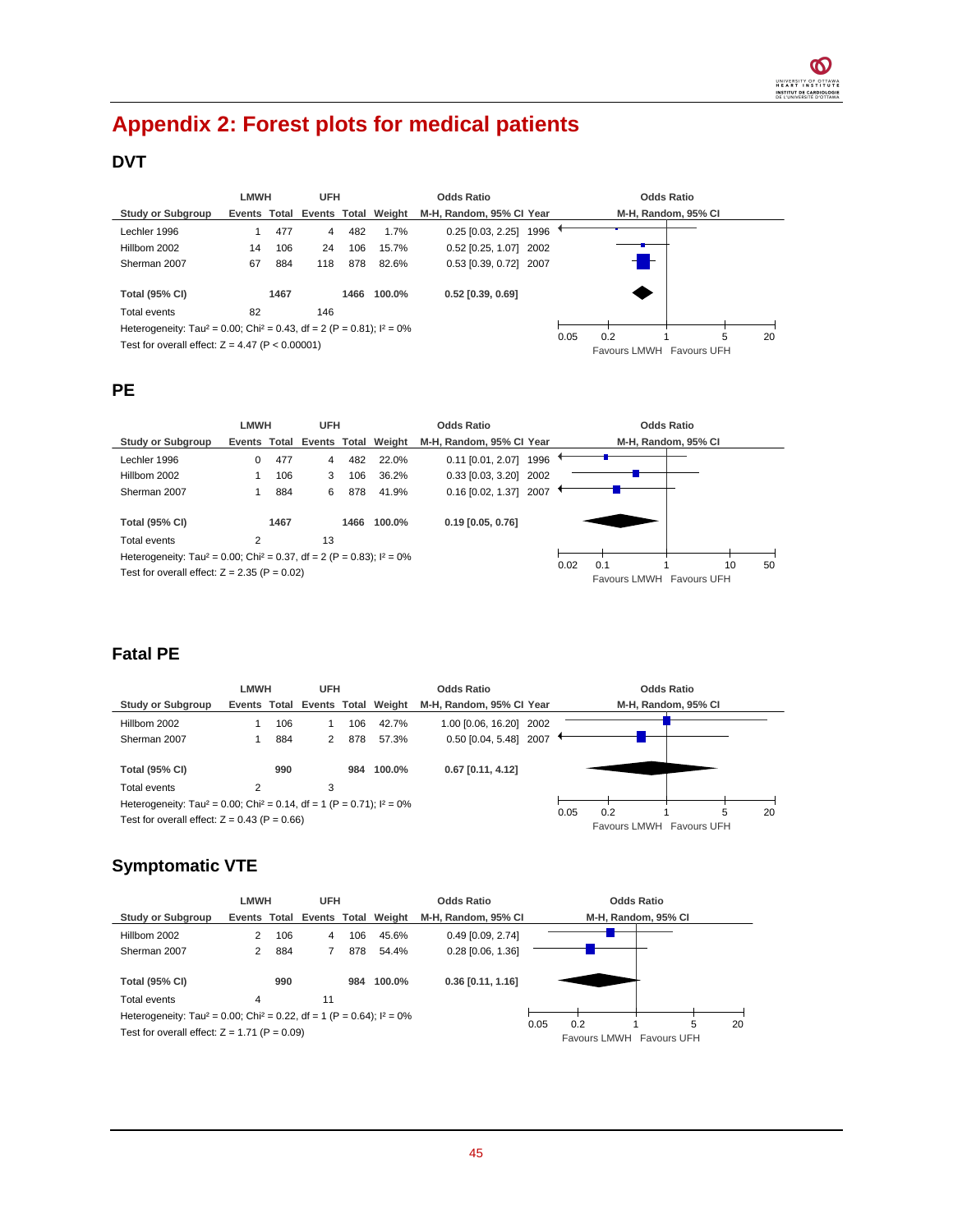### **Any bleeding (no. of people with a bleed)**



### **Any bleeding (no. of bleeding events)**



#### **Minor bleeding (no. of people with a bleed)**



### **Minor bleeding (no. of bleeding events)**

|                                                                                 | <b>LMWH</b> |     | <b>UFH</b> |     |                                  | <b>Odds Ratio</b>   |     |     | <b>Odds Ratio</b>             |   |
|---------------------------------------------------------------------------------|-------------|-----|------------|-----|----------------------------------|---------------------|-----|-----|-------------------------------|---|
| <b>Study or Subgroup</b>                                                        |             |     |            |     | Events Total Events Total Weight | M-H. Random, 95% CI |     |     | M-H, Random, 95% CI           |   |
| Sherman 2007                                                                    | 42          | 877 | 48         |     | 872 100.0%                       | $0.86$ [0.56, 1.32] |     |     |                               |   |
| <b>Total (95% CI)</b>                                                           |             | 877 |            | 872 | 100.0%                           | $0.86$ [0.56, 1.32] |     |     |                               |   |
| Total events                                                                    | 42          |     | 48         |     |                                  |                     |     |     |                               |   |
| Heterogeneity: Not applicable<br>Test for overall effect: $Z = 0.68$ (P = 0.50) |             |     |            |     |                                  |                     | 0.2 | 0.5 | っ<br>Favours LMWH Favours UFH | 5 |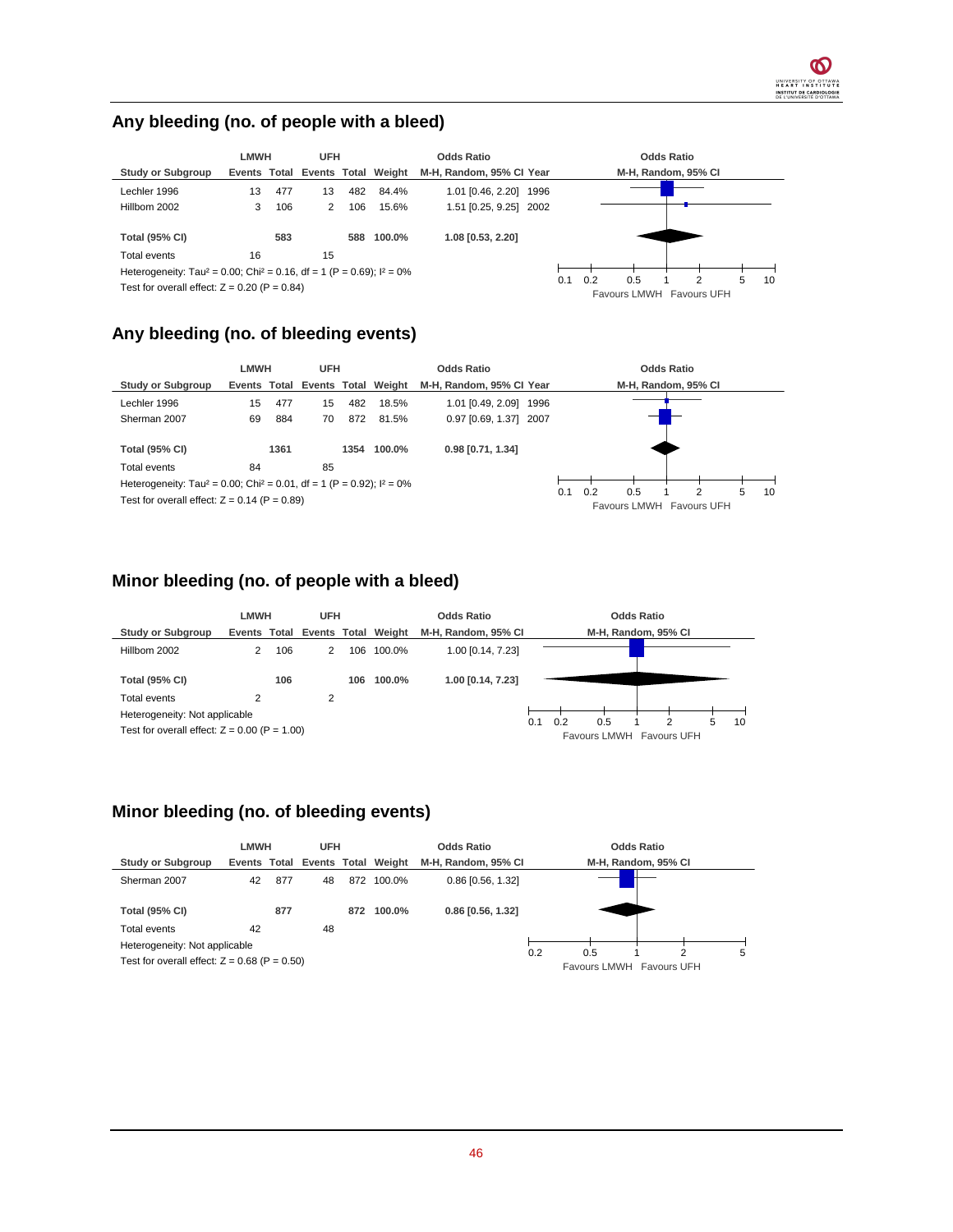### **ICH**

|                                                                                                 | LMWH |     | <b>UFH</b> |     | <b>Odds Ratio</b>                |                       |      | <b>Odds Ratio</b>        |  |    |     |
|-------------------------------------------------------------------------------------------------|------|-----|------------|-----|----------------------------------|-----------------------|------|--------------------------|--|----|-----|
| <b>Study or Subgroup</b>                                                                        |      |     |            |     | Events Total Events Total Weight | M-H, Random, 95% CI   |      | M-H, Random, 95% CI      |  |    |     |
| Hillbom 2002                                                                                    |      | 106 | 0          | 106 | 13.5%                            | 3.03 [0.12, 75.19]    |      |                          |  |    |     |
| Sherman 2007                                                                                    | 4    | 877 | 6          | 872 | 86.5%                            | $0.66$ $[0.19, 2.35]$ |      |                          |  |    |     |
|                                                                                                 |      |     |            |     |                                  |                       |      |                          |  |    |     |
| <b>Total (95% CI)</b>                                                                           |      | 983 |            | 978 | 100.0%                           | $0.81$ [0.25, 2.64]   |      |                          |  |    |     |
| Total events                                                                                    | 5    |     | 6          |     |                                  |                       |      |                          |  |    |     |
| Heterogeneity: Tau <sup>2</sup> = 0.00; Chi <sup>2</sup> = 0.75, df = 1 (P = 0.39); $I^2 = 0\%$ |      |     |            |     |                                  |                       |      |                          |  |    |     |
| Test for overall effect: $Z = 0.35$ (P = 0.73)                                                  |      |     |            |     |                                  |                       | 0.01 | 0.1                      |  | 10 | 100 |
|                                                                                                 |      |     |            |     |                                  |                       |      | Favours LMWH Favours UFH |  |    |     |

#### **All-cause death**

|                                                                                                 | LMWH                             |      | <b>UFH</b> |      |        | <b>Odds Ratio</b>        |     | <b>Odds Ratio</b>                    |   |
|-------------------------------------------------------------------------------------------------|----------------------------------|------|------------|------|--------|--------------------------|-----|--------------------------------------|---|
| <b>Study or Subgroup</b>                                                                        | Events Total Events Total Weight |      |            |      |        | M-H. Random, 95% CI Year |     | M-H, Random, 95% CI                  |   |
| Lechler 1996                                                                                    |                                  | 477  | 11         | 482  | 14.0%  | 0.64 [0.25, 1.66] 1996   |     |                                      |   |
| Hillbom 2002                                                                                    | 9                                | 106  | 8          | 106  | 13.0%  | 1.14 [0.42, 3.07] 2002   |     |                                      |   |
| Sherman 2007                                                                                    | 48                               | 877  | 45         | 872  | 73.1%  | 1.06 [0.70, 1.62] 2007   |     |                                      |   |
| <b>Total (95% CI)</b>                                                                           |                                  | 1460 |            | 1460 | 100.0% | 1.00 [0.70, 1.43]        |     |                                      |   |
| Total events                                                                                    | 64                               |      | 64         |      |        |                          |     |                                      |   |
| Heterogeneity: Tau <sup>2</sup> = 0.00; Chi <sup>2</sup> = 1.00, df = 2 (P = 0.61); $I^2 = 0\%$ |                                  |      |            |      |        |                          |     |                                      |   |
| Test for overall effect: $Z = 0.00$ (P = 1.00)                                                  |                                  |      |            |      |        |                          | 0.2 | 0.5<br>2<br>Favours LMWH Favours UFH | 5 |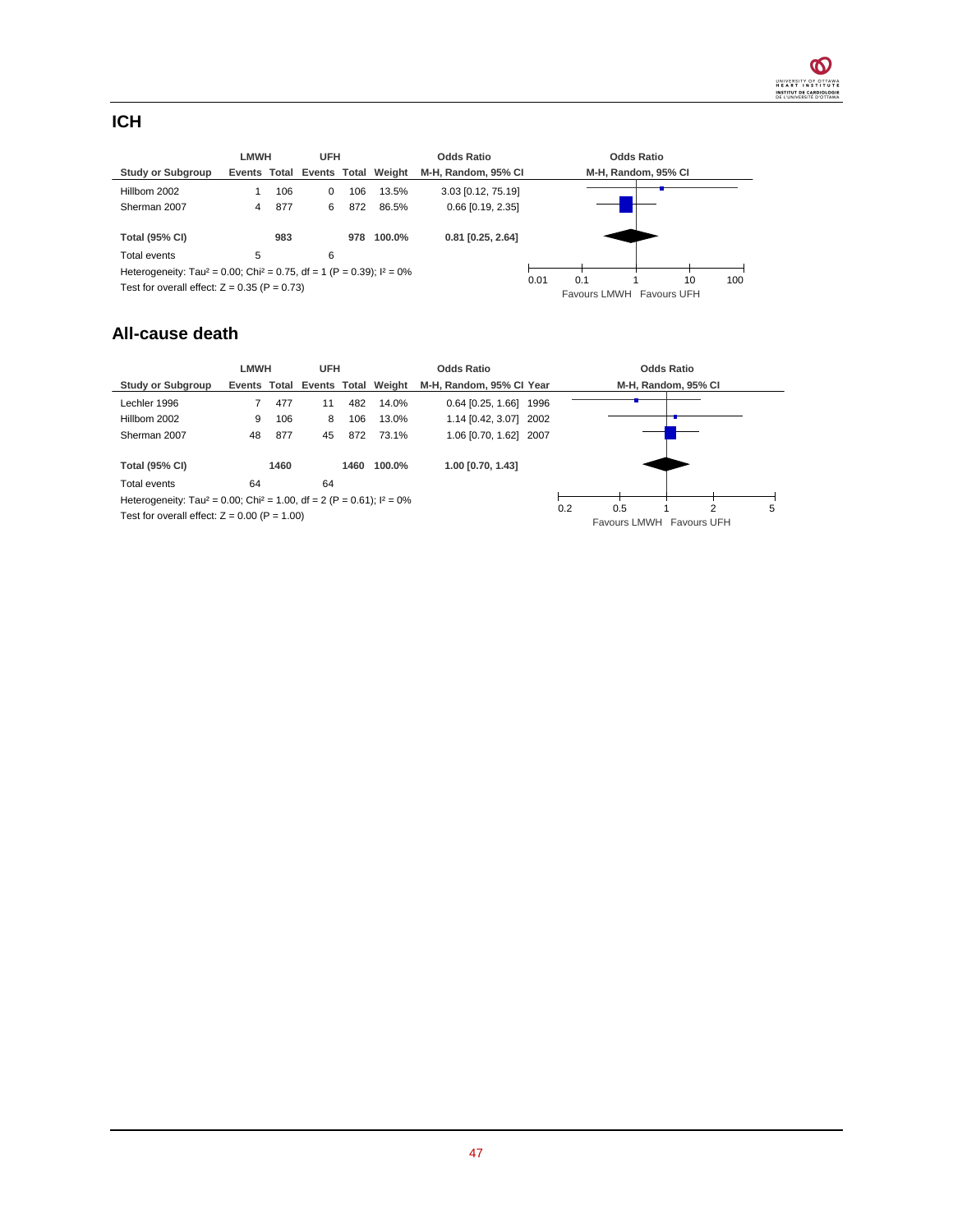## **Appendix 3: Forest plots for subgroup analysis of medical patients with and without previous stroke**

#### **VTE**

|                                                                                                 | <b>LMWH</b> |      | <b>UFH</b>     |     |             | <b>Odds Ratio</b>                                         |      | <b>Odds Ratio</b>             |
|-------------------------------------------------------------------------------------------------|-------------|------|----------------|-----|-------------|-----------------------------------------------------------|------|-------------------------------|
| <b>Study or Subgroup</b>                                                                        |             |      |                |     |             | Events Total Events Total Weight M-H, Random, 95% Cl Year |      | M-H, Random, 95% CI           |
| 1.1.1 No stroke                                                                                 |             |      |                |     |             |                                                           |      |                               |
| Lechler 1996                                                                                    | 1           | 477  | $\overline{7}$ | 482 | 1.8%        | 0.14 [0.02, 1.16] 1996                                    |      |                               |
| Subtotal (95% CI)                                                                               |             | 477  |                | 482 | 1.8%        | $0.14$ $[0.02, 1.16]$                                     |      |                               |
| <b>Total events</b>                                                                             | 1           |      | $\overline{7}$ |     |             |                                                           |      |                               |
| Heterogeneity: Not applicable                                                                   |             |      |                |     |             |                                                           |      |                               |
| Test for overall effect: $Z = 1.82$ (P = 0.07)                                                  |             |      |                |     |             |                                                           |      |                               |
|                                                                                                 |             |      |                |     |             |                                                           |      |                               |
| <b>1.1.2 Stroke</b>                                                                             |             |      |                |     |             |                                                           |      |                               |
| Hillbom 2002                                                                                    | 14          | 106  | 24             | 106 | 15.5%       | $0.52$ [0.25, 1.07]                                       | 2002 |                               |
| Sherman 2007                                                                                    | 68          | 884  | 121            | 878 | 82.7%       | 0.52 [0.38, 0.71] 2007                                    |      |                               |
| Subtotal (95% CI)                                                                               |             | 990  |                | 984 | 98.2%       | $0.52$ [0.39, 0.69]                                       |      |                               |
| <b>Total events</b>                                                                             | 82          |      | 145            |     |             |                                                           |      |                               |
| Heterogeneity: Tau <sup>2</sup> = 0.00; Chi <sup>2</sup> = 0.00, df = 1 (P = 0.99); $I^2 = 0\%$ |             |      |                |     |             |                                                           |      |                               |
| Test for overall effect: $Z = 4.45$ (P < 0.00001)                                               |             |      |                |     |             |                                                           |      |                               |
|                                                                                                 |             |      |                |     |             |                                                           |      |                               |
| <b>Total (95% CI)</b>                                                                           |             | 1467 |                |     | 1466 100.0% | $0.51$ [0.38, 0.68]                                       |      |                               |
| Total events                                                                                    | 83          |      | 152            |     |             |                                                           |      |                               |
| Heterogeneity: Tau <sup>2</sup> = 0.00; Chi <sup>2</sup> = 1.45, df = 2 (P = 0.49); $I^2 = 0\%$ |             |      |                |     |             |                                                           |      | 0.2<br>0.05<br>20             |
| Test for overall effect: $Z = 4.65$ (P < 0.00001)                                               |             |      |                |     |             |                                                           |      | 5<br>Favours LMWH Favours UFH |
| Test for subgroup differences: Chi <sup>2</sup> = 1.44, df = 1 (P = 0.23), $I^2 = 30.5\%$       |             |      |                |     |             |                                                           |      |                               |

### **DVT**

|                                                                                                 | <b>LMWH</b> |      | <b>UFH</b>     |     |             | <b>Odds Ratio</b>                                         |      | <b>Odds Ratio</b>        |
|-------------------------------------------------------------------------------------------------|-------------|------|----------------|-----|-------------|-----------------------------------------------------------|------|--------------------------|
| <b>Study or Subgroup</b>                                                                        |             |      |                |     |             | Events Total Events Total Weight M-H, Random, 95% Cl Year |      | M-H, Random, 95% CI      |
| 1.2.1 No stroke                                                                                 |             |      |                |     |             |                                                           |      |                          |
| Lechler 1996                                                                                    | 1           | 477  | $\overline{4}$ | 482 | 1.7%        | $0.25$ $[0.03, 2.25]$                                     | 1996 |                          |
| Subtotal (95% CI)                                                                               |             | 477  |                | 482 | 1.7%        | $0.25$ [0.03, 2.25]                                       |      |                          |
| <b>Total events</b>                                                                             | 1           |      | 4              |     |             |                                                           |      |                          |
| Heterogeneity: Not applicable                                                                   |             |      |                |     |             |                                                           |      |                          |
| Test for overall effect: $Z = 1.23$ (P = 0.22)                                                  |             |      |                |     |             |                                                           |      |                          |
|                                                                                                 |             |      |                |     |             |                                                           |      |                          |
| 1.2.2 Stroke                                                                                    |             |      |                |     |             |                                                           |      |                          |
| Hillbom 2002                                                                                    | 14          | 106  | 24             | 106 | 15.7%       | 0.52 [0.25, 1.07] 2002                                    |      |                          |
| Sherman 2007                                                                                    | 67          | 884  | 118            | 878 | 82.6%       | 0.53 [0.39, 0.72] 2007                                    |      |                          |
| Subtotal (95% CI)                                                                               |             | 990  |                | 984 | 98.3%       | $0.53$ [0.39, 0.70]                                       |      |                          |
| <b>Total events</b>                                                                             | 81          |      | 142            |     |             |                                                           |      |                          |
| Heterogeneity: Tau <sup>2</sup> = 0.00; Chi <sup>2</sup> = 0.00, df = 1 (P = 0.97); $I^2 = 0\%$ |             |      |                |     |             |                                                           |      |                          |
| Test for overall effect: $Z = 4.34$ (P < 0.0001)                                                |             |      |                |     |             |                                                           |      |                          |
|                                                                                                 |             |      |                |     |             |                                                           |      |                          |
| <b>Total (95% CI)</b>                                                                           |             | 1467 |                |     | 1466 100.0% | $0.52$ [0.39, 0.69]                                       |      |                          |
| <b>Total events</b>                                                                             | 82          |      | 146            |     |             |                                                           |      |                          |
| Heterogeneity: Tau <sup>2</sup> = 0.00; Chi <sup>2</sup> = 0.43, df = 2 (P = 0.81); $I^2 = 0\%$ |             |      |                |     |             |                                                           |      | 0.2<br>5<br>0.05<br>20   |
| Test for overall effect: $Z = 4.47$ (P < 0.00001)                                               |             |      |                |     |             |                                                           |      | Favours LMWH Favours UFH |
| Test for subgroup differences: Chi <sup>2</sup> = 0.43, df = 1 (P = 0.51), $I^2 = 0\%$          |             |      |                |     |             |                                                           |      |                          |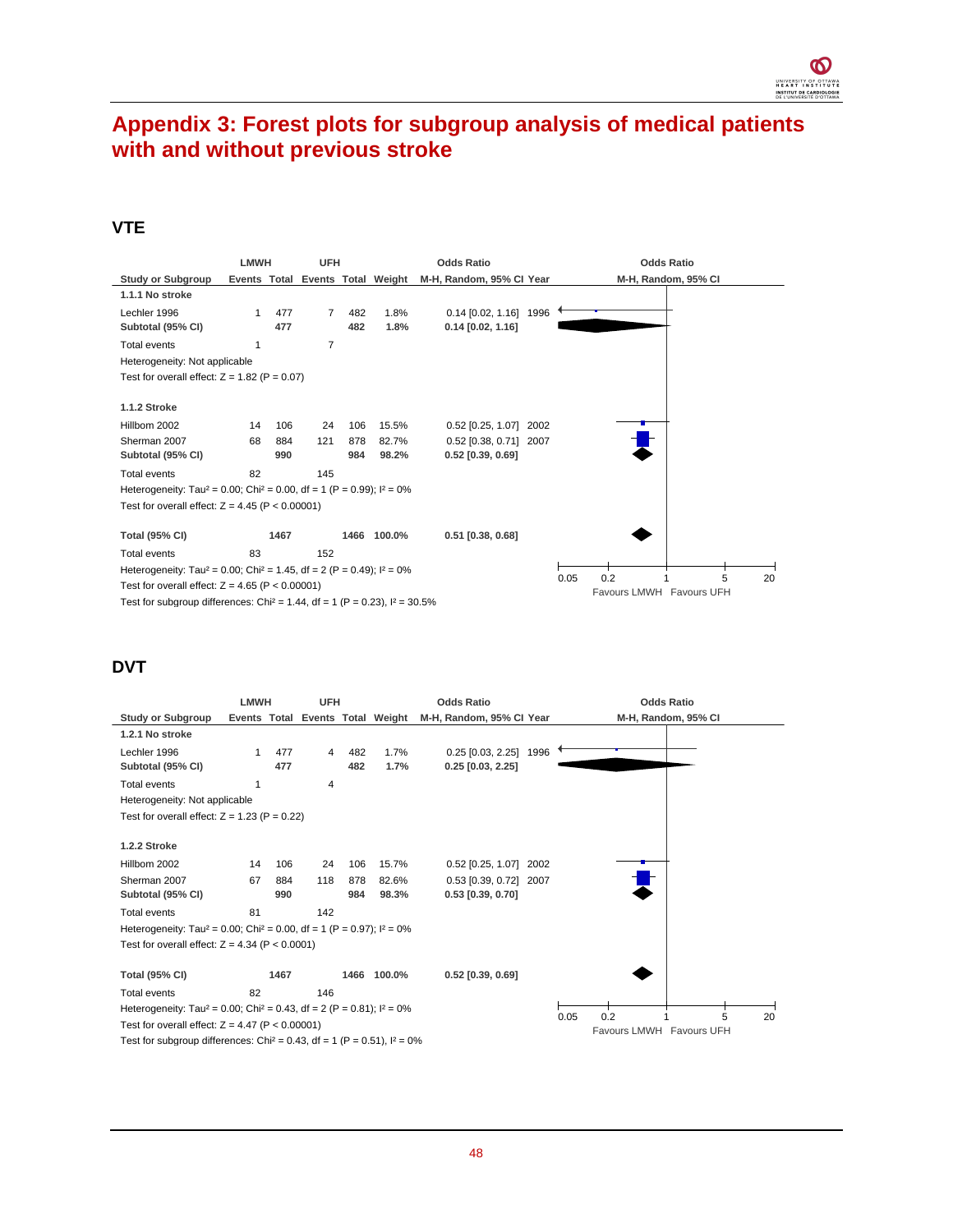### **PE**

|                                                                                                 | <b>LMWH</b>    |      | <b>UFH</b> |     |                                  | <b>Odds Ratio</b>        | <b>Odds Ratio</b>        |  |  |  |
|-------------------------------------------------------------------------------------------------|----------------|------|------------|-----|----------------------------------|--------------------------|--------------------------|--|--|--|
| <b>Study or Subgroup</b>                                                                        |                |      |            |     | Events Total Events Total Weight | M-H, Random, 95% CI Year | M-H, Random, 95% CI      |  |  |  |
| 1.3.1 No stroke                                                                                 |                |      |            |     |                                  |                          |                          |  |  |  |
| Lechler 1996                                                                                    | 0              | 477  | 4          | 482 | 22.0%                            | 0.11 [0.01, 2.07] 1996   |                          |  |  |  |
| Subtotal (95% CI)                                                                               |                | 477  |            | 482 | 22.0%                            | $0.11$ [0.01, 2.07]      |                          |  |  |  |
| <b>Total events</b>                                                                             | 0              |      | 4          |     |                                  |                          |                          |  |  |  |
| Heterogeneity: Not applicable                                                                   |                |      |            |     |                                  |                          |                          |  |  |  |
| Test for overall effect: $Z = 1.47$ (P = 0.14)                                                  |                |      |            |     |                                  |                          |                          |  |  |  |
|                                                                                                 |                |      |            |     |                                  |                          |                          |  |  |  |
| <b>1.3.2 Stroke</b>                                                                             |                |      |            |     |                                  |                          |                          |  |  |  |
| Hillbom 2002                                                                                    |                | 106  | 3          | 106 | 36.2%                            | 0.33 [0.03, 3.20] 2002   |                          |  |  |  |
| Sherman 2007                                                                                    | 1              | 884  | 6          | 878 | 41.9%                            | 0.16 [0.02, 1.37] 2007   |                          |  |  |  |
| Subtotal (95% CI)                                                                               |                | 990  |            | 984 | 78.0%                            | $0.23$ [0.05, 1.07]      |                          |  |  |  |
| <b>Total events</b>                                                                             | 2              |      | 9          |     |                                  |                          |                          |  |  |  |
| Heterogeneity: Tau <sup>2</sup> = 0.00; Chi <sup>2</sup> = 0.19, df = 1 (P = 0.66); $I^2 = 0\%$ |                |      |            |     |                                  |                          |                          |  |  |  |
| Test for overall effect: $Z = 1.88$ (P = 0.06)                                                  |                |      |            |     |                                  |                          |                          |  |  |  |
|                                                                                                 |                |      |            |     |                                  |                          |                          |  |  |  |
| <b>Total (95% CI)</b>                                                                           |                | 1467 |            |     | 1466 100.0%                      | $0.19$ [0.05, 0.76]      |                          |  |  |  |
| <b>Total events</b>                                                                             | $\overline{2}$ |      | 13         |     |                                  |                          |                          |  |  |  |
| Heterogeneity: Tau <sup>2</sup> = 0.00; Chi <sup>2</sup> = 0.37, df = 2 (P = 0.83); $I^2 = 0\%$ |                |      |            |     |                                  |                          | 0.1<br>0.02<br>10<br>50  |  |  |  |
| Test for overall effect: $Z = 2.35$ (P = 0.02)                                                  |                |      |            |     |                                  |                          | Favours LMWH Favours UFH |  |  |  |
|                                                                                                 |                |      |            |     |                                  |                          |                          |  |  |  |

Test for subgroup differences: Chi<sup>2</sup> = 0.18, df = 1 (P = 0.67),  $I^2 = 0\%$ 

### **Fatal PE**

|                                                                                                 | <b>LMWH</b>    |     | <b>UFH</b>                       |     |            | <b>Odds Ratio</b>        |      | <b>Odds Ratio</b>        |   |    |
|-------------------------------------------------------------------------------------------------|----------------|-----|----------------------------------|-----|------------|--------------------------|------|--------------------------|---|----|
| <b>Study or Subgroup</b>                                                                        |                |     | Events Total Events Total Weight |     |            | M-H, Random, 95% CI Year |      | M-H, Random, 95% CI      |   |    |
| 1.4.1 No stroke                                                                                 |                |     |                                  |     |            |                          |      |                          |   |    |
| Subtotal (95% CI)                                                                               |                | 0   |                                  | 0   |            | Not estimable            |      |                          |   |    |
| <b>Total events</b>                                                                             | 0              |     | 0                                |     |            |                          |      |                          |   |    |
| Heterogeneity: Not applicable                                                                   |                |     |                                  |     |            |                          |      |                          |   |    |
| Test for overall effect: Not applicable                                                         |                |     |                                  |     |            |                          |      |                          |   |    |
|                                                                                                 |                |     |                                  |     |            |                          |      |                          |   |    |
| 1.4.2 Stroke                                                                                    |                |     |                                  |     |            |                          |      |                          |   |    |
| Hillbom 2002                                                                                    | 1              | 106 | 1                                | 106 | 42.7%      | 1.00 [0.06, 16.20] 2002  |      |                          |   |    |
| Sherman 2007                                                                                    | 1              | 884 | 2                                | 878 | 57.3%      | 0.50 [0.04, 5.48] 2007   |      |                          |   |    |
| Subtotal (95% CI)                                                                               |                | 990 |                                  | 984 | 100.0%     | $0.67$ [0.11, 4.12]      |      |                          |   |    |
| <b>Total events</b>                                                                             | $\overline{2}$ |     | 3                                |     |            |                          |      |                          |   |    |
| Heterogeneity: Tau <sup>2</sup> = 0.00; Chi <sup>2</sup> = 0.14, df = 1 (P = 0.71); $I^2 = 0\%$ |                |     |                                  |     |            |                          |      |                          |   |    |
| Test for overall effect: $Z = 0.43$ (P = 0.66)                                                  |                |     |                                  |     |            |                          |      |                          |   |    |
|                                                                                                 |                |     |                                  |     |            |                          |      |                          |   |    |
| <b>Total (95% CI)</b>                                                                           |                | 990 |                                  |     | 984 100.0% | $0.67$ [0.11, 4.12]      |      |                          |   |    |
| <b>Total events</b>                                                                             | $\overline{2}$ |     | 3                                |     |            |                          |      |                          |   |    |
| Heterogeneity: Tau <sup>2</sup> = 0.00; Chi <sup>2</sup> = 0.14, df = 1 (P = 0.71); $I^2 = 0\%$ |                |     |                                  |     |            |                          | 0.05 | 0.2                      | 5 | 20 |
| Test for overall effect: $Z = 0.43$ (P = 0.66)                                                  |                |     |                                  |     |            |                          |      | Favours LMWH Favours UFH |   |    |
| Test for subgroup differences: Not applicable                                                   |                |     |                                  |     |            |                          |      |                          |   |    |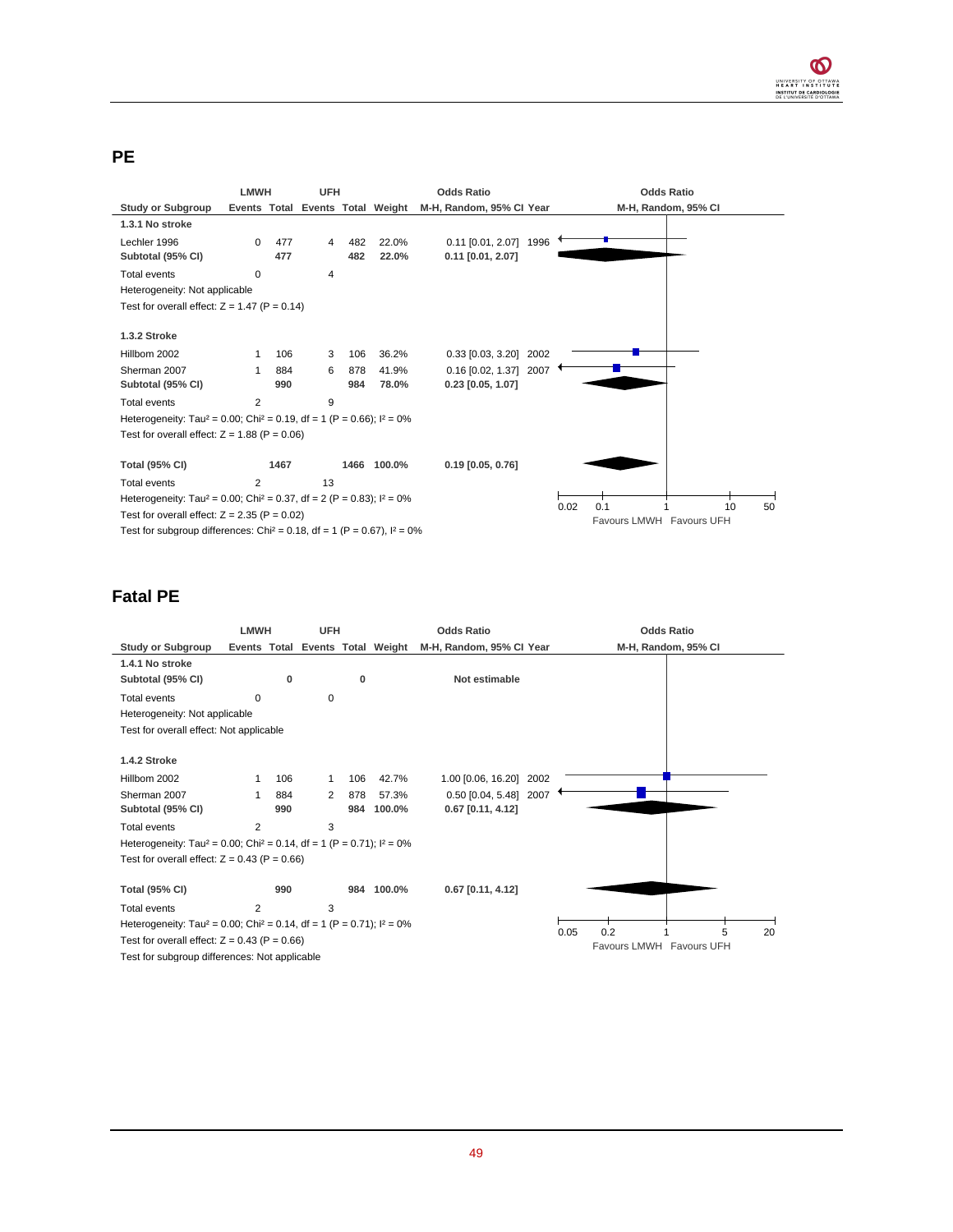### **Symptomatic VTE**

|                                                                                                 | <b>LMWH</b> |     | <b>UFH</b> |     |                                  | <b>Odds Ratio</b>   |            | <b>Odds Ratio</b>        |   |    |
|-------------------------------------------------------------------------------------------------|-------------|-----|------------|-----|----------------------------------|---------------------|------------|--------------------------|---|----|
| <b>Study or Subgroup</b>                                                                        |             |     |            |     | Events Total Events Total Weight | M-H, Random, 95% CI |            | M-H, Random, 95% CI      |   |    |
| 1.5.1 Stroke                                                                                    |             |     |            |     |                                  |                     |            |                          |   |    |
| Hillbom 2002                                                                                    | 2           | 106 | 4          | 106 | 45.6%                            | 0.49 [0.09, 2.74]   |            |                          |   |    |
| Sherman 2007                                                                                    | 2           | 884 | 7          | 878 | 54.4%                            | 0.28 [0.06, 1.36]   |            |                          |   |    |
| Subtotal (95% CI)                                                                               |             | 990 |            | 984 | 100.0%                           | $0.36$ [0.11, 1.16] |            |                          |   |    |
| <b>Total events</b>                                                                             | 4           |     | 11         |     |                                  |                     |            |                          |   |    |
| Heterogeneity: Tau <sup>2</sup> = 0.00; Chi <sup>2</sup> = 0.22, df = 1 (P = 0.64); $I^2 = 0\%$ |             |     |            |     |                                  |                     |            |                          |   |    |
| Test for overall effect: $Z = 1.71$ (P = 0.09)                                                  |             |     |            |     |                                  |                     |            |                          |   |    |
|                                                                                                 |             |     |            |     |                                  |                     |            |                          |   |    |
| 1.5.2 No stroke                                                                                 |             |     |            |     |                                  |                     |            |                          |   |    |
| Subtotal (95% CI)                                                                               |             | 0   |            | 0   |                                  | Not estimable       |            |                          |   |    |
| Total events                                                                                    | $\Omega$    |     | $\Omega$   |     |                                  |                     |            |                          |   |    |
| Heterogeneity: Not applicable                                                                   |             |     |            |     |                                  |                     |            |                          |   |    |
| Test for overall effect: Not applicable                                                         |             |     |            |     |                                  |                     |            |                          |   |    |
|                                                                                                 |             |     |            |     |                                  |                     |            |                          |   |    |
| <b>Total (95% CI)</b>                                                                           |             | 990 |            |     | 984 100.0%                       | $0.36$ [0.11, 1.16] |            |                          |   |    |
| Total events                                                                                    | 4           |     | 11         |     |                                  |                     |            |                          |   |    |
| Heterogeneity: Tau <sup>2</sup> = 0.00; Chi <sup>2</sup> = 0.22, df = 1 (P = 0.64); $I^2 = 0\%$ |             |     |            |     |                                  |                     | 0.2<br>0.1 | 2                        | 5 |    |
| Test for overall effect: $Z = 1.71$ (P = 0.09)                                                  |             |     |            |     |                                  |                     | 0.5        | Favours LMWH Favours UFH |   | 10 |
| Test for subgroup differences: Not applicable                                                   |             |     |            |     |                                  |                     |            |                          |   |    |

### **Any bleeding – no. of people with an event**

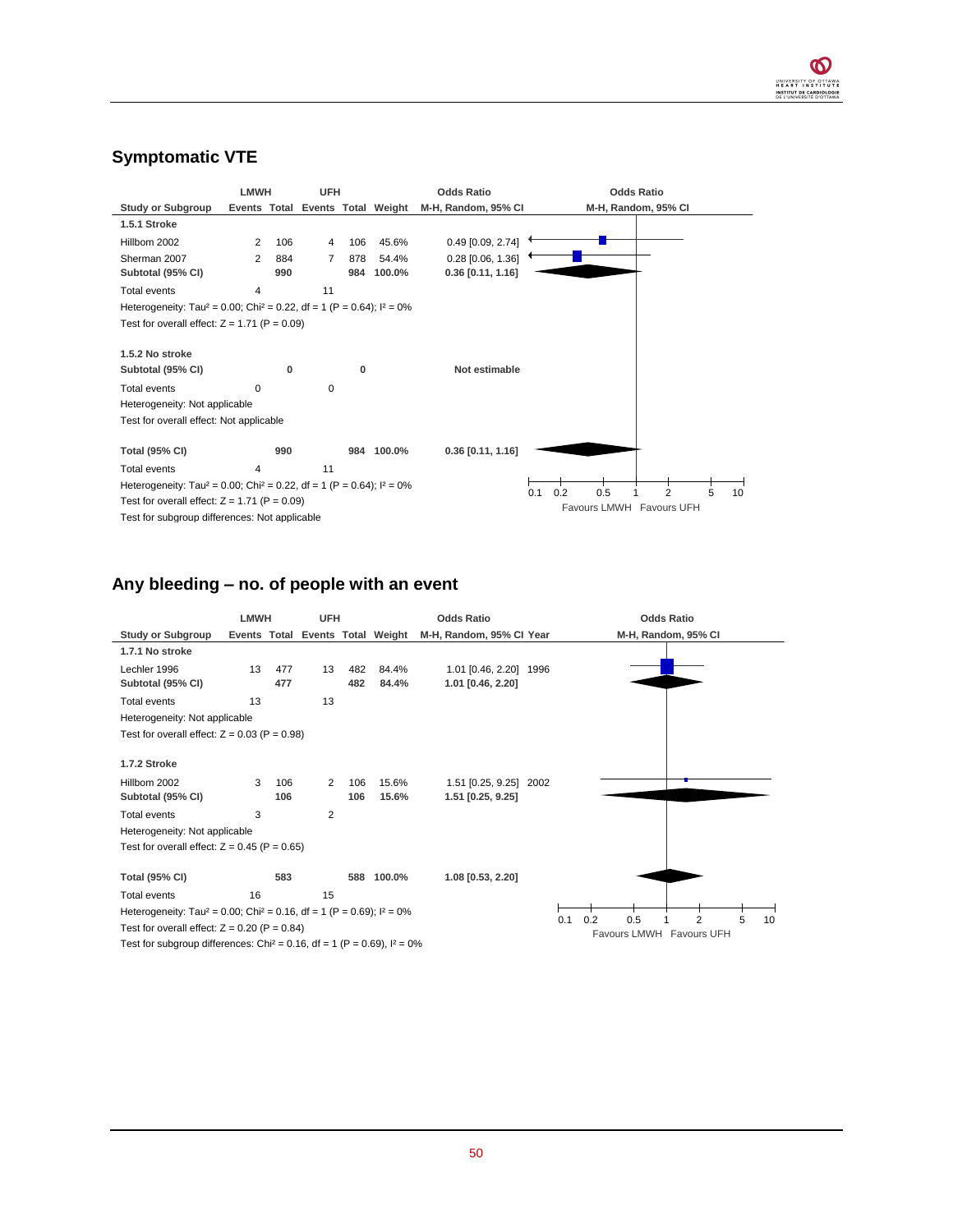#### **Any bleeding – no. of events**



#### **Minor bleeding**

|                                                                                                 | <b>LMWH</b> |          | <b>UFH</b> |          |        | <b>Odds Ratio</b>                                         |     | <b>Odds Ratio</b>                       |
|-------------------------------------------------------------------------------------------------|-------------|----------|------------|----------|--------|-----------------------------------------------------------|-----|-----------------------------------------|
| <b>Study or Subgroup</b>                                                                        |             |          |            |          |        | Events Total Events Total Weight M-H, Random, 95% Cl Year |     | M-H, Random, 95% CI                     |
| 1.9.1 Stroke                                                                                    |             |          |            |          |        |                                                           |     |                                         |
| Hillbom 2002                                                                                    | 1           | 106      | 0          | 106      | 8.8%   | 3.03 [0.12, 75.19] 2002                                   |     |                                         |
| Sherman 2007                                                                                    | 11          | 877      | 6          | 872      | 91.2%  | 1.83 [0.68, 4.98] 2007                                    |     |                                         |
| Subtotal (95% CI)                                                                               |             | 983      |            | 978      | 100.0% | 1.92 [0.74, 4.98]                                         |     |                                         |
| Total events                                                                                    | 12          |          | 6          |          |        |                                                           |     |                                         |
| Heterogeneity: Tau <sup>2</sup> = 0.00; Chi <sup>2</sup> = 0.09, df = 1 (P = 0.77); $I^2 = 0\%$ |             |          |            |          |        |                                                           |     |                                         |
| Test for overall effect: $Z = 1.34$ (P = 0.18)                                                  |             |          |            |          |        |                                                           |     |                                         |
|                                                                                                 |             |          |            |          |        |                                                           |     |                                         |
| 1.9.2 No stroke                                                                                 |             |          |            |          |        |                                                           |     |                                         |
| Subtotal (95% CI)                                                                               |             | $\Omega$ |            | $\Omega$ |        | Not estimable                                             |     |                                         |
| Total events                                                                                    | $\Omega$    |          | 0          |          |        |                                                           |     |                                         |
| Heterogeneity: Not applicable                                                                   |             |          |            |          |        |                                                           |     |                                         |
| Test for overall effect: Not applicable                                                         |             |          |            |          |        |                                                           |     |                                         |
|                                                                                                 |             |          |            |          |        |                                                           |     |                                         |
| <b>Total (95% CI)</b>                                                                           |             | 983      |            | 978      | 100.0% | 1.92 [0.74, 4.98]                                         |     |                                         |
| Total events                                                                                    | 12          |          | 6          |          |        |                                                           |     |                                         |
| Heterogeneity: Tau <sup>2</sup> = 0.00; Chi <sup>2</sup> = 0.09, df = 1 (P = 0.77); $1^2$ = 0%  |             |          |            |          |        |                                                           | 0.1 | 0.2<br>0.5<br>2<br>5<br>10 <sup>1</sup> |
| Test for overall effect: $Z = 1.34$ (P = 0.18)                                                  |             |          |            |          |        |                                                           |     | Favours LMWH Favours UFH                |
| Test for subgroup differences: Not applicable                                                   |             |          |            |          |        |                                                           |     |                                         |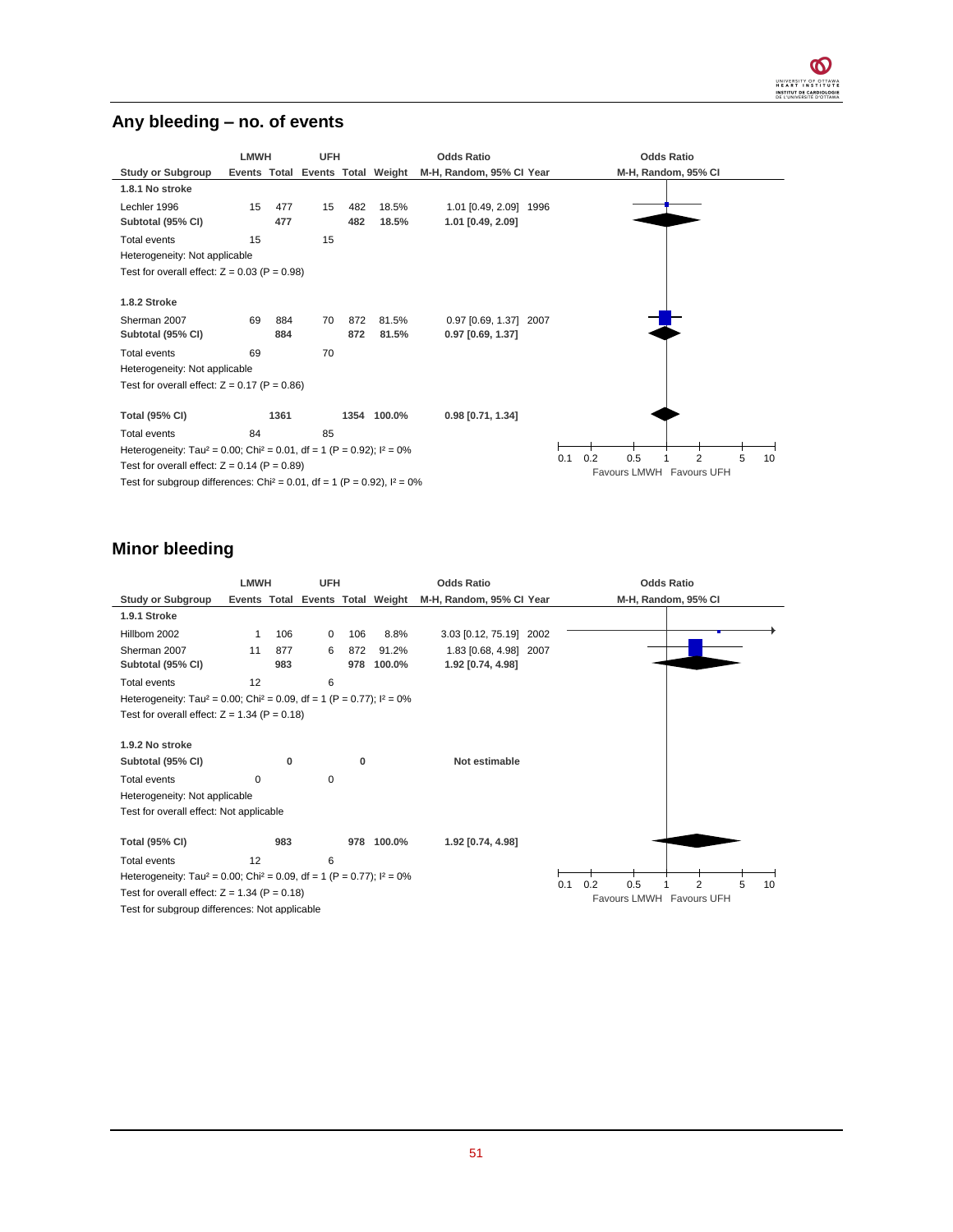### **Intracranial hemorrhage**

|                                                                                                 | <b>LMWH</b><br><b>UFH</b> |     |          |     |                                  | <b>Odds Ratio</b>        |      | <b>Odds Ratio</b>                            |  |  |  |
|-------------------------------------------------------------------------------------------------|---------------------------|-----|----------|-----|----------------------------------|--------------------------|------|----------------------------------------------|--|--|--|
| <b>Study or Subgroup</b>                                                                        |                           |     |          |     | Events Total Events Total Weight | M-H, Random, 95% CI Year |      | M-H, Random, 95% CI                          |  |  |  |
| 1.13.1 Stroke                                                                                   |                           |     |          |     |                                  |                          |      |                                              |  |  |  |
| Hillbom 2002                                                                                    | 1                         | 106 | $\Omega$ | 106 | 13.5%                            | 3.03 [0.12, 75.19] 2002  |      |                                              |  |  |  |
| Sherman 2007                                                                                    | 4                         | 877 | 6        | 872 | 86.5%                            | 0.66 [0.19, 2.35] 2007   |      |                                              |  |  |  |
| Subtotal (95% CI)                                                                               |                           | 983 |          | 978 | 100.0%                           | $0.81$ [0.25, 2.64]      |      |                                              |  |  |  |
| Total events                                                                                    | 5                         |     | 6        |     |                                  |                          |      |                                              |  |  |  |
| Heterogeneity: Tau <sup>2</sup> = 0.00; Chi <sup>2</sup> = 0.75, df = 1 (P = 0.39); $I^2 = 0\%$ |                           |     |          |     |                                  |                          |      |                                              |  |  |  |
| Test for overall effect: $Z = 0.35$ (P = 0.73)                                                  |                           |     |          |     |                                  |                          |      |                                              |  |  |  |
| 1.13.2 No stroke                                                                                |                           |     |          |     |                                  |                          |      |                                              |  |  |  |
| Subtotal (95% CI)                                                                               |                           | 0   |          | 0   |                                  | Not estimable            |      |                                              |  |  |  |
| Total events                                                                                    | $\Omega$                  |     | $\Omega$ |     |                                  |                          |      |                                              |  |  |  |
| Heterogeneity: Not applicable                                                                   |                           |     |          |     |                                  |                          |      |                                              |  |  |  |
| Test for overall effect: Not applicable                                                         |                           |     |          |     |                                  |                          |      |                                              |  |  |  |
| <b>Total (95% CI)</b>                                                                           |                           | 983 |          | 978 | 100.0%                           | $0.81$ [0.25, 2.64]      |      |                                              |  |  |  |
| <b>Total events</b>                                                                             | 5                         |     | 6        |     |                                  |                          |      |                                              |  |  |  |
| Heterogeneity: Tau <sup>2</sup> = 0.00; Chi <sup>2</sup> = 0.75, df = 1 (P = 0.39); $I^2 = 0\%$ |                           |     |          |     |                                  |                          |      |                                              |  |  |  |
| Test for overall effect: $Z = 0.35$ (P = 0.73)                                                  |                           |     |          |     |                                  |                          | 0.01 | 0.1<br>10<br>100<br>Favours LMWH Favours UFH |  |  |  |
| Test for subgroup differences: Not applicable                                                   |                           |     |          |     |                                  |                          |      |                                              |  |  |  |

### **All-cause death**

|                                                                                                 | <b>LMWH</b>    |      | <b>UFH</b> |     |                                  | <b>Odds Ratio</b>        |      | <b>Odds Ratio</b>                       |
|-------------------------------------------------------------------------------------------------|----------------|------|------------|-----|----------------------------------|--------------------------|------|-----------------------------------------|
| <b>Study or Subgroup</b>                                                                        |                |      |            |     | Events Total Events Total Weight | M-H, Random, 95% CI Year |      | M-H, Random, 95% CI                     |
| 1.12.1 Stroke                                                                                   |                |      |            |     |                                  |                          |      |                                         |
| Hillbom 2002                                                                                    | 9              | 106  | 8          | 106 | 13.0%                            | 1.14 [0.42, 3.07] 2002   |      |                                         |
| Sherman 2007                                                                                    | 48             | 877  | 45         | 872 | 73.1%                            | 1.06 [0.70, 1.62] 2007   |      |                                         |
| Subtotal (95% CI)                                                                               |                | 983  |            | 978 | 86.0%                            | 1.07 [0.73, 1.58]        |      |                                         |
| <b>Total events</b>                                                                             | 57             |      | 53         |     |                                  |                          |      |                                         |
| Heterogeneity: Tau <sup>2</sup> = 0.00; Chi <sup>2</sup> = 0.01, df = 1 (P = 0.90); $I^2 = 0\%$ |                |      |            |     |                                  |                          |      |                                         |
| Test for overall effect: $Z = 0.37$ (P = 0.71)                                                  |                |      |            |     |                                  |                          |      |                                         |
|                                                                                                 |                |      |            |     |                                  |                          |      |                                         |
| 1.12.2 No stroke                                                                                |                |      |            |     |                                  |                          |      |                                         |
| Lechler 1996                                                                                    | $\overline{7}$ | 477  | 11         | 482 | 14.0%                            | $0.64$ [0.25, 1.66]      | 1996 |                                         |
| Subtotal (95% CI)                                                                               |                | 477  |            | 482 | 14.0%                            | $0.64$ [0.25, 1.66]      |      |                                         |
| <b>Total events</b>                                                                             | 7              |      | 11         |     |                                  |                          |      |                                         |
| Heterogeneity: Not applicable                                                                   |                |      |            |     |                                  |                          |      |                                         |
| Test for overall effect: $Z = 0.92$ (P = 0.36)                                                  |                |      |            |     |                                  |                          |      |                                         |
|                                                                                                 |                |      |            |     |                                  |                          |      |                                         |
| <b>Total (95% CI)</b>                                                                           |                | 1460 |            |     | 1460 100.0%                      | 1.00 [0.70, 1.43]        |      |                                         |
| <b>Total events</b>                                                                             | 64             |      | 64         |     |                                  |                          |      |                                         |
| Heterogeneity: Tau <sup>2</sup> = 0.00; Chi <sup>2</sup> = 1.00, df = 2 (P = 0.61); $I^2 = 0\%$ |                |      |            |     |                                  |                          | 0.1  | 0.2<br>0.5<br>$\overline{2}$<br>5<br>10 |
| Test for overall effect: $Z = 0.00$ (P = 1.00)                                                  |                |      |            |     |                                  |                          |      | Favours LMWH Favours UFH                |
| Test for subgroup differences: Chi <sup>2</sup> = 0.98, df = 1 (P = 0.32), $I^2 = 0\%$          |                |      |            |     |                                  |                          |      |                                         |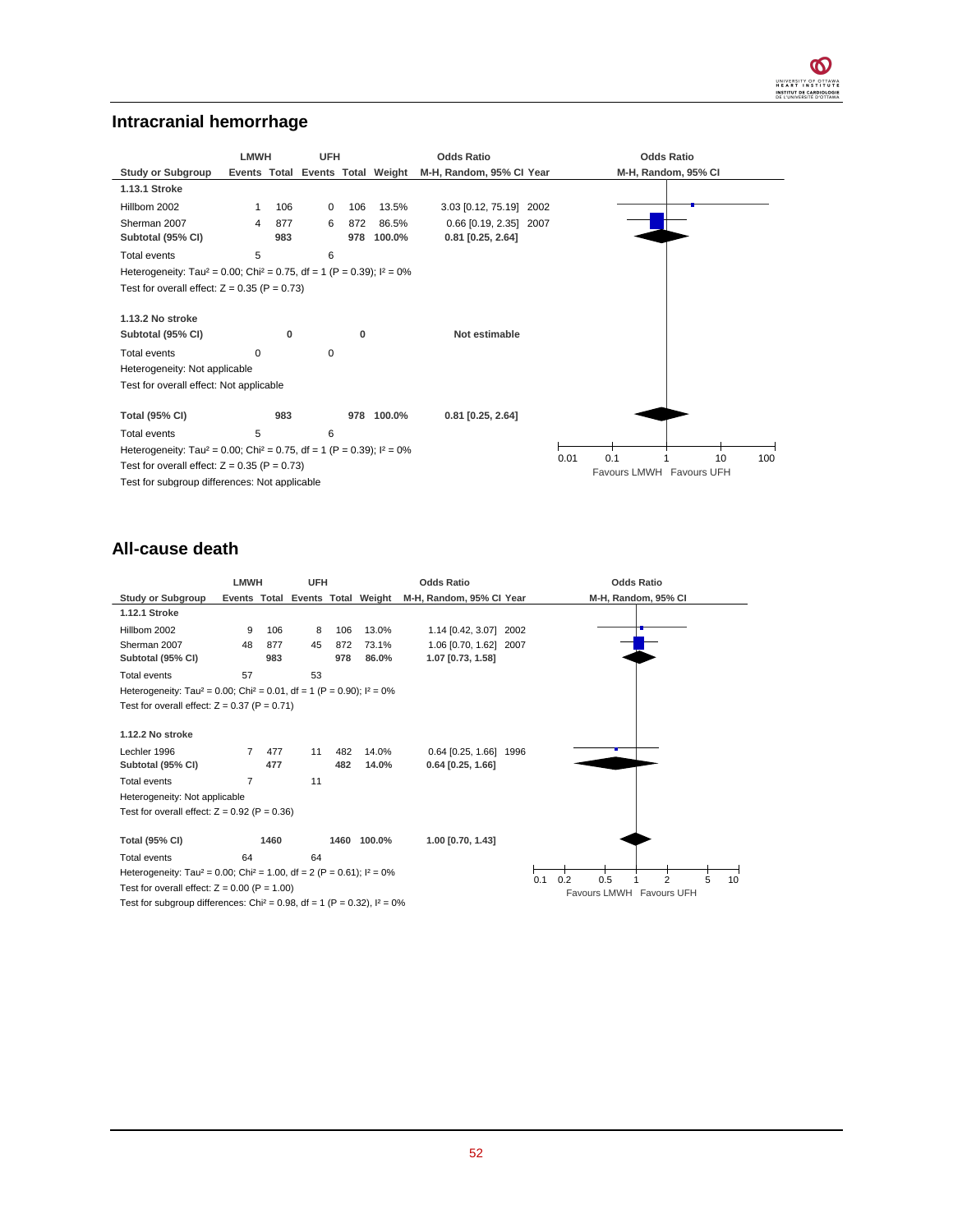# **Appendix 4: Forest plots for surgical patients**

## **DVT**

|                                                | LMWH<br><b>UFH</b> |     |                                  |     |            | <b>Odds Ratio</b>        | Odds Ratio                                               |
|------------------------------------------------|--------------------|-----|----------------------------------|-----|------------|--------------------------|----------------------------------------------------------|
| Study or Subgroup                              |                    |     | Events Total Events Total Weight |     |            | M-H, Random, 95% CI Year | M-H, Random, 95% CI                                      |
| McLeod 2001                                    | 13                 | 674 | 12                               |     | 675 100.0% | 1.09 [0.49, 2.40] 2001   |                                                          |
| <b>Total (95% CI)</b>                          |                    | 674 |                                  | 675 | 100.0%     | 1.09 [0.49, 2.40]        |                                                          |
| Total events                                   | 13                 |     | 12                               |     |            |                          |                                                          |
| Heterogeneity: Not applicable                  |                    |     |                                  |     |            |                          |                                                          |
| Test for overall effect: $Z = 0.21$ (P = 0.84) |                    |     |                                  |     |            |                          | 0.2<br>0.5<br>0.1<br>5<br>10<br>Favours LMWH Favours UFH |

### **PE**

|                                                                                 | LMWH<br><b>UFH</b> |     |   |     |                                  | <b>Odds Ratio</b>        |      | Odds Ratio |                                |     |  |
|---------------------------------------------------------------------------------|--------------------|-----|---|-----|----------------------------------|--------------------------|------|------------|--------------------------------|-----|--|
| <b>Study or Subgroup</b>                                                        |                    |     |   |     | Events Total Events Total Weight | M-H. Random, 95% CI Year |      |            | M-H, Random, 95% CI            |     |  |
| McLeod 2001                                                                     |                    | 674 | 0 |     | 675 100.0%                       | 3.01 [0.12, 73.99] 2001  |      |            |                                |     |  |
| <b>Total (95% CI)</b>                                                           |                    | 674 |   | 675 | 100.0%                           | 3.01 [0.12, 73.99]       |      |            |                                |     |  |
| Total events                                                                    |                    |     | 0 |     |                                  |                          |      |            |                                |     |  |
| Heterogeneity: Not applicable<br>Test for overall effect: $Z = 0.67$ (P = 0.50) |                    |     |   |     |                                  |                          | 0.01 | 0.1        | 10<br>Favours LMWH Favours UFH | 100 |  |

## **Symptomatic VTE**

|                                                                                 | <b>LMWH</b><br><b>UFH</b> |     |   |     |                                  | <b>Odds Ratio</b>   |      | <b>Odds Ratio</b>               |                     |    |
|---------------------------------------------------------------------------------|---------------------------|-----|---|-----|----------------------------------|---------------------|------|---------------------------------|---------------------|----|
| <b>Study or Subgroup</b>                                                        |                           |     |   |     | Events Total Events Total Weight | M-H. Random, 95% CI |      |                                 | M-H, Random, 95% CI |    |
| McLeod 2001                                                                     |                           | 674 | 3 | 675 | 100.0%                           | $0.67$ [0.11, 4.00] |      |                                 |                     |    |
| <b>Total (95% CI)</b>                                                           |                           | 674 |   | 675 | 100.0%                           | $0.67$ [0.11, 4.00] |      |                                 |                     |    |
| Total events                                                                    |                           |     | 3 |     |                                  |                     |      |                                 |                     |    |
| Heterogeneity: Not applicable<br>Test for overall effect: $Z = 0.44$ (P = 0.66) |                           |     |   |     |                                  |                     | 0.05 | 0.2<br>Favours LMWH Favours UFH | 5                   | 20 |

### M**ajor bleeding**

|                                                | LMWH<br><b>UFH</b>               |     |    |     |        | <b>Odds Ratio</b>   |     | <b>Odds Ratio</b> |                                 |  |   |   |    |
|------------------------------------------------|----------------------------------|-----|----|-----|--------|---------------------|-----|-------------------|---------------------------------|--|---|---|----|
| <b>Study or Subgroup</b>                       | Events Total Events Total Weight |     |    |     |        | M-H, Random, 95% CI |     |                   | M-H, Random, 95% CI             |  |   |   |    |
| McLeod 2001                                    | 18                               | 653 | 10 | 643 | 100.0% | 1.79 [0.82, 3.92]   |     |                   |                                 |  |   |   |    |
| <b>Total (95% CI)</b>                          |                                  | 653 |    | 643 | 100.0% | 1.79 [0.82, 3.92]   |     |                   |                                 |  |   |   |    |
| Total events                                   | 18                               |     | 10 |     |        |                     |     |                   |                                 |  |   |   |    |
| Heterogeneity: Not applicable                  |                                  |     |    |     |        |                     |     |                   |                                 |  |   |   |    |
| Test for overall effect: $Z = 1.47$ (P = 0.14) |                                  |     |    |     |        |                     | 0.1 | 0.2               | 0.5<br>Favours LMWH Favours UFH |  | 2 | 5 | 10 |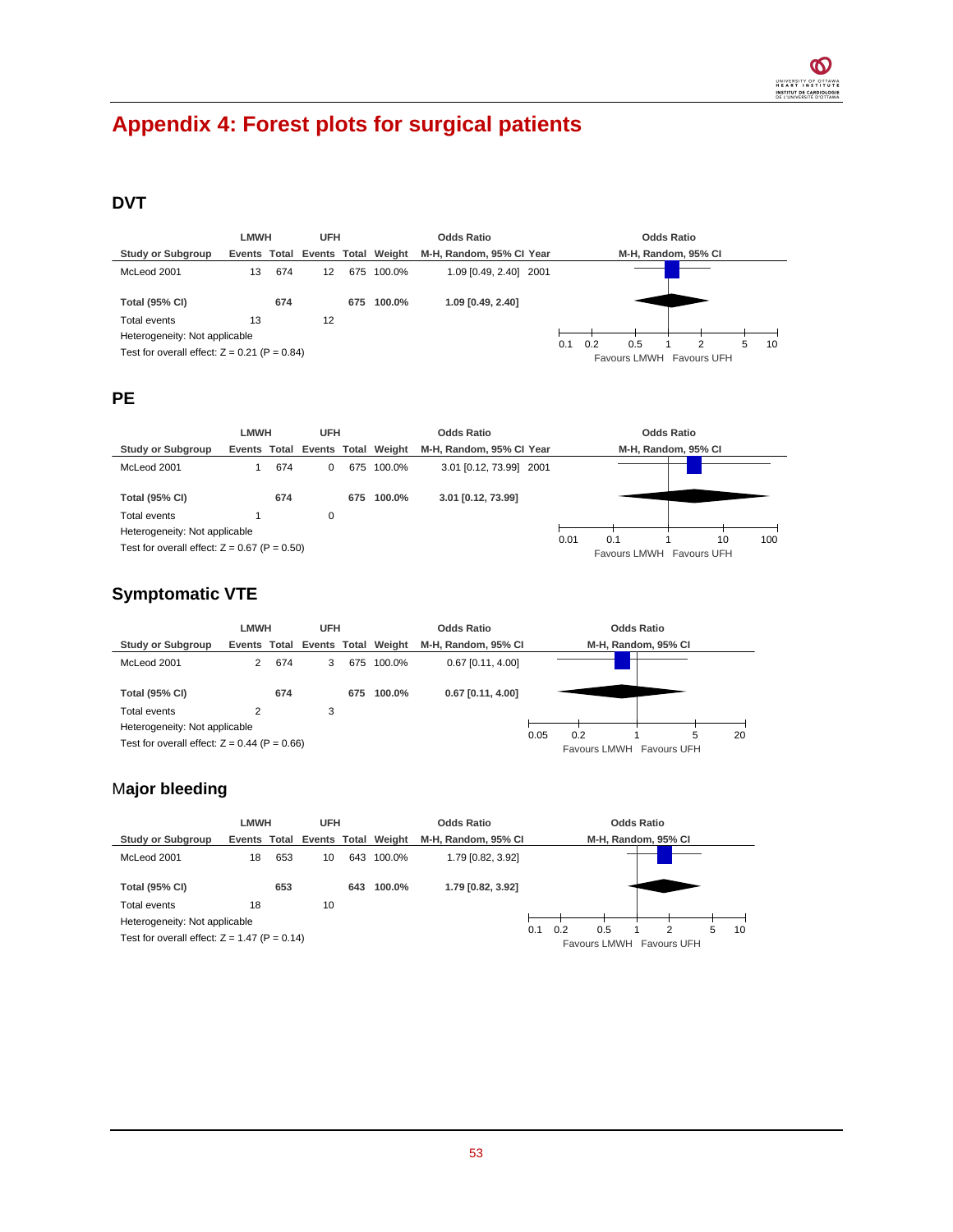### **Minor bleeding**

|                                                | <b>LMWH</b> |     | <b>UFH</b> |     | <b>Odds Ratio</b>                |                     |     | <b>Odds Ratio</b> |  |                          |   |
|------------------------------------------------|-------------|-----|------------|-----|----------------------------------|---------------------|-----|-------------------|--|--------------------------|---|
| <b>Study or Subgroup</b>                       |             |     |            |     | Events Total Events Total Weight | M-H. Random, 95% CI |     |                   |  | M-H, Random, 95% CI      |   |
| McLeod 2001                                    | 52          | 653 | 32         | 643 | 100.0%                           | 1.65 [1.05, 2.60]   |     |                   |  |                          |   |
| <b>Total (95% CI)</b>                          |             | 653 |            | 643 | 100.0%                           | 1.65 [1.05, 2.60]   |     |                   |  |                          |   |
| Total events                                   | 52          |     | 32         |     |                                  |                     |     |                   |  |                          |   |
| Heterogeneity: Not applicable                  |             |     |            |     |                                  |                     |     |                   |  | 2                        | 5 |
| Test for overall effect: $Z = 2.16$ (P = 0.03) |             |     |            |     |                                  |                     | 0.2 | 0.5               |  | Favours LMWH Favours UFH |   |

### **All-cause death**

|                                                | LMWH<br><b>UFH</b> |     |  |     | <b>Odds Ratio</b>                |                     |      | <b>Odds Ratio</b>               |                     |    |    |
|------------------------------------------------|--------------------|-----|--|-----|----------------------------------|---------------------|------|---------------------------------|---------------------|----|----|
| <b>Study or Subgroup</b>                       |                    |     |  |     | Events Total Events Total Weight | M-H. Random, 95% CI |      |                                 | M-H, Random, 95% CI |    |    |
| McLeod 2001                                    | 3                  | 653 |  | 643 | 100.0%                           | 2.96 [0.31, 28.56]  |      |                                 |                     |    |    |
| <b>Total (95% CI)</b>                          |                    | 653 |  | 643 | 100.0%                           | 2.96 [0.31, 28.56]  |      |                                 |                     |    |    |
| Total events                                   |                    |     |  |     |                                  |                     |      |                                 |                     |    |    |
| Heterogeneity: Not applicable                  |                    |     |  |     |                                  |                     |      |                                 |                     |    |    |
| Test for overall effect: $Z = 0.94$ (P = 0.35) |                    |     |  |     |                                  |                     | 0.02 | 0.1<br>Favours LMWH Favours UFH |                     | 10 | 50 |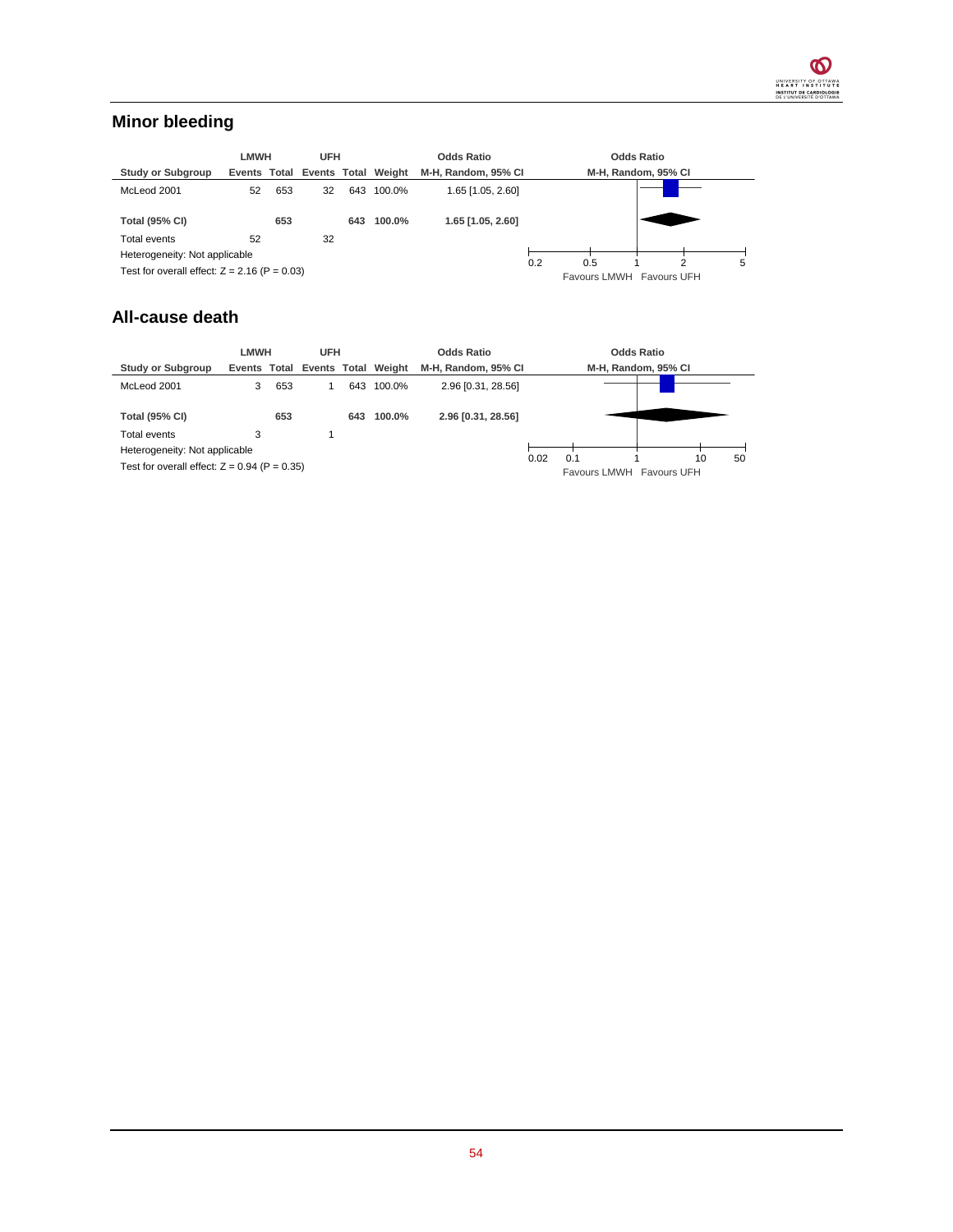

## **Appendix 5: Forest plot for additional meta-analyses: Surgical patients (100% cancer versus <100% cancer)**

### **VTE**

|                                                                                                 | <b>LMWH</b><br><b>UFH</b> |      |     |     |                                  | <b>Odds Ratio</b>   |     | <b>Odds Ratio</b>          |  |  |  |  |
|-------------------------------------------------------------------------------------------------|---------------------------|------|-----|-----|----------------------------------|---------------------|-----|----------------------------|--|--|--|--|
| <b>Study or Subgroup</b>                                                                        |                           |      |     |     | Events Total Events Total Weight | M-H, Random, 95% CI |     | M-H, Random, 95% CI        |  |  |  |  |
| 2.1.1 Not 100% cancer                                                                           |                           |      |     |     |                                  |                     |     |                            |  |  |  |  |
| McLeod 2001                                                                                     | 44                        | 674  | 44  | 675 | 46.9%                            | 1.00 [0.65, 1.54]   |     |                            |  |  |  |  |
| Subtotal (95% CI)                                                                               |                           | 674  |     | 675 | 46.9%                            | 1.00 [0.65, 1.54]   |     |                            |  |  |  |  |
| <b>Total events</b>                                                                             | 44                        |      | 44  |     |                                  |                     |     |                            |  |  |  |  |
| Heterogeneity: Not applicable                                                                   |                           |      |     |     |                                  |                     |     |                            |  |  |  |  |
| Test for overall effect: $Z = 0.01$ (P = 0.99)                                                  |                           |      |     |     |                                  |                     |     |                            |  |  |  |  |
|                                                                                                 |                           |      |     |     |                                  |                     |     |                            |  |  |  |  |
| 2.1.2 100% cancer                                                                               |                           |      |     |     |                                  |                     |     |                            |  |  |  |  |
| Bergqvist 1997                                                                                  | 46                        | 556  | 58  | 560 | 53.1%                            | $0.78$ [0.52, 1.17] |     |                            |  |  |  |  |
| Subtotal (95% CI)                                                                               |                           | 556  |     | 560 | 53.1%                            | $0.78$ [0.52, 1.17] |     |                            |  |  |  |  |
| <b>Total events</b>                                                                             | 46                        |      | 58  |     |                                  |                     |     |                            |  |  |  |  |
| Heterogeneity: Not applicable                                                                   |                           |      |     |     |                                  |                     |     |                            |  |  |  |  |
| Test for overall effect: $Z = 1.20$ (P = 0.23)                                                  |                           |      |     |     |                                  |                     |     |                            |  |  |  |  |
|                                                                                                 |                           |      |     |     |                                  |                     |     |                            |  |  |  |  |
| <b>Total (95% CI)</b>                                                                           |                           | 1230 |     |     | 1235 100.0%                      | $0.88$ [0.65, 1.18] |     |                            |  |  |  |  |
| <b>Total events</b>                                                                             | 90                        |      | 102 |     |                                  |                     |     |                            |  |  |  |  |
| Heterogeneity: Tau <sup>2</sup> = 0.00; Chi <sup>2</sup> = 0.68, df = 1 (P = 0.41); $I^2 = 0\%$ |                           |      |     |     |                                  |                     | 0.2 | 0.5<br>$\overline{2}$<br>5 |  |  |  |  |
| Test for overall effect: $Z = 0.87$ (P = 0.39)                                                  |                           |      |     |     |                                  |                     |     | Favours LMWH Favours UFH   |  |  |  |  |
| Test for subgroup differences: Chi <sup>2</sup> = 0.68, df = 1 (P = 0.41), $I^2 = 0\%$          |                           |      |     |     |                                  |                     |     |                            |  |  |  |  |

### **DVT**

|                                                                                                 | <b>LMWH</b><br><b>UFH</b> |            |    |            |                                  | <b>Odds Ratio</b>                        |     | <b>Odds Ratio</b>               |                     |   |  |  |
|-------------------------------------------------------------------------------------------------|---------------------------|------------|----|------------|----------------------------------|------------------------------------------|-----|---------------------------------|---------------------|---|--|--|
| <b>Study or Subgroup</b>                                                                        |                           |            |    |            | Events Total Events Total Weight | M-H, Random, 95% CI                      |     |                                 | M-H, Random, 95% CI |   |  |  |
| 2.2.1 Not 100% cancer                                                                           |                           |            |    |            |                                  |                                          |     |                                 |                     |   |  |  |
| McLeod 2001                                                                                     | 13                        | 674        | 12 | 675        | 20.8%                            | 1.09 [0.49, 2.40]                        |     |                                 |                     |   |  |  |
| Subtotal (95% CI)                                                                               |                           | 674        |    | 675        | 20.8%                            | 1.09 [0.49, 2.40]                        |     |                                 |                     |   |  |  |
| <b>Total events</b>                                                                             | 13                        |            | 12 |            |                                  |                                          |     |                                 |                     |   |  |  |
| Heterogeneity: Not applicable                                                                   |                           |            |    |            |                                  |                                          |     |                                 |                     |   |  |  |
| Test for overall effect: $Z = 0.21$ (P = 0.84)                                                  |                           |            |    |            |                                  |                                          |     |                                 |                     |   |  |  |
| 2.2.2 Cancer                                                                                    |                           |            |    |            |                                  |                                          |     |                                 |                     |   |  |  |
|                                                                                                 |                           |            |    |            |                                  |                                          |     |                                 |                     |   |  |  |
| Bergqvist 1997<br>Subtotal (95% CI)                                                             | 46                        | 556<br>556 | 58 | 560<br>560 | 79.2%<br>79.2%                   | $0.78$ [0.52, 1.17]<br>0.78 [0.52, 1.17] |     |                                 |                     |   |  |  |
| <b>Total events</b>                                                                             | 46                        |            | 58 |            |                                  |                                          |     |                                 |                     |   |  |  |
|                                                                                                 |                           |            |    |            |                                  |                                          |     |                                 |                     |   |  |  |
| Heterogeneity: Not applicable                                                                   |                           |            |    |            |                                  |                                          |     |                                 |                     |   |  |  |
| Test for overall effect: $Z = 1.20$ (P = 0.23)                                                  |                           |            |    |            |                                  |                                          |     |                                 |                     |   |  |  |
| <b>Total (95% CI)</b>                                                                           |                           | 1230       |    | 1235       | 100.0%                           | $0.84$ [0.58, 1.20]                      |     |                                 |                     |   |  |  |
| Total events                                                                                    | 59                        |            | 70 |            |                                  |                                          |     |                                 |                     |   |  |  |
| Heterogeneity: Tau <sup>2</sup> = 0.00; Chi <sup>2</sup> = 0.53, df = 1 (P = 0.47); $I^2 = 0\%$ |                           |            |    |            |                                  |                                          |     |                                 | $\overline{2}$      |   |  |  |
| Test for overall effect: $Z = 0.97$ (P = 0.33)                                                  |                           |            |    |            |                                  |                                          | 0.2 | 0.5<br>Favours LMWH Favours UFH |                     | 5 |  |  |
| Test for subgroup differences: Chi <sup>2</sup> = 0.53, df = 1 (P = 0.47), $I^2 = 0\%$          |                           |            |    |            |                                  |                                          |     |                                 |                     |   |  |  |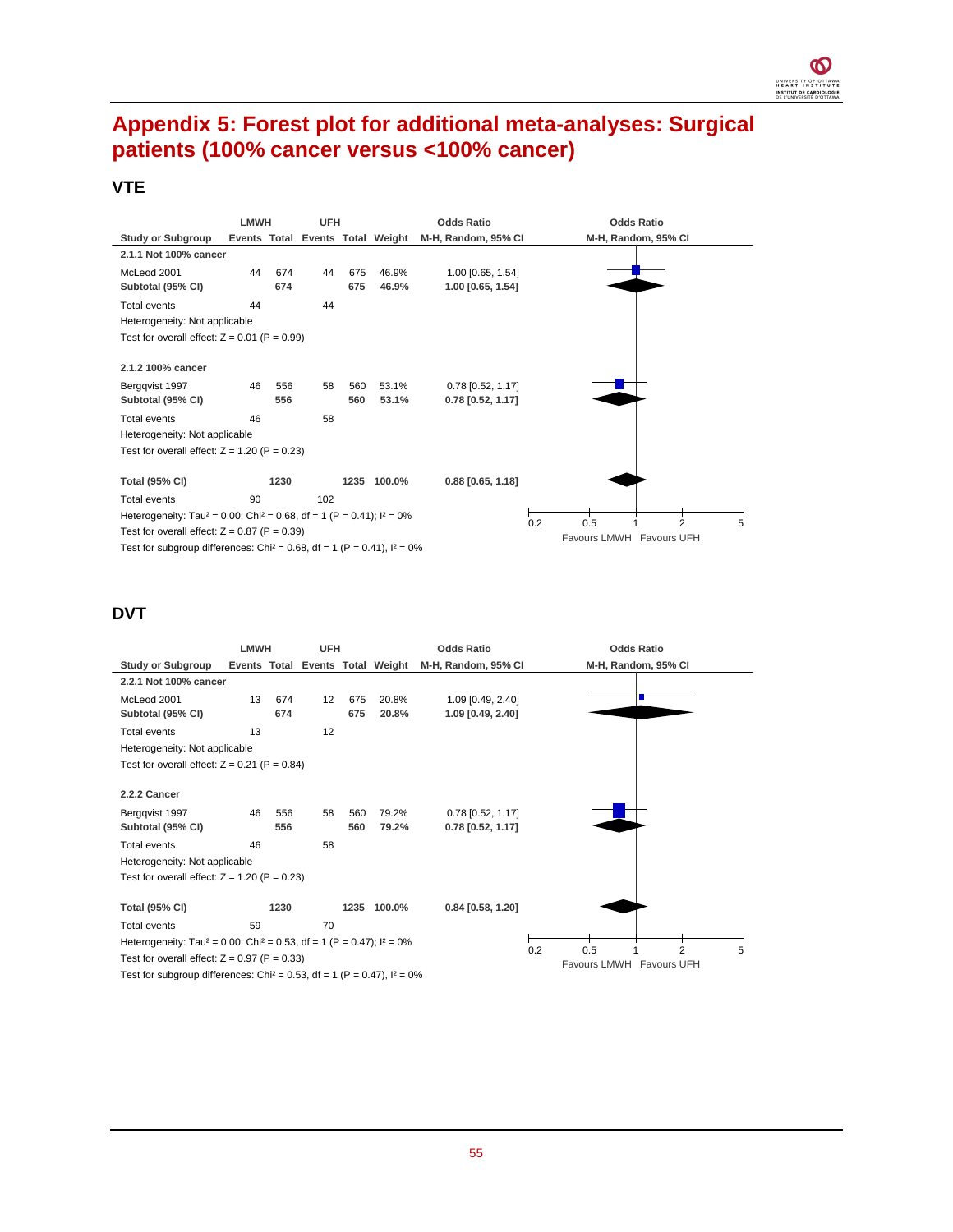#### **PE**

|                                                                                                 | <b>LMWH</b> |      | <b>UFH</b>     |                          | <b>Odds Ratio</b>                |                          |  | <b>Odds Ratio</b>   |
|-------------------------------------------------------------------------------------------------|-------------|------|----------------|--------------------------|----------------------------------|--------------------------|--|---------------------|
| <b>Study or Subgroup</b>                                                                        |             |      |                |                          | Events Total Events Total Weight | M-H, Random, 95% CI Year |  | M-H, Random, 95% CI |
| 2.3.1 Not 100% cancer                                                                           |             |      |                |                          |                                  |                          |  |                     |
| McLeod 2001                                                                                     |             | 674  | $\Omega$       | 675                      | 48.2%                            | 3.01 [0.12, 73.99] 2001  |  |                     |
| Subtotal (95% CI)                                                                               |             | 674  |                | 675                      | 48.2%                            | 3.01 [0.12, 73.99]       |  |                     |
| <b>Total events</b>                                                                             |             |      | 0              |                          |                                  |                          |  |                     |
| Heterogeneity: Not applicable                                                                   |             |      |                |                          |                                  |                          |  |                     |
| Test for overall effect: $Z = 0.67$ (P = 0.50)                                                  |             |      |                |                          |                                  |                          |  |                     |
|                                                                                                 |             |      |                |                          |                                  |                          |  |                     |
| 2.3.2 Cancer                                                                                    |             |      |                |                          |                                  |                          |  |                     |
| Bergqvist 1997                                                                                  | $\Omega$    | 556  | 2              | 560                      | 51.8%                            | 0.20 [0.01, 4.19] 1997   |  |                     |
| Subtotal (95% CI)                                                                               |             | 556  |                | 560                      | 51.8%                            | $0.20$ [0.01, 4.19]      |  |                     |
| <b>Total events</b>                                                                             | $\Omega$    |      | $\overline{2}$ |                          |                                  |                          |  |                     |
| Heterogeneity: Not applicable                                                                   |             |      |                |                          |                                  |                          |  |                     |
| Test for overall effect: $Z = 1.04$ (P = 0.30)                                                  |             |      |                |                          |                                  |                          |  |                     |
|                                                                                                 |             |      |                |                          |                                  |                          |  |                     |
| <b>Total (95% CI)</b>                                                                           |             | 1230 |                |                          | 1235 100.0%                      | 0.74 [0.05, 10.54]       |  |                     |
| <b>Total events</b>                                                                             |             |      | $\overline{2}$ |                          |                                  |                          |  |                     |
| Heterogeneity: Tau <sup>2</sup> = 1.14; Chi <sup>2</sup> = 1.45, df = 1 (P = 0.23); $I^2$ = 31% |             |      |                | 0.1<br>0.02<br>10<br>50  |                                  |                          |  |                     |
| Test for overall effect: $Z = 0.22$ (P = 0.82)                                                  |             |      |                | Favours LMWH Favours UFH |                                  |                          |  |                     |
| Test for subgroup differences: Chi <sup>2</sup> = 1.44, df = 1 (P = 0.23), $I^2$ = 30.8%        |             |      |                |                          |                                  |                          |  |                     |

### **Symptomatic VTE**

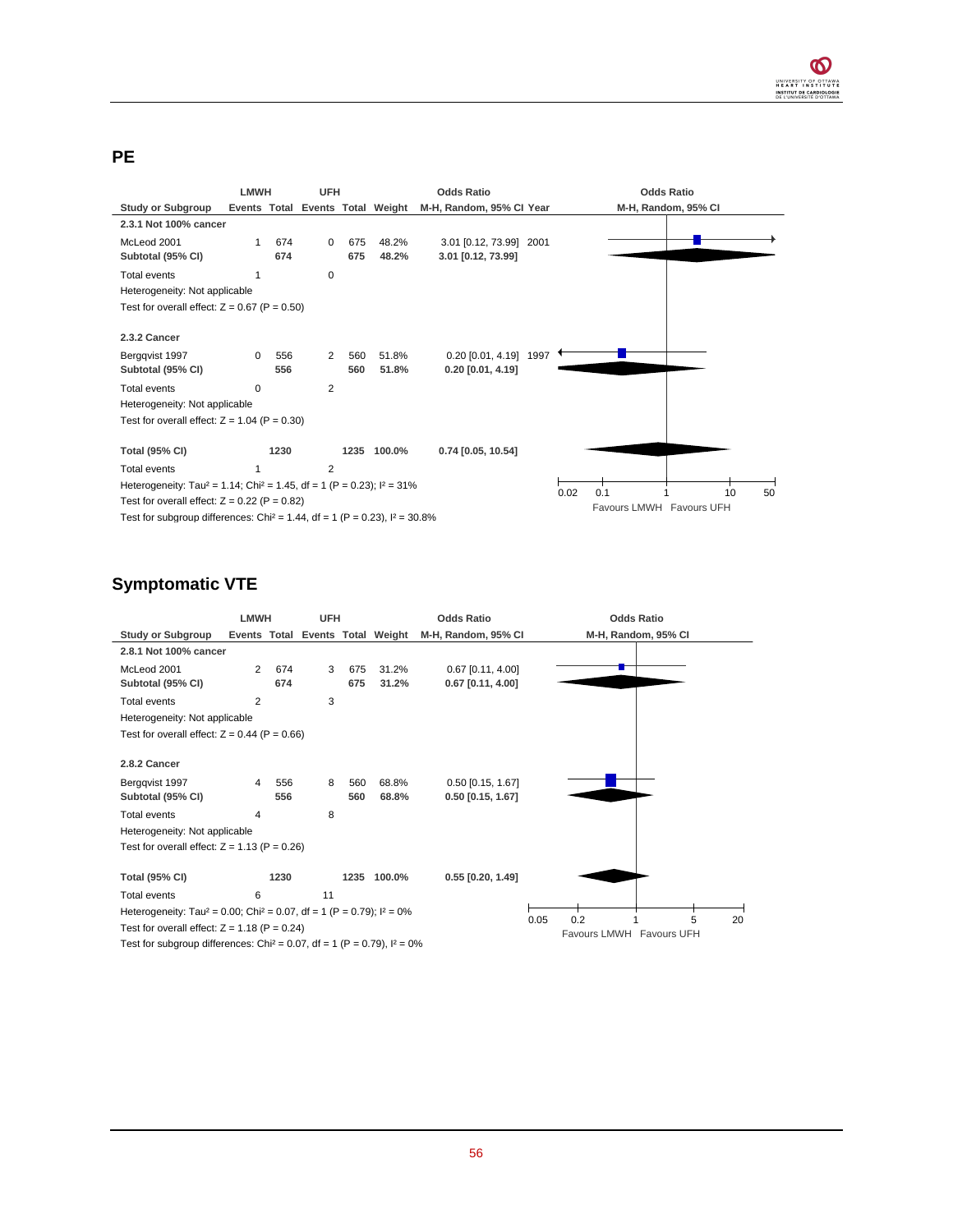## **Any bleeding**

|                                                                                                  |     | <b>LMWH</b><br><b>UFH</b> |     |      |                                  | <b>Odds Ratio</b>   |     | <b>Odds Ratio</b>               |                     |   |  |
|--------------------------------------------------------------------------------------------------|-----|---------------------------|-----|------|----------------------------------|---------------------|-----|---------------------------------|---------------------|---|--|
| <b>Study or Subgroup</b>                                                                         |     |                           |     |      | Events Total Events Total Weight | M-H, Random, 95% CI |     |                                 | M-H, Random, 95% CI |   |  |
| 2.4.1 Not 100% cancer                                                                            |     |                           |     |      |                                  |                     |     |                                 |                     |   |  |
| McLeod 2001                                                                                      | 70  | 653                       | 42  | 643  | 45.4%                            | 1.72 [1.15, 2.56]   |     |                                 |                     |   |  |
| Subtotal (95% CI)                                                                                |     | 653                       |     | 643  | 45.4%                            | 1.72 [1.15, 2.56]   |     |                                 |                     |   |  |
| <b>Total events</b>                                                                              | 70  |                           | 42  |      |                                  |                     |     |                                 |                     |   |  |
| Heterogeneity: Not applicable                                                                    |     |                           |     |      |                                  |                     |     |                                 |                     |   |  |
| Test for overall effect: $Z = 2.66$ (P = 0.008)                                                  |     |                           |     |      |                                  |                     |     |                                 |                     |   |  |
| 2.4.2 Cancer                                                                                     |     |                           |     |      |                                  |                     |     |                                 |                     |   |  |
| Bergqvist 1997                                                                                   | 104 | 555                       | 96  | 560  | 54.6%                            | 1.11 [0.82, 1.51]   |     |                                 |                     |   |  |
| Subtotal (95% CI)                                                                                |     | 555                       |     | 560  | 54.6%                            | 1.11 [0.82, 1.51]   |     |                                 |                     |   |  |
| <b>Total events</b>                                                                              | 104 |                           | 96  |      |                                  |                     |     |                                 |                     |   |  |
| Heterogeneity: Not applicable                                                                    |     |                           |     |      |                                  |                     |     |                                 |                     |   |  |
| Test for overall effect: $Z = 0.69$ (P = 0.49)                                                   |     |                           |     |      |                                  |                     |     |                                 |                     |   |  |
| <b>Total (95% CI)</b>                                                                            |     | 1208                      |     | 1203 | 100.0%                           | 1.36 [0.89, 2.07]   |     |                                 |                     |   |  |
| Total events                                                                                     | 174 |                           | 138 |      |                                  |                     |     |                                 |                     |   |  |
| Heterogeneity: Tau <sup>2</sup> = 0.06; Chi <sup>2</sup> = 2.84, df = 1 (P = 0.09); $I^2 = 65\%$ |     |                           |     |      |                                  |                     |     |                                 |                     |   |  |
| Test for overall effect: $Z = 1.42$ (P = 0.16)                                                   |     |                           |     |      |                                  |                     | 0.2 | 0.5<br>Favours LMWH Favours UFH | $\overline{2}$      | 5 |  |
| Test for subgroup differences: Chi <sup>2</sup> = 2.84, df = 1 (P = 0.09), $I^2 = 64.8\%$        |     |                           |     |      |                                  |                     |     |                                 |                     |   |  |

# **Major bleeding**

|                                                                                                 | <b>LMWH</b><br><b>UFH</b> |      |                 |      |                                  | <b>Odds Ratio</b>   |     | <b>Odds Ratio</b>          |  |  |  |
|-------------------------------------------------------------------------------------------------|---------------------------|------|-----------------|------|----------------------------------|---------------------|-----|----------------------------|--|--|--|
| <b>Study or Subgroup</b>                                                                        |                           |      |                 |      | Events Total Events Total Weight | M-H, Random, 95% CI |     | M-H, Random, 95% CI        |  |  |  |
| 2.5.1 Not 100% cancer                                                                           |                           |      |                 |      |                                  |                     |     |                            |  |  |  |
| McLeod 2001                                                                                     | 18                        | 653  | 10 <sup>1</sup> | 643  | 40.9%                            | 1.79 [0.82, 3.92]   |     |                            |  |  |  |
| Subtotal (95% CI)                                                                               |                           | 653  |                 | 643  | 40.9%                            | 1.79 [0.82, 3.92]   |     |                            |  |  |  |
| <b>Total events</b>                                                                             | 18                        |      | 10              |      |                                  |                     |     |                            |  |  |  |
| Heterogeneity: Not applicable                                                                   |                           |      |                 |      |                                  |                     |     |                            |  |  |  |
| Test for overall effect: $Z = 1.47$ (P = 0.14)                                                  |                           |      |                 |      |                                  |                     |     |                            |  |  |  |
| 2.5.2 Cancer                                                                                    |                           |      |                 |      |                                  |                     |     |                            |  |  |  |
| Bergqvist 1997                                                                                  | 23                        | 555  | 16              | 560  | 59.1%                            | 1.47 [0.77, 2.81]   |     |                            |  |  |  |
| Subtotal (95% CI)                                                                               |                           | 555  |                 | 560  | 59.1%                            | 1.47 [0.77, 2.81]   |     |                            |  |  |  |
| Total events                                                                                    | 23                        |      | 16              |      |                                  |                     |     |                            |  |  |  |
| Heterogeneity: Not applicable                                                                   |                           |      |                 |      |                                  |                     |     |                            |  |  |  |
| Test for overall effect: $Z = 1.16$ (P = 0.24)                                                  |                           |      |                 |      |                                  |                     |     |                            |  |  |  |
| <b>Total (95% CI)</b>                                                                           |                           | 1208 |                 | 1203 | 100.0%                           | 1.59 [0.97, 2.63]   |     |                            |  |  |  |
| <b>Total events</b>                                                                             | 41                        |      | 26              |      |                                  |                     |     |                            |  |  |  |
| Heterogeneity: Tau <sup>2</sup> = 0.00; Chi <sup>2</sup> = 0.15, df = 1 (P = 0.70); $I^2 = 0\%$ |                           |      |                 |      |                                  |                     | 0.2 | $\overline{2}$<br>0.5<br>5 |  |  |  |
| Test for overall effect: $Z = 1.83$ (P = 0.07)                                                  |                           |      |                 |      |                                  |                     |     | Favours LMWH Favours UFH   |  |  |  |
| Test for subgroup differences: Chi <sup>2</sup> = 0.15, df = 1 (P = 0.70), $I^2 = 0\%$          |                           |      |                 |      |                                  |                     |     |                            |  |  |  |